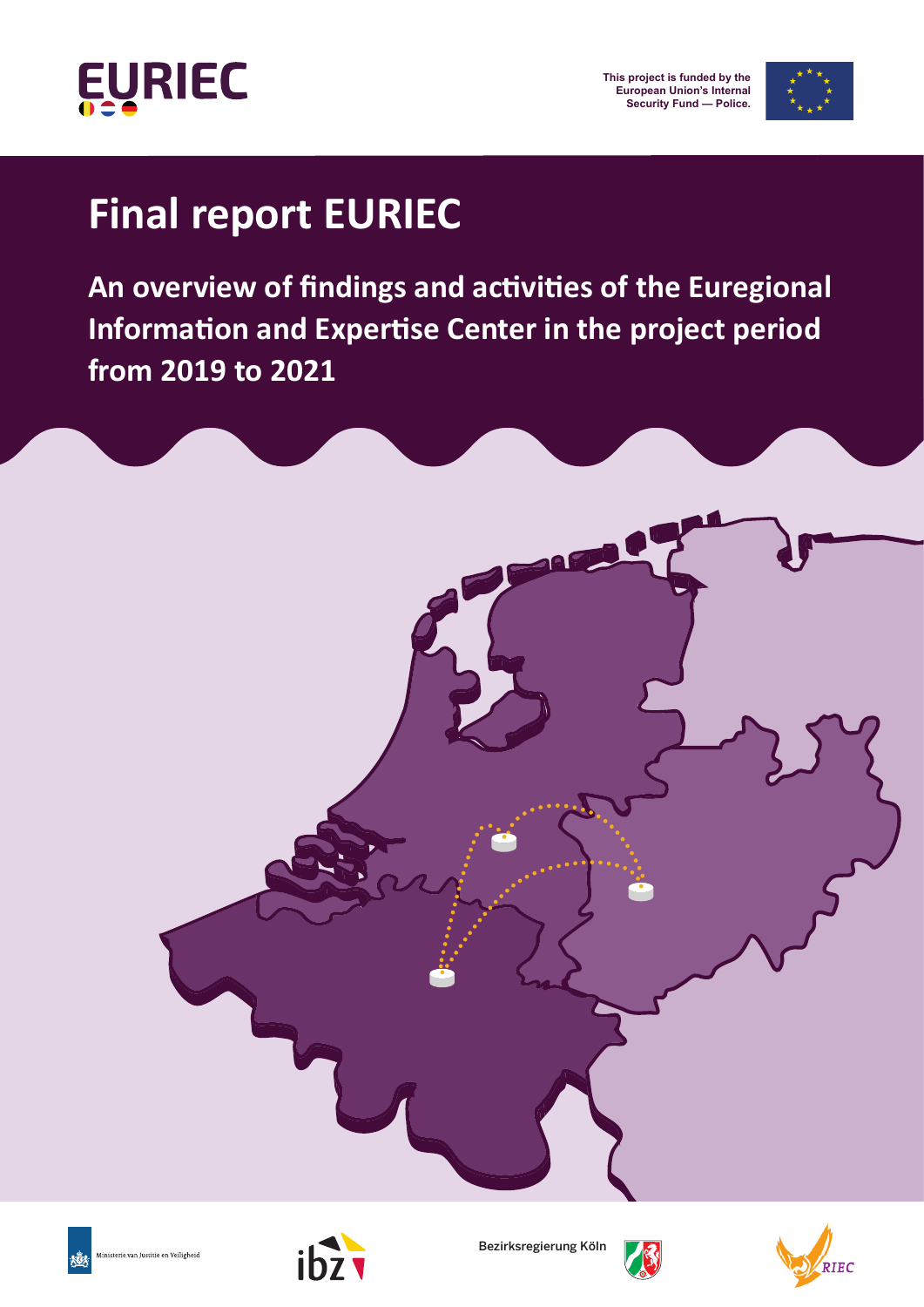## **List of abbreviations:**

| <b>ARIEC</b>  | <b>District Regional Information and Expertise Centre</b>                     |
|---------------|-------------------------------------------------------------------------------|
| <b>AVG</b>    | Algemene Verordening Gegevensbescherming (General Data Protection Regulation) |
| <b>BIBOB</b>  | <b>Public Administration (Probity Screening) Act</b>                          |
| <b>BRP</b>    | <b>Personal Records Database</b>                                              |
| <b>DIOB</b>   | <b>Directorate for Integrity Assessment for Public Administrations</b>        |
| <b>ECRIS</b>  | <b>European Criminal Records Information System</b>                           |
| <b>EU</b>     | <b>European Union</b>                                                         |
| <b>EURIEC</b> | <b>Euregional Information and Expertise Centre</b>                            |
| <b>ECHR</b>   | <b>European Convention on Human Rights</b>                                    |
| <b>GDPR</b>   | <b>General Data Protection Regulation</b>                                     |
| <b>HSPV</b>   | Hochschule für Polizei und öffentliche Verwaltung NRW                         |
| <b>ISZW</b>   | <b>Inspectorate of Social Affairs and Employment</b>                          |
| <b>ICCPR</b>  | <b>International Covenant on Civil and Political Rights</b>                   |
| <b>CoC</b>    | <b>Chamber of Commerce</b>                                                    |
| <b>LIEC</b>   | <b>National Information and Expertise Centre</b>                              |
| <b>NRW</b>    | <b>North Rhine-Westphalia</b>                                                 |
| <b>PAALCO</b> | Pour une Approche Administrative de Lutte contre la Criminalité Organisée     |
| <b>RIEC</b>   | <b>Regional Information and Expertise Centre</b>                              |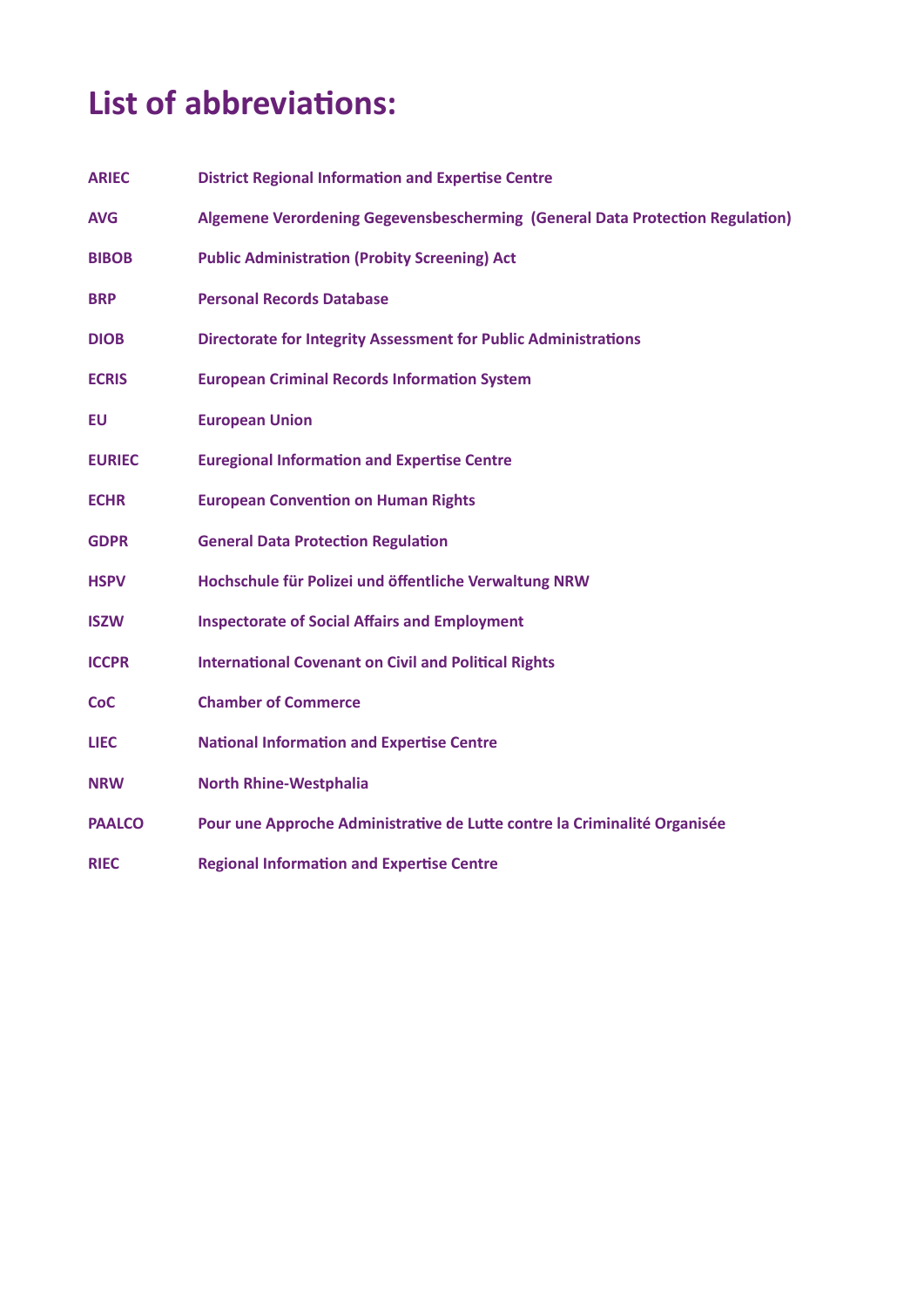## **Table of contents**

| <b>Introduction</b>                          |                                                                                      |    |  |
|----------------------------------------------|--------------------------------------------------------------------------------------|----|--|
| <b>How was EURIEC established?</b>           |                                                                                      |    |  |
| <b>Brief overview of the project results</b> |                                                                                      |    |  |
|                                              | <b>Comments on the project:</b>                                                      | 4  |  |
|                                              |                                                                                      |    |  |
|                                              | Part I: Current opportunities for and obstacles to cross-border information exchange | 5  |  |
| 1.                                           | <b>Overview</b>                                                                      | 6  |  |
| 2.                                           | <b>General Data Protection Regulation and lack of national</b>                       |    |  |
|                                              | legal grounds for information exchange                                               | 11 |  |
| З.                                           | Cross-border exchange of administrative data for administrative purposes             | 12 |  |
| 4.                                           | Cross-border recovery of administrative fines and recovery claims                    | 14 |  |
| 5.                                           | Cross-border exchange of data from the population register                           |    |  |
|                                              | for administrative purposes                                                          | 16 |  |
| 6.                                           | Cross-border exchange of police data for administrative purposes                     | 17 |  |
| 7.                                           | Cross-border exchange of other criminal record data and other judicial               |    |  |
|                                              | information for administrative purposes.                                             | 19 |  |
| 8. .                                         | Cross-border exchange of financial data for administrative purposes.                 | 21 |  |
| 9.                                           | Cross-border exchange of social security data for administrative purposes            | 23 |  |
|                                              | 10. Cross-border consultation of public sources                                      | 25 |  |
|                                              | 11. Overview of 'good practices' in practice                                         | 27 |  |
|                                              |                                                                                      |    |  |
|                                              | Part II: Awareness development for an (international) administrative approach        | 31 |  |
| 1.                                           | <b>Belgium</b>                                                                       | 31 |  |
| 2.                                           | <b>North Rhine-Westphalia</b>                                                        | 32 |  |
| 3.                                           | <b>The Netherlands</b>                                                               | 34 |  |
|                                              |                                                                                      |    |  |
|                                              | <b>Part III: Recommendations</b>                                                     | 36 |  |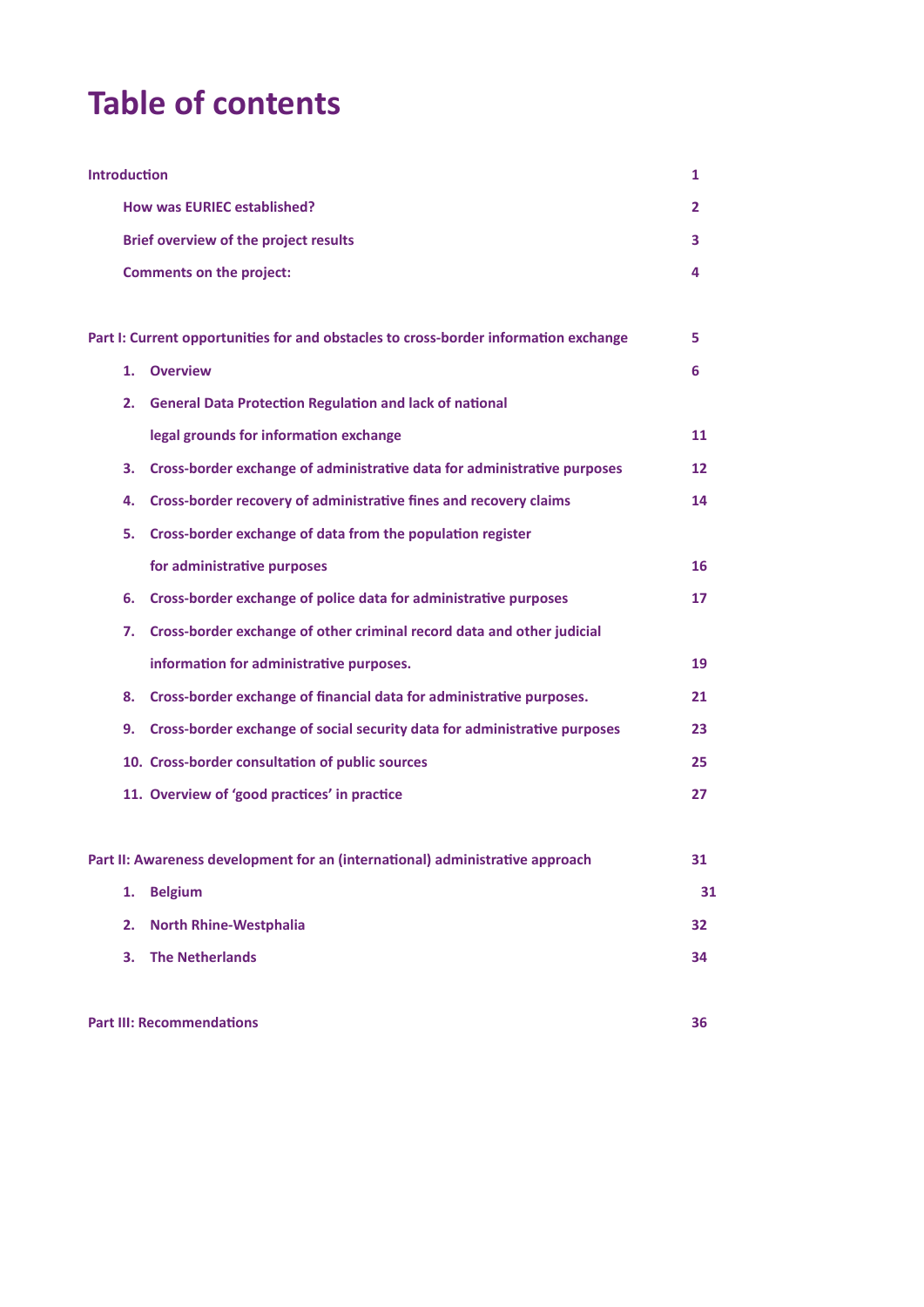## **1 Introduction**

This is the final report on the activities of the Euregional Information and Expertise Center (EURIEC) in the period from 1 September 2019 until 31 August 2021. The EURIEC project was made possible thanks to grants from the European Union and the Dutch Ministry of Justice and Security. The countries/regions that participated in the project are North Rhine-Westphalia, Belgium and the Netherlands. The working area was established as the border areas between these three countries/regions. However, some cases that did not directly relate to the border area were also taken on.

We gained insight during this period, based on case studies, into the options and challenges regarding cross-border exchange of information for the purpose of the administrative approach to organised crime. This constitutes a first step towards enabling international information exchange for administrative purposes. Nevertheless, the need for international cooperation and information exchange for administrative purposes in practice remains.

To this end, the European Union has granted the EURIEC funding to continue the project from September 2021 until September 2023. The findings from the first two project years will form the foundation for the implementation of years three and four. The bottlenecks that have come to light will be shared with the responsible government partners and, where possible, efforts will be made to adapt legislation and regulations at the national and European level to enable cross-border information exchange for administrative purposes.

This final report describes the EURIEC's findings in brief.

The report is divided into three parts:

- **Part I** contains both a table and descriptions of the current opportunities for and obstacles to cross-border information exchange, divided into themes.
- **Part II** shows the developments in awareness in the three countries (Germany, Belgium and the Netherlands).
- **Part III** contains recommendations and Part IV offers a short description of the contribution of science.

Before giving a description of the findings, here is a brief description of how the EURIEC came into being.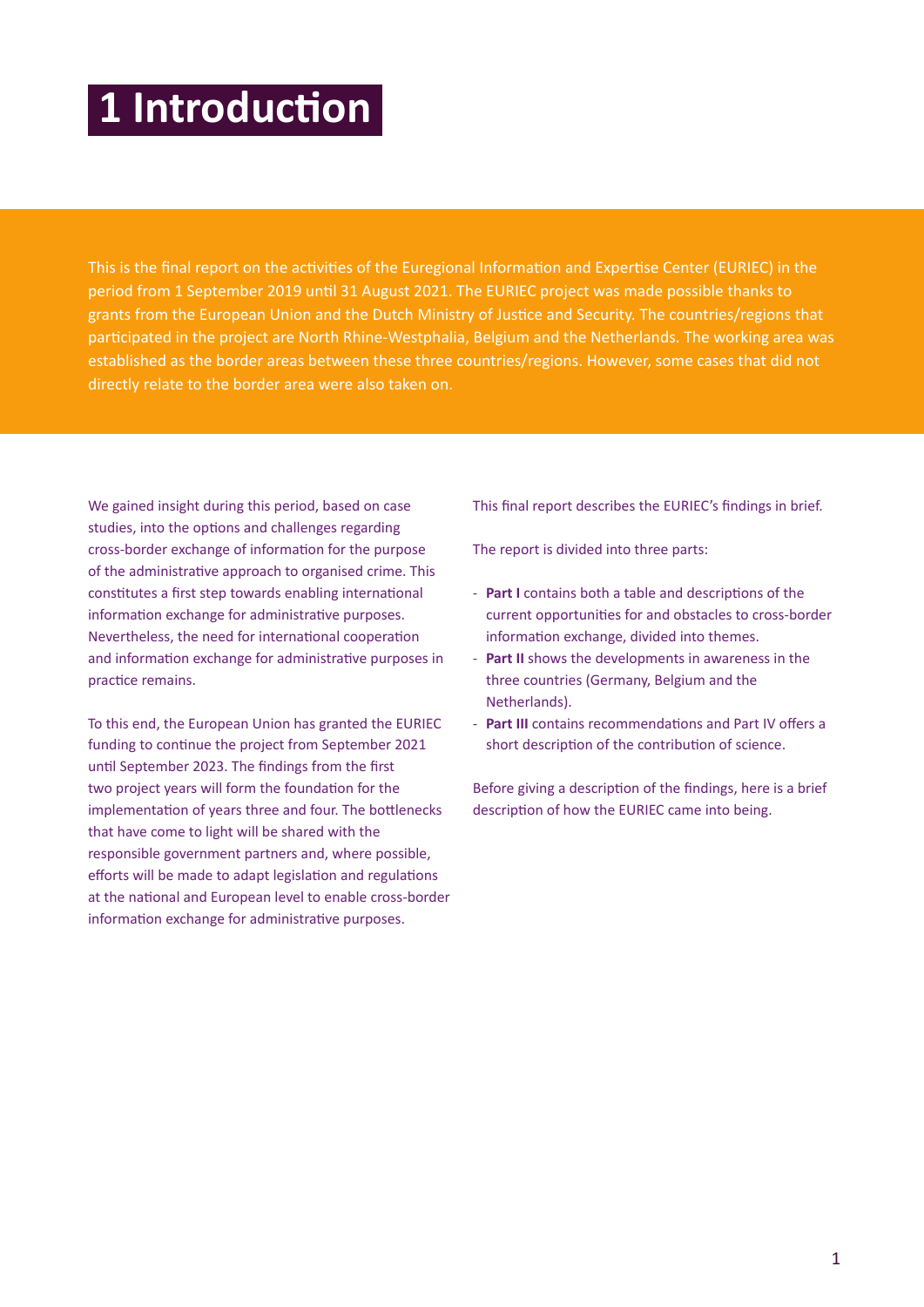### **How was EURIEC established?**

In the context of the intergovernmental objectives of the Senningen 2013-2016 (Benelux) action plan, a working group on the administrative approach to organised crime was established on 28 November 2014 in Brussels and formalised by a letter of intent signed by Belgium, Luxembourg and the Netherlands. One of the outcomes of this working group was the Tackling Crime Together report (2016), which describes the approach to OMGs in Belgium, the Netherlands, Germany and Luxembourg, and calls for closer cooperation. One of the recommendations in this report was to set up a pilot with a multidisciplinary information and expertise centre in the Meuse-Rhine Euregion, modelled after the Dutch Regional Information and Expertise Centers (RIECs).

This recommendation was reiterated in the Council Conclusions on the administrative approach to organised crime, which the JHA Council adopted under the Dutch presidency of the EU in June 2016. Here again, there was a call to gain experience through a pilot with a cross-border multidisciplinary information and expertise centre based on concrete cases with the possibilities and impossibilities of the cross-border administrative approach and the information exchange that is required to this end.

## **Assignment**

During a symposium on 17 May 2018 in the Gouvernement of the Province of Limburg in Maastricht, Minister Jan Jambon (Security and Home Affairs Belgium), Innenminister NRW Herbert Reul and Ferdinand Grapperhaus (Justice and Security Netherlands) signed a letter of intent that emphasised their wish to strengthen the cooperation with a view to improving the exchange of information in the context of the administrative approach between Belgium, North Rhine-Westphalia and the Netherlands.

In this context, they aimed to set up a Euregional Development and Expertise Centre (EURIEC for short) for the administrative approach to organised crime. They instructed the RIEC Limburg to give substance to the Euregional Development and Expertise Centre in consultation with the Belgian ARIECs and an agency (to be determined) in North Rhine-Westphalia\*

This action plan aimed to give substance to the establishment of this centre.

\* the Ministry of the Interior of North Rhine Westphalia asked the Bezirksregierung Köln to represent them in the EURIEC project.

(Source: EURIEC action plan, February 2019)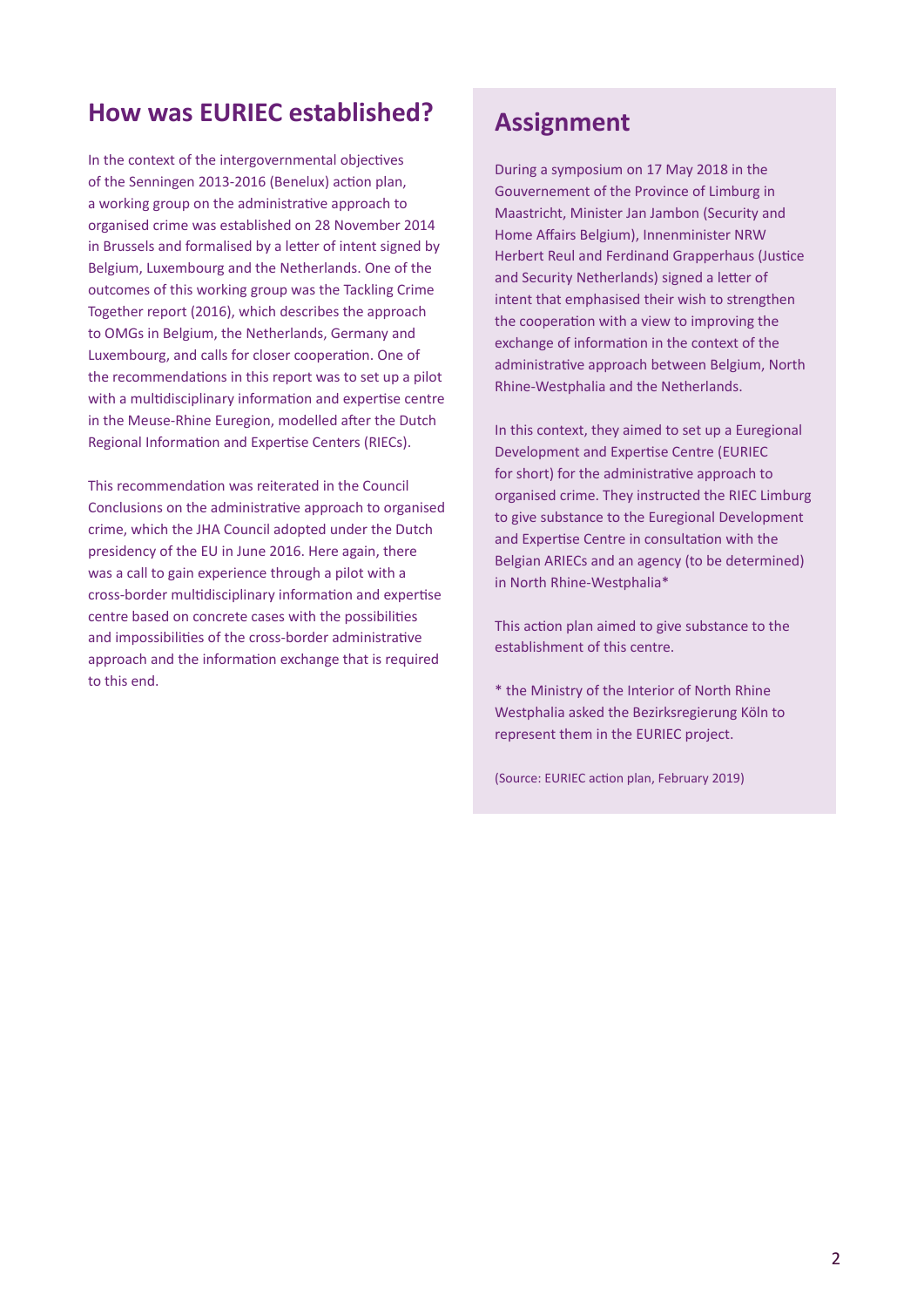## **Brief overview of the project results**

The general aim of the EURIEC is to handle concrete cases in order to gain experience with the possibilities and challenges that arise in the cross-border administrative approach and the information exchange it requires. In order to collect cases, the first step was to raise awareness about the administrative approach and the need for more cross-border cooperation. These goals were achieved through various activities, which are described in brief in the following paragraphs.

#### **1.Raising awareness**

During the first period of the EURIEC project, the EURIEC has built and maintained relationships with an extensive network of Belgian, Dutch and German professionals (administrative, financial, judicial and police) with whom it stays in close contact. In total, 221 meetings were held with a variety of government partners from the participating countries (e.g. workshops/webinars, meetings and presentations).

#### **2.Handling concrete cases**

Between September 2019 and September 2021, 122 cases with a cross-border element were submitted to the EURIEC. These cases were brought in by several EURIEC network partners: directly by the municipalities (sometimes as a result of awareness-raising activities), by the RIECs/ARIECs, and, in some cases, by other partners including the police or the public prosecutor. The support for the case studies consisted, on the one hand, of offering legal expertise and, on the other hand, of clarifying options/structures/processes in the participating countries.

The EURIEC set up expert platforms to solve these cases. These platforms brought together experts from several authorities (justice/investigation/administration) in order to explore practical solutions for cross-border information exchange. For some of these cases, legal support from the EURIEC proved sufficient to reach a conclusion. The findings resulting from these cases led to 26 (legal) guidelines (see www.euriec.eu).

#### **3.Guide to the jargon in Belgium, Germany (NRW) and the Netherlands**

Linguistic differences sometimes form an obstacle to cross-border cooperation. Certain terms have such a specific meaning in one country that partners in another country may not understand the word to mean the same after translation. In order to tackle these problems, the EURIEC has created an overview of jargon in Dutch, English, French and German. This overview contains the correct translations and, where necessary, an explanation of the national interpretation of a term.

#### **4.Other results**

- In certain cases, incidental expert platforms lead to more structural, cross-border expert platforms between administrative bodies in Belgium, NRW and the Netherlands. After all, it is useful for municipalities that have problems in common to keep in touch with each other.
- Publication of scientific contributions in professional journals
- Sounding board group/webinar with representatives from 63 organisations
- Case studies that result in knowledge and expertise about the opportunities and challenges in national and European legislation

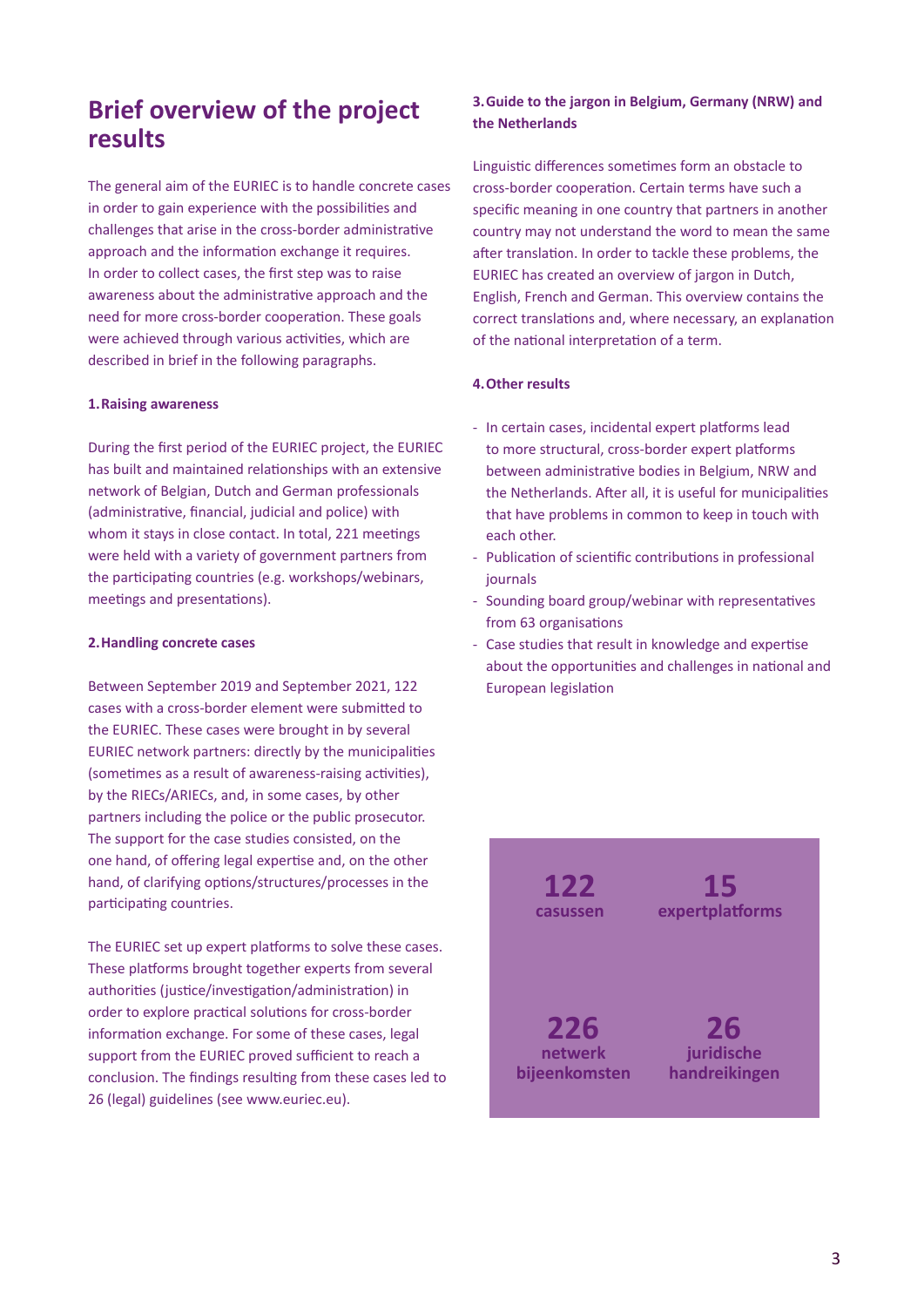## **Comments on the project**

#### - **COVID-19**

Due to the measures imposed in the three countries as a result of the response to the COVID-19 pandemic, the majority of meetings/consultations in 2020, and some in 2021, happened online. The restrictive measures in the three countries were not synchronised: they varied in form and duration. Consequently, the convening of international consultations needed to comply with the measures in force in all participating countries.

This had consequences for the organisation of meetings as well as for personnel deployment from the different countries. This is why meetings were organised online during certain periods. In some cases, this form of consultation resulted in questions and a reluctance to share information,

with no significant impact on the project, however. Nevertheless, in some cases, a reluctance to share information online was noted.

#### **- Germany**

North Rhine-Westphalia is one of the participants in the EURIEC project. The findings in the various cases have been tested against legislation and regulations that apply in NRW. These findings are not necessarily valid for other federal states in the Federal Republic, but can nevertheless serve as a guideline for other federal states.

#### **- Personnel**

Certain posts were temporarily vacant due to maternity leave and contract terminations. Please find an overview below:

- The position of lawyer in NRW was vacant between March and April 2020.
- The positions of lawyer (part-time) and account manager (part-time) in the Netherlands were vacant between 1 April 2021 and 1 September 2021.

#### **- Languages**

The different languages formed no obstacle while building the network and organising expert platforms and other meetings. For most meetings, it was agreed that everyone would speak their language and that the participants were to indicate where translation was needed.

At larger meetings, such as the sounding board group, interpreters were deployed to enable the general public to participate in their language.

#### **- Conferral of powers**

Three countries, three forms of government. Three different types of conferral of powers. As a result, the tasks and powers of the various governments in the three countries are not always aligned. Legislation and regulations are now focused on the exchange of information between comparable organisations such as: Police NL - Police DE - Police BE.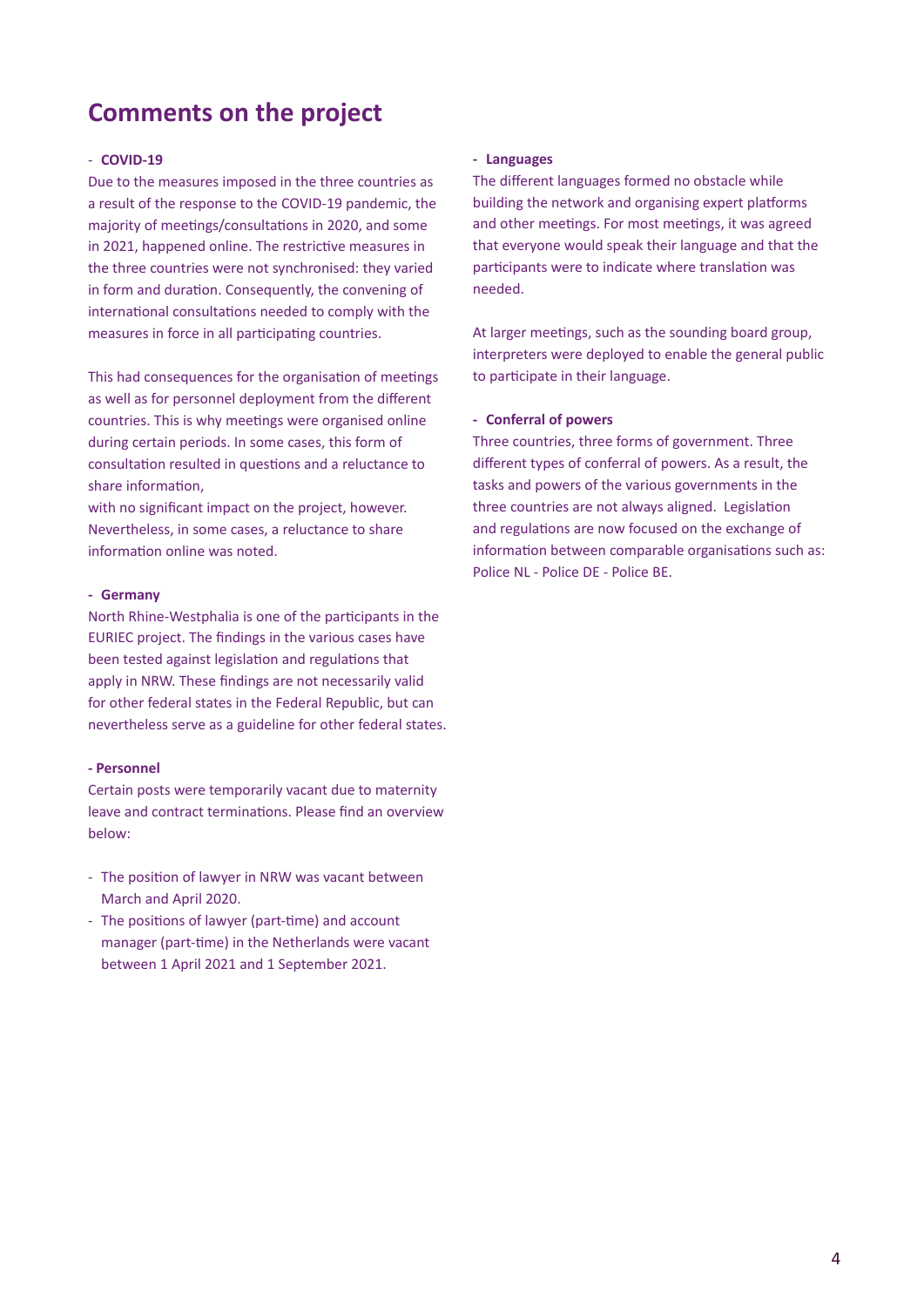## **Part I: Current opportunities for and**

## **obstacles to cross-border information**

## **exchange**

In the following paragraphs, the possibilities and bottlenecks for the cross-border exchange for the administrative approach to organised crime with regard to different types of data are described. Due to the diversity of the issues submitted to the EURIEC, the cases and issues were categorised according to themes.

During the initial phase of the project, the EURIEC studied the possibilities and bottlenecks regarding the crossborder exchange of the following types of data:

- a) Cross-border exchange of administrative data
- b) Cross-border exchange of administrative fines and recovery claims
- c) Cross-border exchange of the population register
- d) Cross-border exchange of police data
- e) Cross-border exchange of judicial data (e.g. criminal record data)
- f) Cross-border exchange of financial data
- g) Cross-border exchange of social security data
- h) Consultation of information through the use of (semi) public sources

Below is a schematic overview per country of the possibilities and bottlenecks per type of data. This is followed by a more detailed overview of the possibilities and challenges of international information exchange per type of data for the administrative approach to organised crime. The legal background of these findings can also be consulted on the EURIEC website (www.euriec.eu).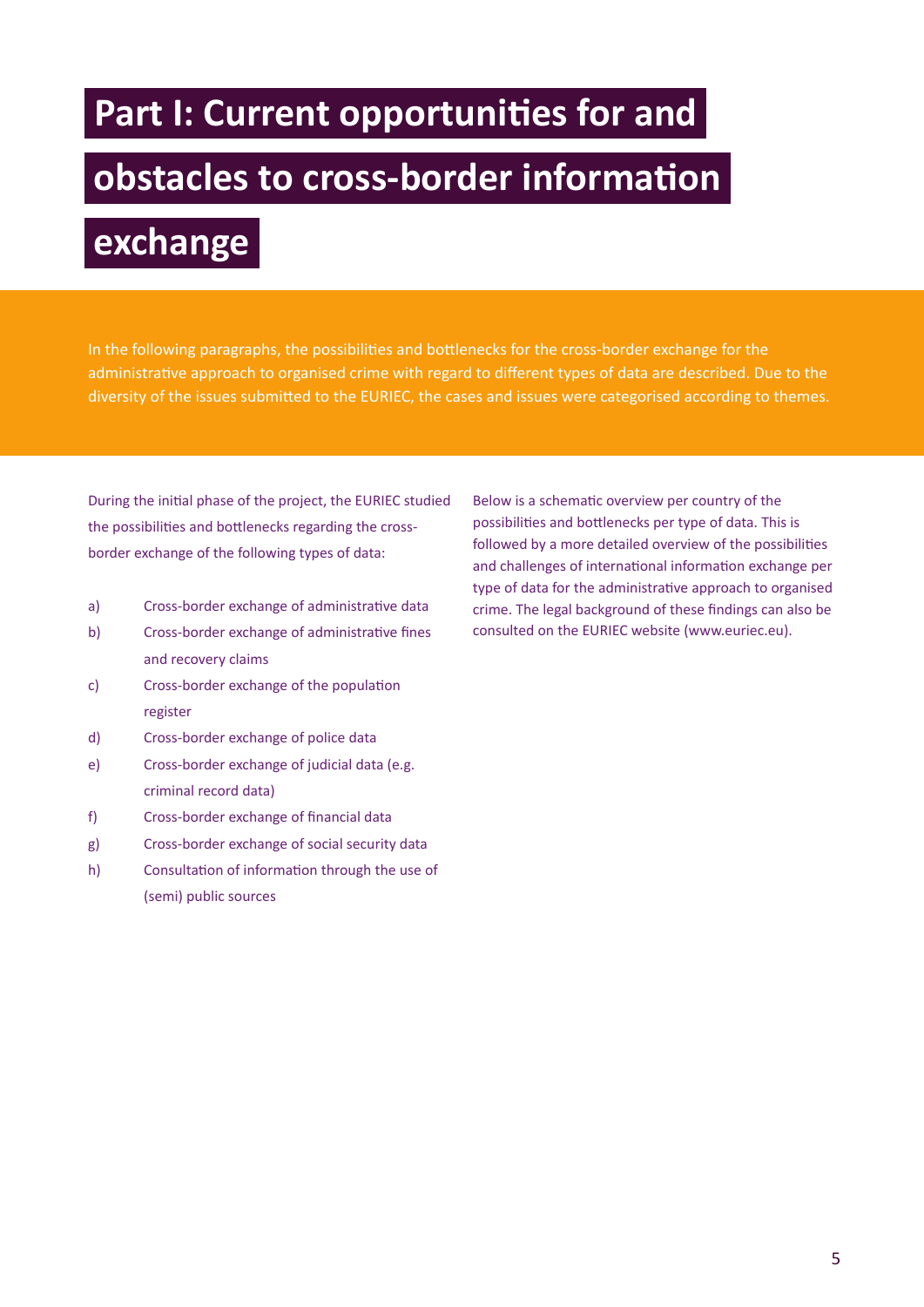## **1. Overview**

|                        | <b>International</b>                                                                                                                                                                                       | <b>Belgium</b>                                                                                                                                             | <b>NRW</b>                                                                                                                                                 | <b>The Netherlands</b>                                                                                                                                                                     |
|------------------------|------------------------------------------------------------------------------------------------------------------------------------------------------------------------------------------------------------|------------------------------------------------------------------------------------------------------------------------------------------------------------|------------------------------------------------------------------------------------------------------------------------------------------------------------|--------------------------------------------------------------------------------------------------------------------------------------------------------------------------------------------|
| Administrative<br>data | No convention to regulate the<br>exchange of administrative data                                                                                                                                           | Not possible<br>No legal ground for the<br>exchange of personal data with<br>(foreign) municipalities<br>Exchange of company data<br>possible in principle | Not possible<br>No legal ground for the<br>exchange of personal data with<br>(foreign) municipalities<br>Exchange of company data<br>possible in principle | Not possible<br>No legal ground for the<br>exchange of personal data with<br>(foreign) municipalities<br>Exchange of company data<br>uncertain as a result of a duty of<br>confidentiality |
| Administrative         | Regarding administrative fines,<br>Framework Decision 2005/214/<br>JHA on the application of the<br>principle of mutual recognition<br>to financial penalties provides a<br>useful international framework | Possible<br>Collecting administrative fines<br>is possible. For some fines, the<br>principle of double incrimination<br>will need to be met                | Not possible<br>Collecting administrative fines<br>is possible. For some fines, the<br>principle of double incrimination<br>will need to be met            | Possible<br>Collecting administrative fines<br>is possible. For some fines, the<br>principle of double incrimination<br>will need to be met                                                |
| claims                 | An international framework for<br>recovery claims is lacking                                                                                                                                               | Recovery of claims is not<br>possible due to the absence of<br>an international framework                                                                  | Recovery of claims is not<br>possible due to the absence of<br>an international framework                                                                  | Recovery of claims is not<br>possible due to the absence of<br>an international framework                                                                                                  |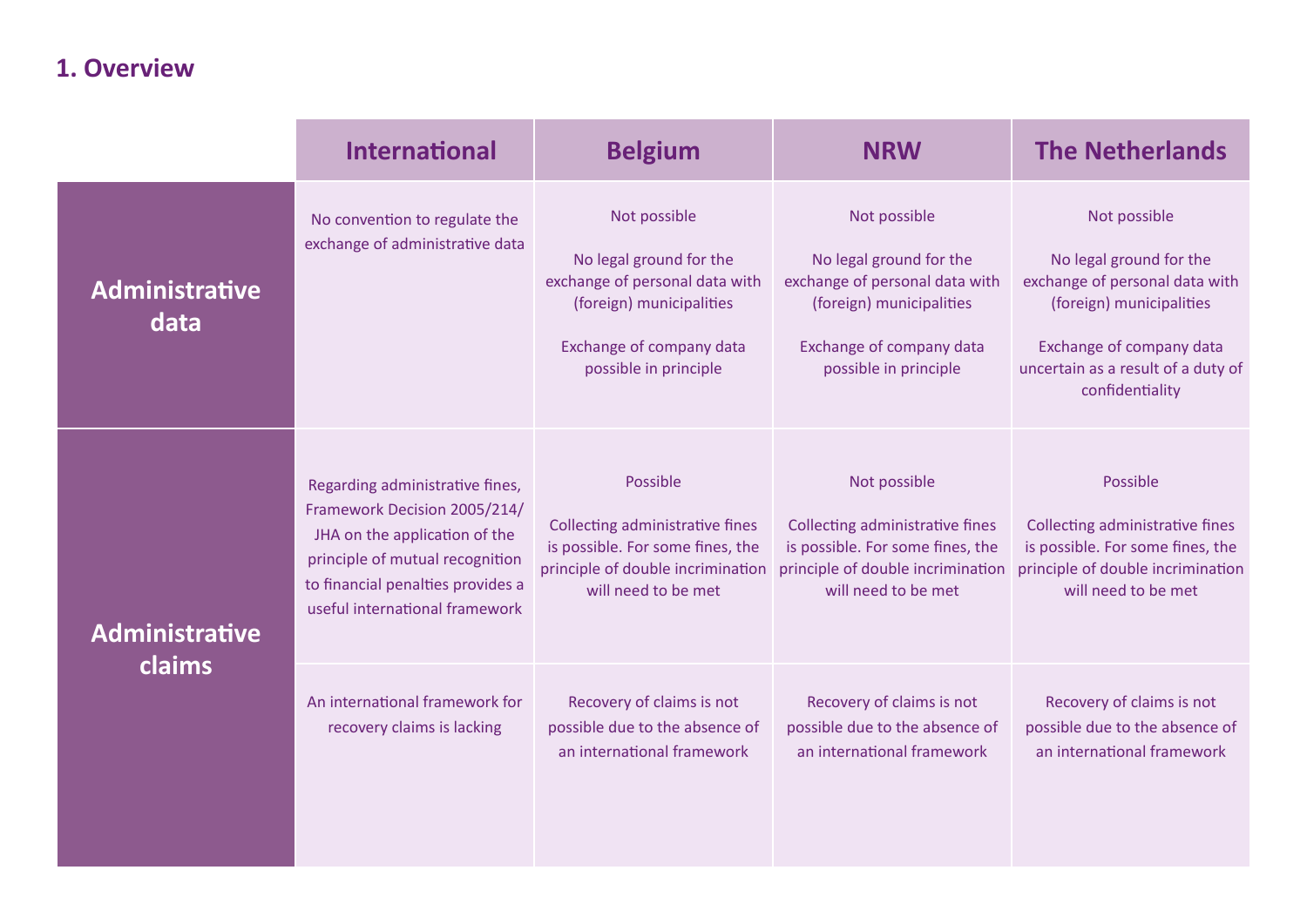|                                      | <b>International</b>                                                                                                                                                                                                                                                                             | <b>Belgium</b>                                                                                                                                                                                     | <b>NRW</b>                                                                                                                                           | <b>The Netherlands</b>                                                                                                                                                                           |
|--------------------------------------|--------------------------------------------------------------------------------------------------------------------------------------------------------------------------------------------------------------------------------------------------------------------------------------------------|----------------------------------------------------------------------------------------------------------------------------------------------------------------------------------------------------|------------------------------------------------------------------------------------------------------------------------------------------------------|--------------------------------------------------------------------------------------------------------------------------------------------------------------------------------------------------|
| Data from the<br>population register | There is no convention to<br>regulate the exchange of data<br>from the population register                                                                                                                                                                                                       | Not possible<br>In order to facilitate cross-<br>border information exchange,<br>legislation and regulations<br>concerning the national register<br>and population registers need to<br>be adapted | Possible<br>Requests from foreign<br>municipalities for access to<br>information from the population<br>register will, in most cases, be<br>approved | Possible after adjustment of<br>municipal regulations<br>In most cases, such an<br>adjustment has not yet taken<br>place, meaning that the<br>exchange will not (yet) be<br>possible in practice |
| <b>Police data</b>                   | Various international treaties<br>that make it possible to pass on<br>information via police services<br>for other purposes.<br>Two conditions for passing on<br>information:<br>1. Consent from the issuing<br>administration<br>2. Passing on information must<br>be regulated by national law | Not possible<br>There is no national legislation<br>that allows cross-border<br>passing on of information for<br>administrative purposes                                                           | Possible<br>There is national legislation that<br>allows passing on information<br>cross-border for administrative<br>purposes, in certain cases     | Not possible<br>There is no national legislation<br>that allows cross-border<br>passing on of information for<br>administrative purposes                                                         |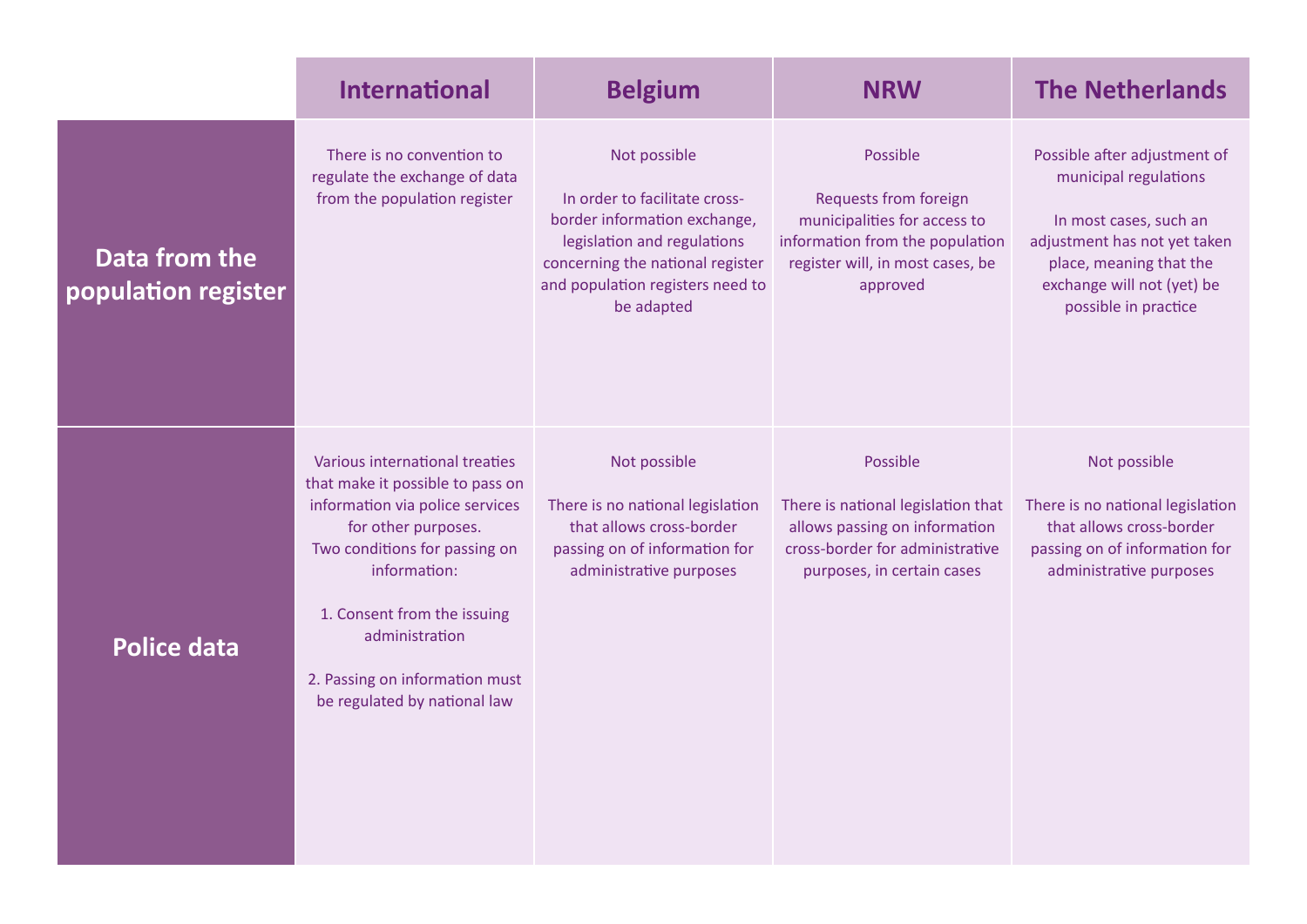|                                                                   | <b>International</b>                                                                                                                                                                                                                                                                                        | <b>Belgium</b>                                                                                                                                                                                                                                           | <b>NRW</b>                                                                                                                                                                                                      | <b>The Netherlands</b>                                                                                                                                                                                                                                        |
|-------------------------------------------------------------------|-------------------------------------------------------------------------------------------------------------------------------------------------------------------------------------------------------------------------------------------------------------------------------------------------------------|----------------------------------------------------------------------------------------------------------------------------------------------------------------------------------------------------------------------------------------------------------|-----------------------------------------------------------------------------------------------------------------------------------------------------------------------------------------------------------------|---------------------------------------------------------------------------------------------------------------------------------------------------------------------------------------------------------------------------------------------------------------|
| <b>Criminal records data</b><br>and other judicial<br>information | Member States can mutually<br>exchange criminal convictions<br>via the European Criminal<br><b>Records Information System</b><br>(ECRIS). National law determines<br>whether this data may also be<br>provided for purposes other<br>than criminal law                                                      | Foreign local authorities cannot<br>obtain direct access to criminal<br>records data.<br>If necessary, they can try to<br>obtain information in the<br>context of the administrative<br>approach using the U-turn past<br>the Public Prosecution Service | In highly exceptional cases,<br>criminal records data may<br>be communicated to foreign<br>municipalities. In principle,<br>however, such data will need<br>to be requested from the data<br>subject themselves | The provision of criminal<br>record data is possible in cases<br>where this information could<br>also be provided within the<br>Netherlands in the context of<br>the administrative approach                                                                  |
| <b>Financial data</b>                                             | Various international treaties<br>that make it possible to pass<br>on information via the tax<br>administrations for other<br>purposes.<br>Two conditions for passing on<br>information:<br>1. Consent from the issuing<br>police service<br>2. Passing on information must<br>be regulated by national law | Not possible<br>There is no national legislation<br>that allows cross-border<br>passing on of information for<br>administrative purposes                                                                                                                 | Possible in certain cases<br>In the framework of an<br>overriding public interest, data<br>may be provided, for example,<br>if there are concrete data to<br>indicate the untrustworthiness<br>of a trader      | Only possible in highly<br>exceptional cases<br>National legislation that allows<br>cross-border passing on of data<br>for administrative purposes is<br>usually lacking<br>May be allowed in the context<br>of environmental protection or<br>safety at work |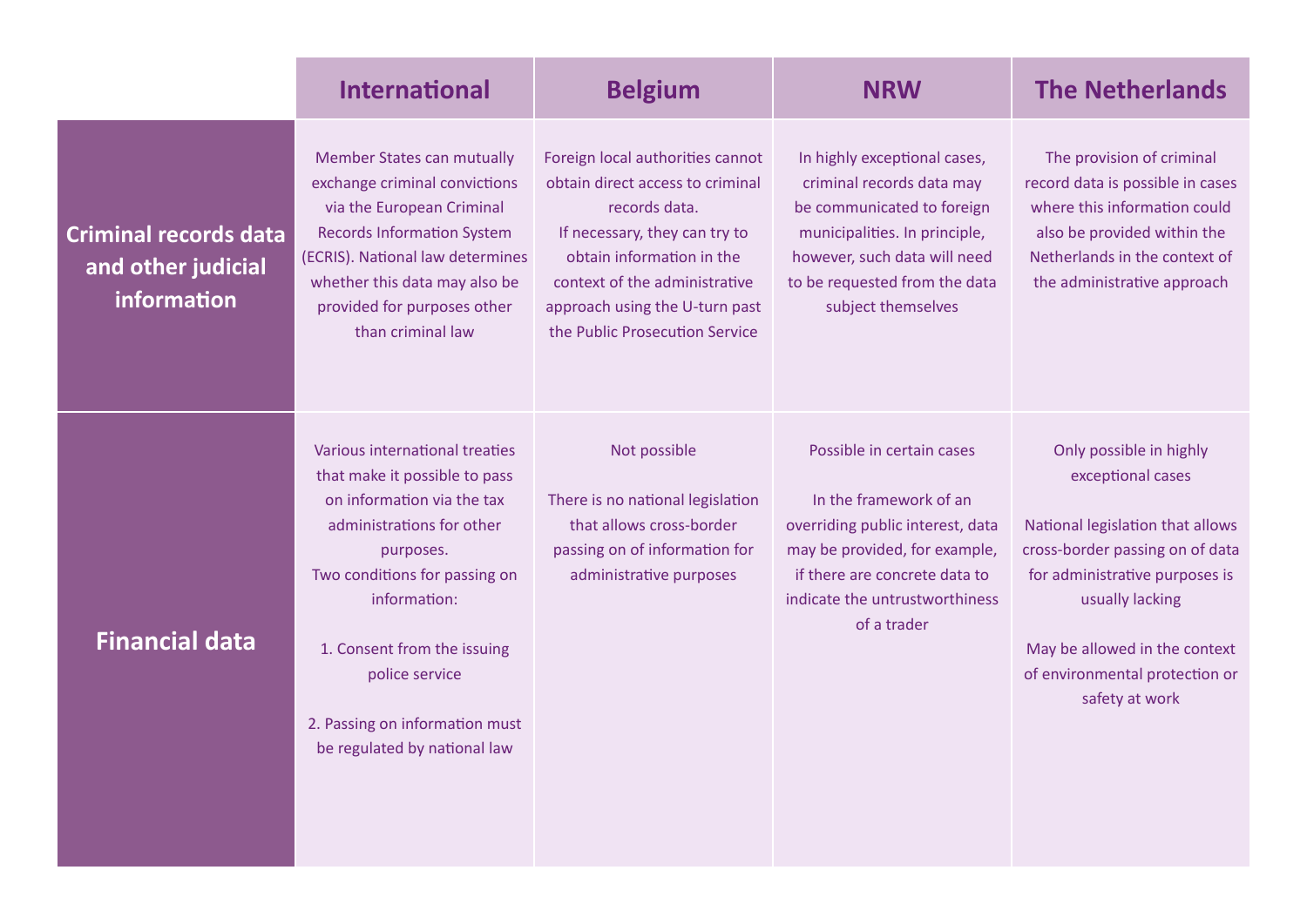|                                          | <b>International</b>                                                                                                                                                                                                                | <b>Belgium</b>                                                                                                                                                                                                                   | <b>NRW</b>                                                                                                                                                                                                                                                                        | <b>The Netherlands</b>                                                                                                                               |
|------------------------------------------|-------------------------------------------------------------------------------------------------------------------------------------------------------------------------------------------------------------------------------------|----------------------------------------------------------------------------------------------------------------------------------------------------------------------------------------------------------------------------------|-----------------------------------------------------------------------------------------------------------------------------------------------------------------------------------------------------------------------------------------------------------------------------------|------------------------------------------------------------------------------------------------------------------------------------------------------|
| <b>Social data</b>                       | The exchange of social data is<br>regulated by several bilateral<br>and European treaties. Passing<br>on these data for the purposes<br>of the administrative approach<br>should, however, be determined<br>by national legislation | In principle, foreign authorities<br>are able to join the Crossroads<br><b>Bank for Social Security</b><br>To do so, however, the<br>authorities need access to<br>the national register, which is<br>currently not yet possible | Social data may be provided<br>in a limited set of cases, for<br>example, if social benefits fraud<br>is suspected.<br>An additional condition is that<br>the foreign authority must have<br>a function that is similar to<br>German authorities to whom<br>such data is provided | In the Netherlands, social<br>security data may be provided<br>to other services if there is a<br>compelling public interest                         |
| <b>Public sources</b><br>Insolvency data |                                                                                                                                                                                                                                     | No central insolvency register,<br>but bankruptcies are published<br>in the Belgian State Gazette and<br>on commercial websites.                                                                                                 | Bankruptcies are announced<br>at the competent local court.<br>These announcements can be<br>found on a central website.                                                                                                                                                          | Insolvency data may be<br>requested via the Central<br>Insolvency Register up to six<br>months after the successful<br>termination of the insolvency |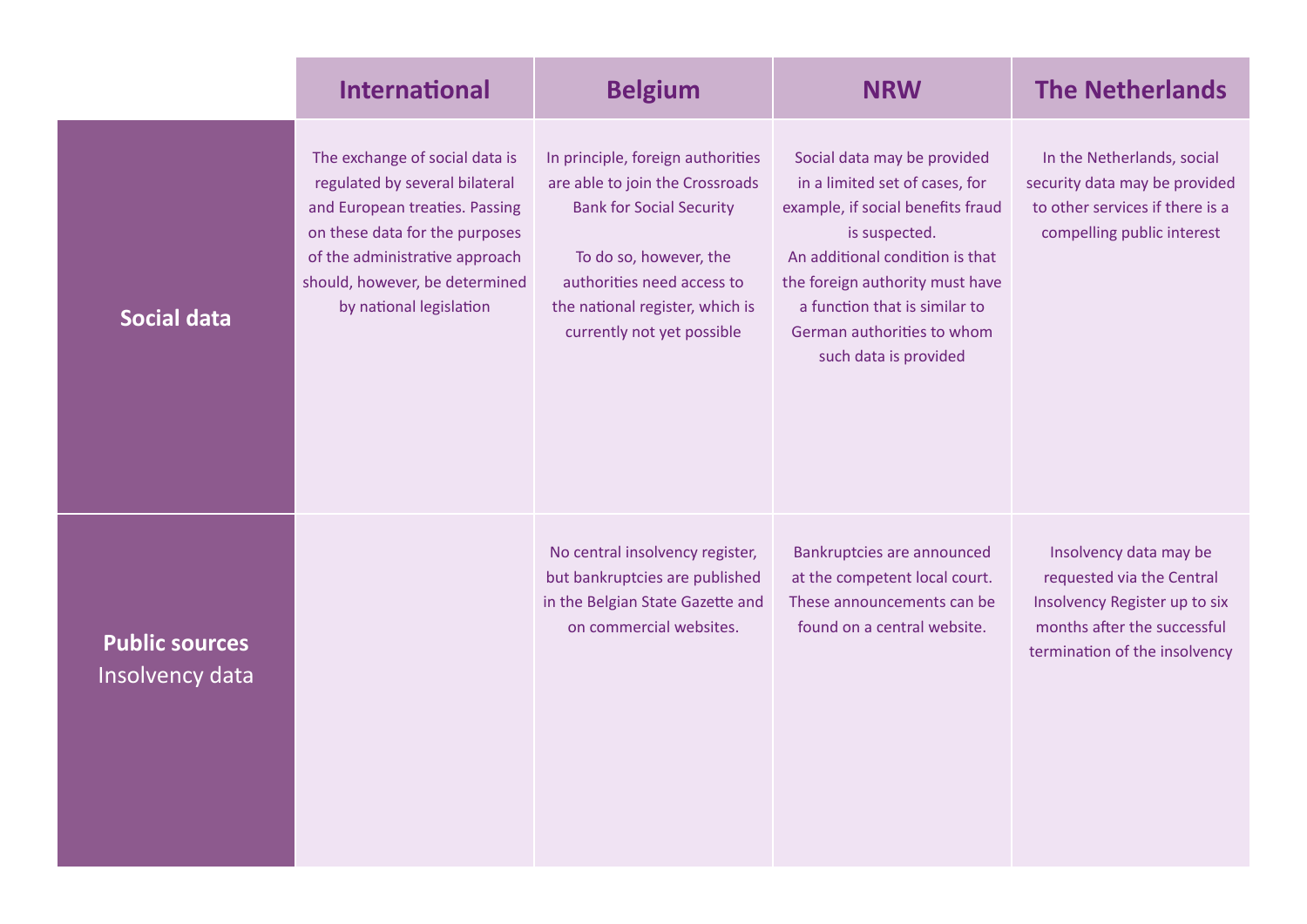|                                             | <b>International</b> | <b>Belgium</b>                                                                                                                                                                                                                                             | <b>NRW</b>                                                                                                                                                                                                                                           | <b>The Netherlands</b>                                                                                                                                                     |  |  |
|---------------------------------------------|----------------------|------------------------------------------------------------------------------------------------------------------------------------------------------------------------------------------------------------------------------------------------------------|------------------------------------------------------------------------------------------------------------------------------------------------------------------------------------------------------------------------------------------------------|----------------------------------------------------------------------------------------------------------------------------------------------------------------------------|--|--|
| <b>Public sources</b><br>Land registry data |                      | After an application to a central<br>service, data may be obtained<br>about a person's immovable<br>property, such as the purchase<br>price and mortgage sum                                                                                               | No central service that retains<br>land registry data. The data<br>is kept decentralised at the<br>Amtsgerichte of the federal<br>states. As a result, it is not<br>possible to obtain an overview<br>of all immovable property<br>owned by a person | Dutch land registry data can<br>be consulted straight away via<br>a website. There is no need to<br>submit an application                                                  |  |  |
| <b>Public sources</b><br>Company details    |                      | Company data can be consulted<br>via the Crossroads Bank for<br>Enterprises.<br>For an overview of all<br>companies in which a data<br>subject is involved, an<br>application must be submitted<br>and access must be obtained to<br>the National Register | Company data can be consulted<br>via the Unternehmensregister.<br>It is not possible to obtain an<br>overview of all companies in<br>which a subject is involved                                                                                     | Company data can be consulted<br>via the Chamber of Commerce.<br>Foreign municipalities cannot<br>obtain an overview of all<br>companies in which a subject is<br>involved |  |  |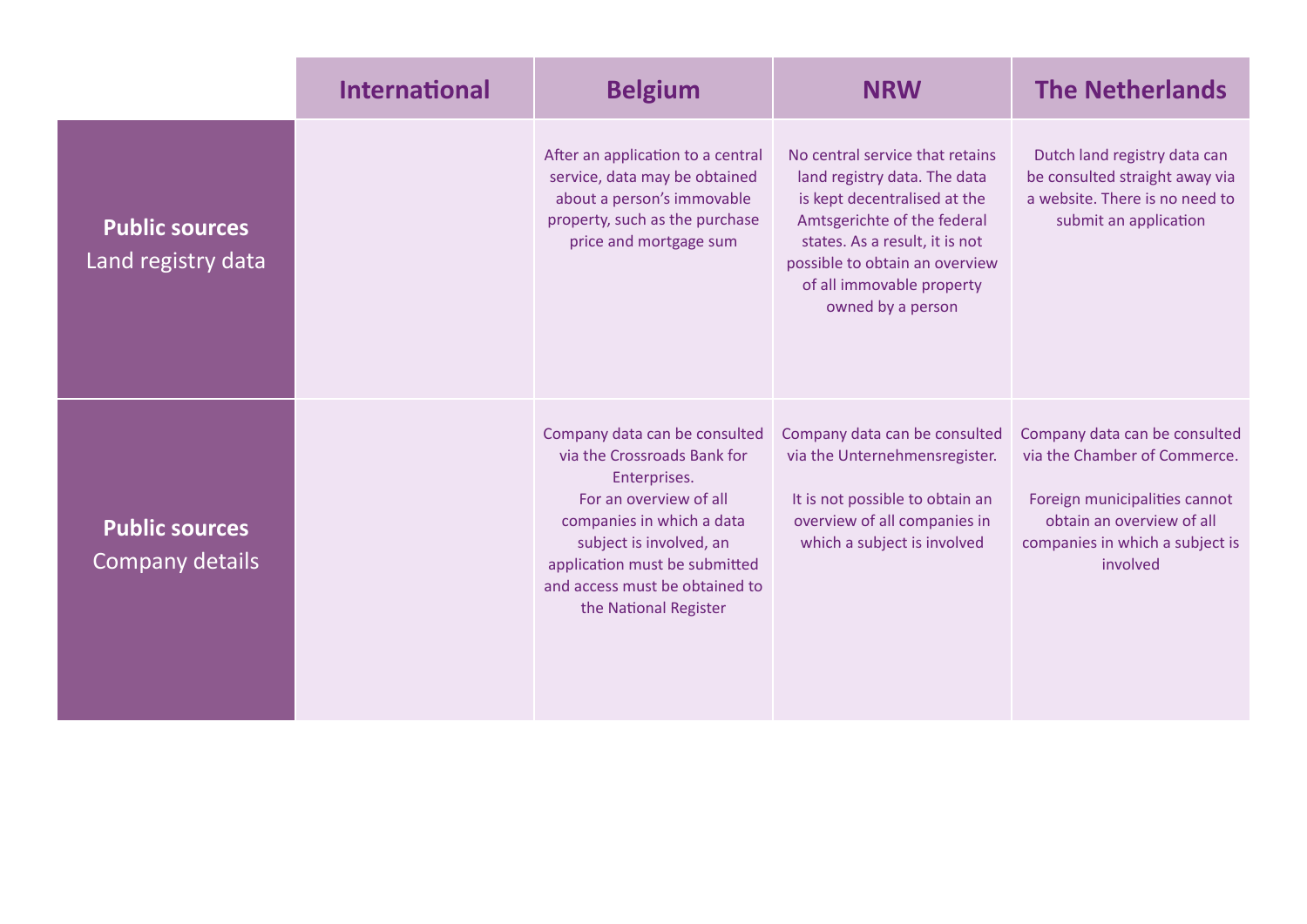## **2. General Data Protection Regulation and lack of national legal grounds for information exchange**

Before examining the possibilities and bottlenecks for different types of data more closely, a recurring topic that often forms a bottleneck is discussed: data protection and the lack of national legal grounds. After all, the General Data Protection Regulation (GDPR) states that the exchange of information must always comply with certain principles.

Two of these principles often prove problematic for the cross-border exchange of data with a view to the administrative approach, due to a lack of national legislation: the principle that a disclosure must be based on an explicit legal ground, and the purpose limitation principle.

As regards the explicit legal ground, it appears that, in many cases, legislation in Belgium, the Netherlands and North Rhine-Westphalia is still based on the principle that safeguarding public order is the task of bodies such as the police and the Public Prosecution Service. The administrative approach is a (relatively) new approach in many countries, which means that legal grounds that explicitly deal with the exchange of data are often lacking. This is a problem that not only affects international data exchange, but often also occurs at the national level, where it is sometimes unclear which information can be shared with other partners with a view to the administrative approach. This lack of legal ground for the (inter)national information exchange results in legal uncertainty and may lead to a certain level of caution regarding the sharing of information.

In addition, it appears that the purpose limitation principle can also form a bottleneck to the cross-border exchange of data. This principle states that the purpose for which information is (re)used must be compatible with the purpose for which the information was collected originally. In certain cases (e.g. data from the population register) information will initially not always have been collected with a view to the administrative approach. As a result, it will always need to be considered whether the two goals (that of the original collection and the goal of the administrative approach) are close enough to each other. The concrete implementation of this consideration will often depend on the data protection officers and can also lead to certain officials being of the opinion that information can be exchanged, while this would not be possible according to others.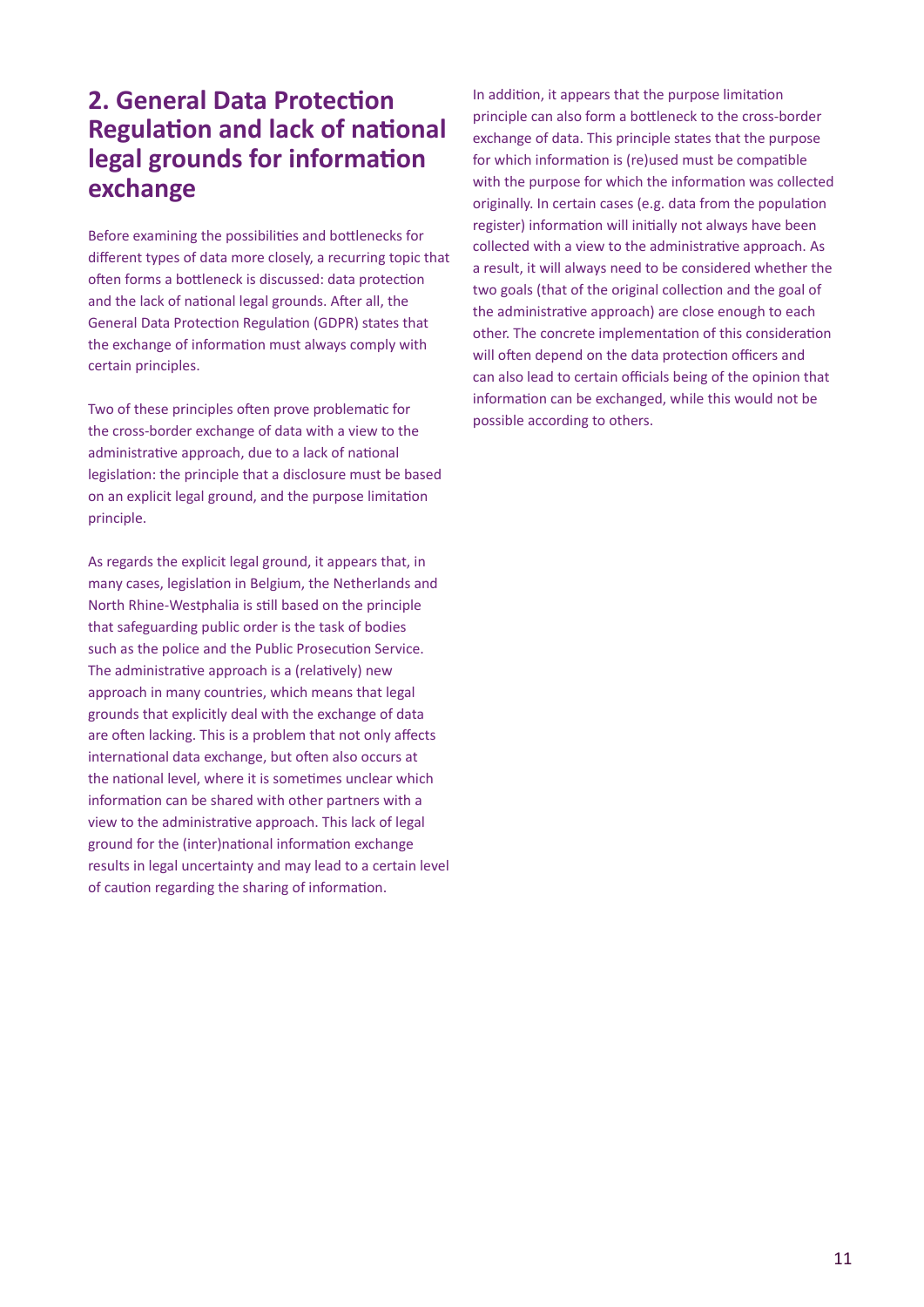## **3. Cross-border exchange of administrative data for administrative purposes**

#### General description and problem

Processing and provision of administrative (personal) data falls under the General Data Protection Regulation (GDPR). As a result, data processing needs to comply with certain principles, such as the purpose limitation principle and the need for a legal ground. These principles often pose a problem when it comes to the provision of administrative data, due to a lack of legal ground or the fact that the data was initially collected for a different purpose.

*Number of cases in which this problem occurred: 24 A foreign subject applies for a license in a municipality. The municipality wants to know whether the subject has applied for a license abroad in the past and whether this license application was granted or not.* 

*In a municipality, a building is administratively closed down after the discovery of a drugs lab. The subject runs an establishment that requires a license just across the border. The municipality where the drugs lab was discovered now wants to transfer this information to the foreign municipality where the subject has a license.* 

#### European and international regulations

There is currently no overarching international treaty that explicitly addresses the exchange of administrative data for the administrative approach to organised crime. This is remarkable, since such conventions do, in fact, exist for the cross-border exchange of data between police services, judicial services or tax administrations. One possible explanation is the fact that not all local authorities are yet aware of the role they can and should play in the fight against organised crime.

The literature cites the European Convention on the Obtaining Abroad of Information and Evidence in Administrative Matters as a possible international convention that could serve as a ground for the crossborder exchange of administrative data. The EURIEC has examined to what extent the convention may apply to a possible cross-border exchange of administrative data, in theory and in practice. This examination showed that the convention and its transposition into national legislation do not meet the conditions set by the GDPR. In addition, in practice it turned out that the governments were reluctant to apply this convention since it is relatively old and had not been used.

#### Cross-border provision of administrative data

The transfer of administrative data from a domestic municipality to a foreign municipality is generally not possible in any of the three countries due to the lack of explicit legal grounds and potential violations of the purpose limitation principle or specific duties of confidentiality, as contained in data protection legislation. The 'informal' exchange of information through close contacts between individual employees of different public authorities, as occurs regularly in practice, is also fully subject to the legal requirements of the GDPR. This means that even in the event of an informal data exchange, the GDPR requirements must be met, e.g. a lawful ground for processing. However, such a legal ground often does not exist in cases relating to the administrative approach and enforcement.

In principle, data of legal entities do not fall under the conditions cited in the context of the GDPR. Nevertheless, they may exceptionally fall under this if the data of the legal person is closely related to the data of a natural person, e.g. where the name of a natural person appears in the name of a company, and also in the case of partnerships (sole traders, general partnerships).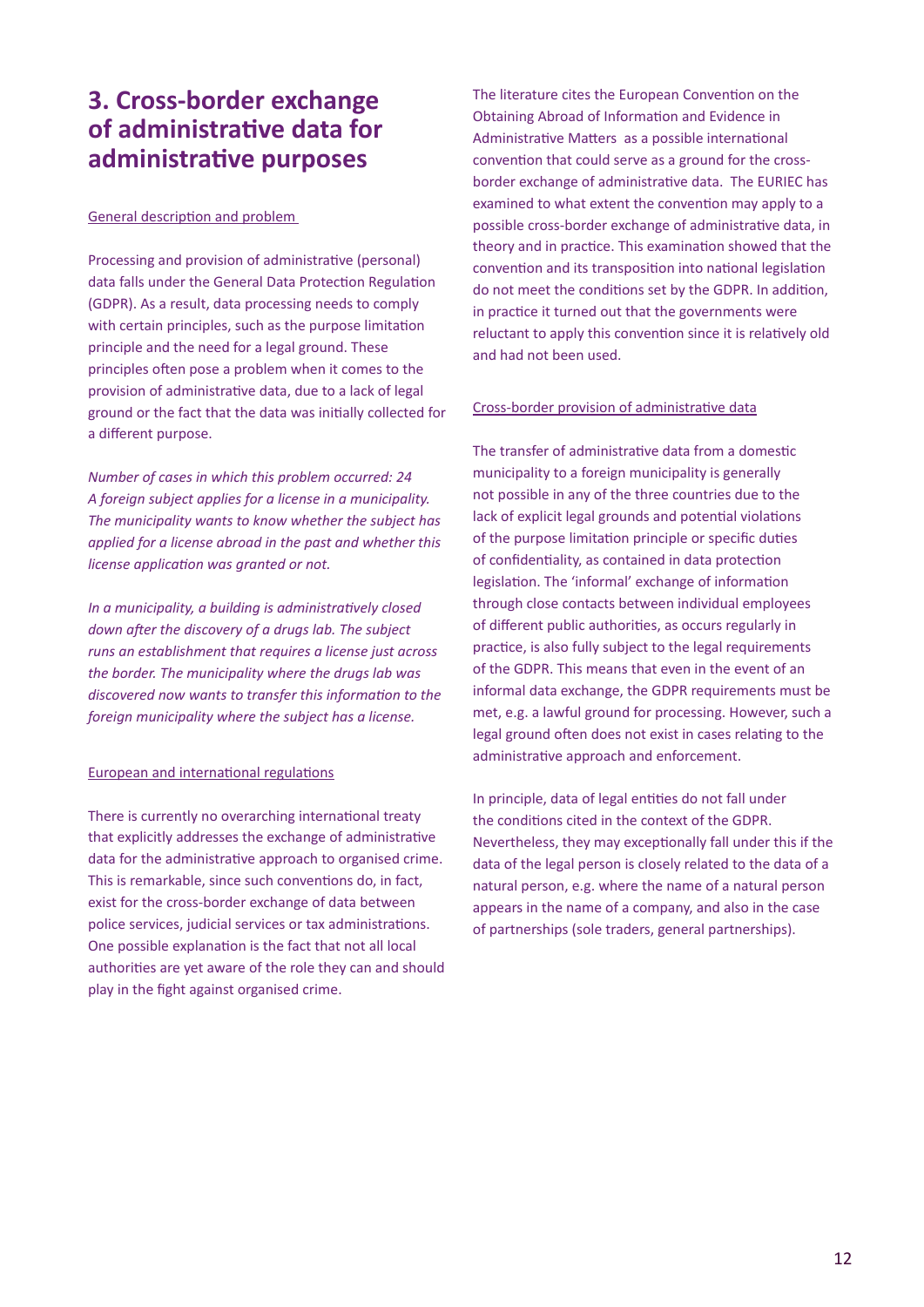#### Freedom of information laws

Regulations in Belgium, North Rhine-Westphalia and the Netherlands make it possible for citizens to request the government to disclose certain information and thus to invoke the freedom of information laws. While various grounds exist for refusal of such requests, foreign municipalities can also submit such a request in the three countries, in principle. There is a risk, however, that personal data would be anonymised. In addition, the foreign municipality should already know in that case in which foreign municipality the relevant person has/had activities.

Furthermore, thanks to a recent legal authorisation, foreign municipalities in North Rhine-Westphalia can request access to the German Central Commercial Register (Gewerbezentralregister) at the Bundesamt für Justiz for tasks that relate to commercial law. This register contains information about all business activities and German entrepreneurs, including, for example, information about government decisions to prohibit a company from continuing its activities due to the untrustworthiness or unsuitability of an entrepreneur. In a case that was supervised by the EURIEC, such information had already been communicated to a foreign municipality.

#### *Options*

- Administrative data that contains information about company names that cannot be directly traced back to individuals may in certain cases be shared cross-border.
- In North Rhine-Westphalia, foreign municipalities may access the Gewerbezentralregister in similar cases to German municipalities. This may be the case if a foreign municipality needs to assess a person's reliability, e.g. when granting a license. The Gewerbezentralregister contains, inter alia, information about decisions to refuse a trading license regarding a specific person. For more information on the Gewerbezentralregister and access for foreign municipalities, please refer to the EURIEC website.
- The fact that in both the Netherlands and Belgium, inter-municipal information sharing is increasingly receiving attention, can also be translated into legislative changes.

#### *Barriers*

- There is no national legal framework for the crossborder exchange of administrative information in Belgium, North Rhine-Westphalia and the Netherlands. As a result, exchange of personal data contained in administrative documents is impossible.
- A clear and overarching international framework for the exchange of administrative information is also lacking.

#### *Conclusion*

Due to a lack of national as well as international legislation, in most cases it is currently not possible to share administrative information and personal data with foreign local authorities. While sharing company data can offer a solution in some cases, adapting national and international legislation will be necessary to make the exchange of managerial data possible in the future. For a more detailed description of the legal possibilities and obstacles, please download the EURIEC Memorandum 'Cross-border exchange of administrative data'.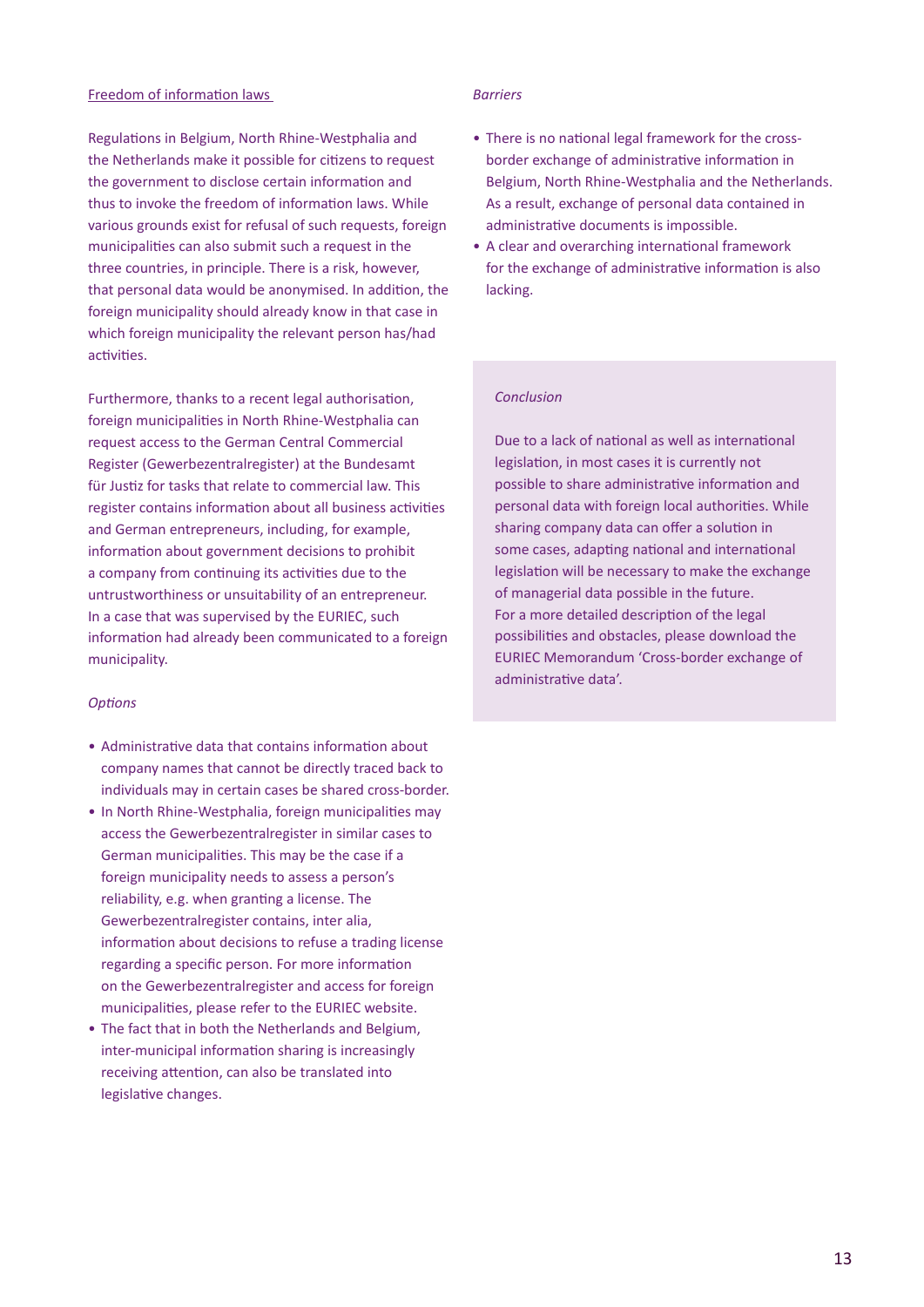## **4. Cross-border recovery of administrative fines and recovery claims**

General description and problem

Governments in Belgium, North Rhine-Westphalia and the Netherlands sometimes have claims against subjects based on different laws and regulations. Clear and relatively well-known rules are in place for the recovery of a variety of claims, including when it comes to crossborder recovery (e.g. private law claims and the recovery of taxes).

In addition, municipalities may also have claims such as administrative fines and recovery claims, however. Nevertheless, the possibilities regarding the cross-border collection of penalty payments, recovery claims and administrative fines are still unknown territory for most local authorities. These claims will nonetheless occur most often in the context of the fight against organised crime and, in practice, it appears that such claims are not collected or only partially collected when there is a cross-border element. For example, recovery often proves difficult when the subject on whom the sanction has been imposed turns out to have moved abroad subsequently. As a result, municipalities are more likely, in such cases, to choose to simply write off the fine in their accounts and therefore not collect it. Criminals are aware of this and use it to their advantage. The EURIEC has mapped out the possibilities and obstacles for collecting cross-border penalty payments, recovery claims and administrative fines.

*Number of cases in which this problem occurred: 10 Case: A subject who was already in the picture for organised crime has outstanding claims because he acted in violation of the zoning plan. The subject refuses to pay these fines. Meanwhile, the subject has moved abroad but the municipality still wants to be able to collect the fines.* 

#### European and international regulations

The enforcement of penalties/claims is regulated by several European treaties. Most of these treaties deal with the exchange of decisions on criminal, civil and commercial matters, however, and not claims regarding administrative matters. Nevertheless, some of the treaties and decrees dealing with criminal matters are open to broad interpretation, to allow certain administrative sanctions to fall within the scope as well.

The international instrument that appears to offer the most possibilities for the cross-border recovery of administrative sanctions is Framework Decision 2005/214/JHA on the application of the principle of mutual recognition to financial sanctions . This Framework Decision only deals with administrative sanctions of a punitive nature. Administrative fines in Belgium, North Rhine-Westphalia and the Netherlands therefore generally fall within the scope of the Framework Decision, while remedial measures, such as the payment of a penalty, will not fall under this. After all, since remedial measures lack the punitive nature, they cannot therefore be referred to as a sanction.

### The cross-border recovery of administrative sanctions and administrative fines

Under the Framework Decision 2005/214/JHA, administrative sanctions can, in principle, be claimed on a cross-border basis since they meet the conditions set out in the Framework Decision. In order to ensure that this recovery process runs smoothly, each EU Member State was asked to designate an authority or authorities. These authorities are responsible for the implementation of the Framework Decision and can therefore be approached to enable the collection of administrative fines. The competent authorities for Belgium, North Rhine-Westphalia and the Netherlands are:

- Belgium: the public prosecutor who is competent in the district where the relevant person resides
- North Rhine-Westphalia: Bundesamt für Justiz in Bonn
- The Netherlands: The Public Prosecutor of the district of the Northern Netherlands, affiliated with the Central Judicial Debt Collection Agency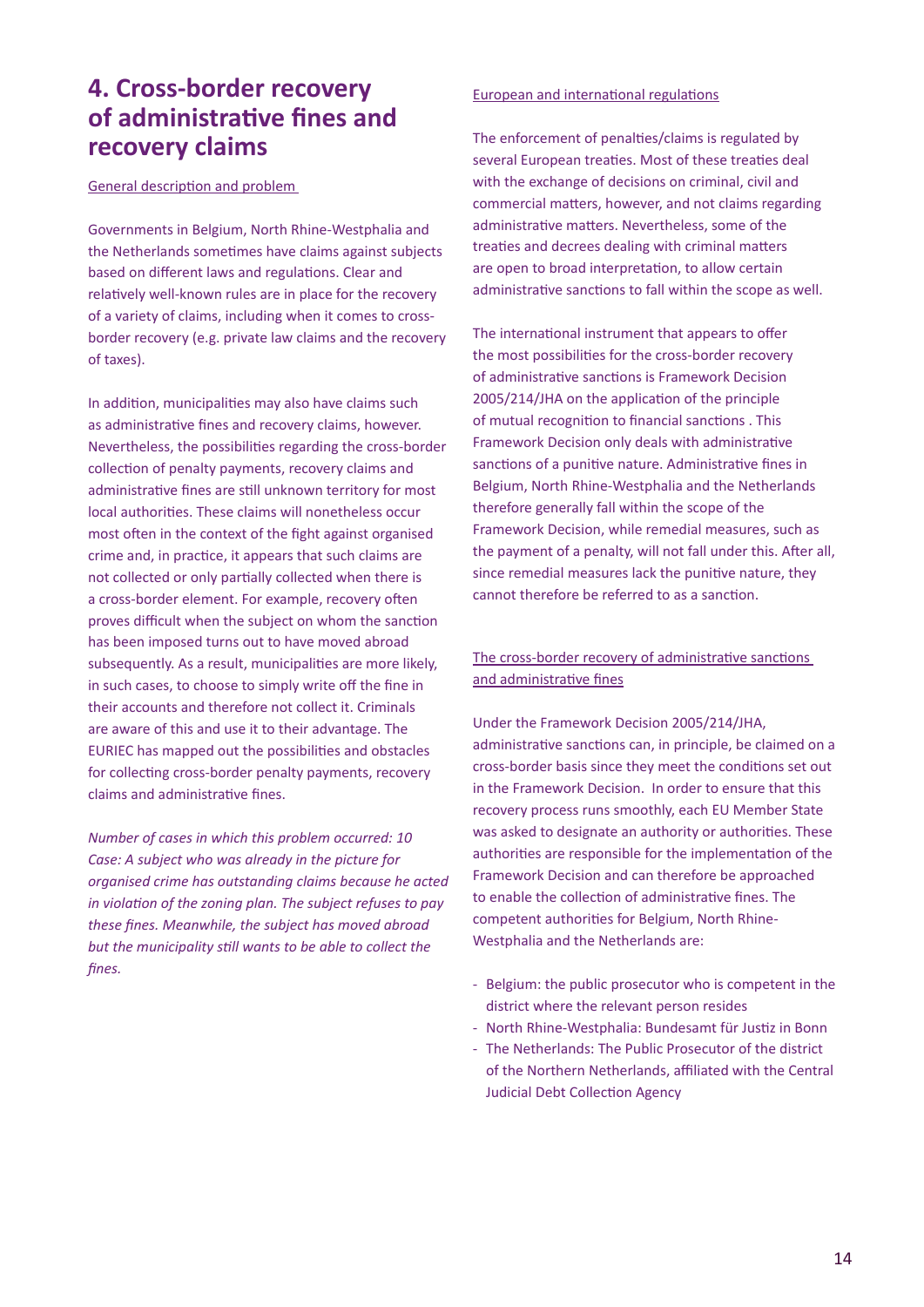Under Belgian and North Rhine-Westphalia legislation, in foreign cases where administrative fines are outstanding, the administrative fines can, in many cases, be collected in Belgium and North Rhine-Westphalia. For several criminal offences and administrative violations, however, the double incrimination principle should be assessed. In the Netherlands, the list of fines based on violations that can be collected cross-border is very limited as a result of a restrictive list of punishable violations. Most administrative sanctions are not listed, which makes cross-border recovery more difficult. As a result, Dutch municipalities will in principle be unable to collect any claims as a result of administrative sanctions by Belgian or German governments.

Unlike recovery claims such as an incremental penalty payment, there is no international framework which could be used for the cross-border recovery of recovery claims. As a result, collecting cross-border recovery claims will be impossible in such cases.

#### *Options*

- Because a European Framework Decision monitors the cross-border collection of financial sanctions, administrative fines can also be collected across borders in many cases. Authorities have been designated for this collection and its implementation in Belgium, North Rhine-Westphalia and the Netherlands as the central responsible points for such requests.

#### *Barriers*

- In principle, however, the sums of administrative fines recovered cross-border accrue to the state that performs the recovery. As a result, foreign governments may be less inclined to make use of this option. The Framework Decision also offers the option to deviate from this principle, however, by concluding agreements between the Member States. There are currently no agreements between Belgium, North Rhine-Westphalia or the Netherlands that stipulate such a different distribution.
- Recognition and collection are possible for a number of offences without having to check whether the acts are punishable in both countries (e.g. fraud and money laundering). In other cases, such as administrative fines, there must be a acts that are punishable in both countries or may give rise to an administrative fine. Municipal employees often have insufficient knowledge of administrative fines abroad to know whether these violations are also punishable abroad, however.
- Dutch administrative fines in the framework of administrative enforcement cannot be collected crossborder as they are not included in the list of financial sanctions that qualify for the Framework Decision and, therefore, cross-border collection..
- An international framework for the cross-border collection of recovery claims is lacking. As a result, incremental penalty payments, for example, cannot be collected abroad.

#### *Conclusion*

The Framework Decision 2005/214/JHA offers possibilities for the cross-border collection of administrative fines. In practice, however, some modalities still need to be elaborated in national legislation to ensure that collection runs smoothly in practice. For a more detailed description of the legal possibilities and potential obstacles, we refer you to the EURIEC Memorandum 'Cross-border collection of administrative fines and recovery claims'.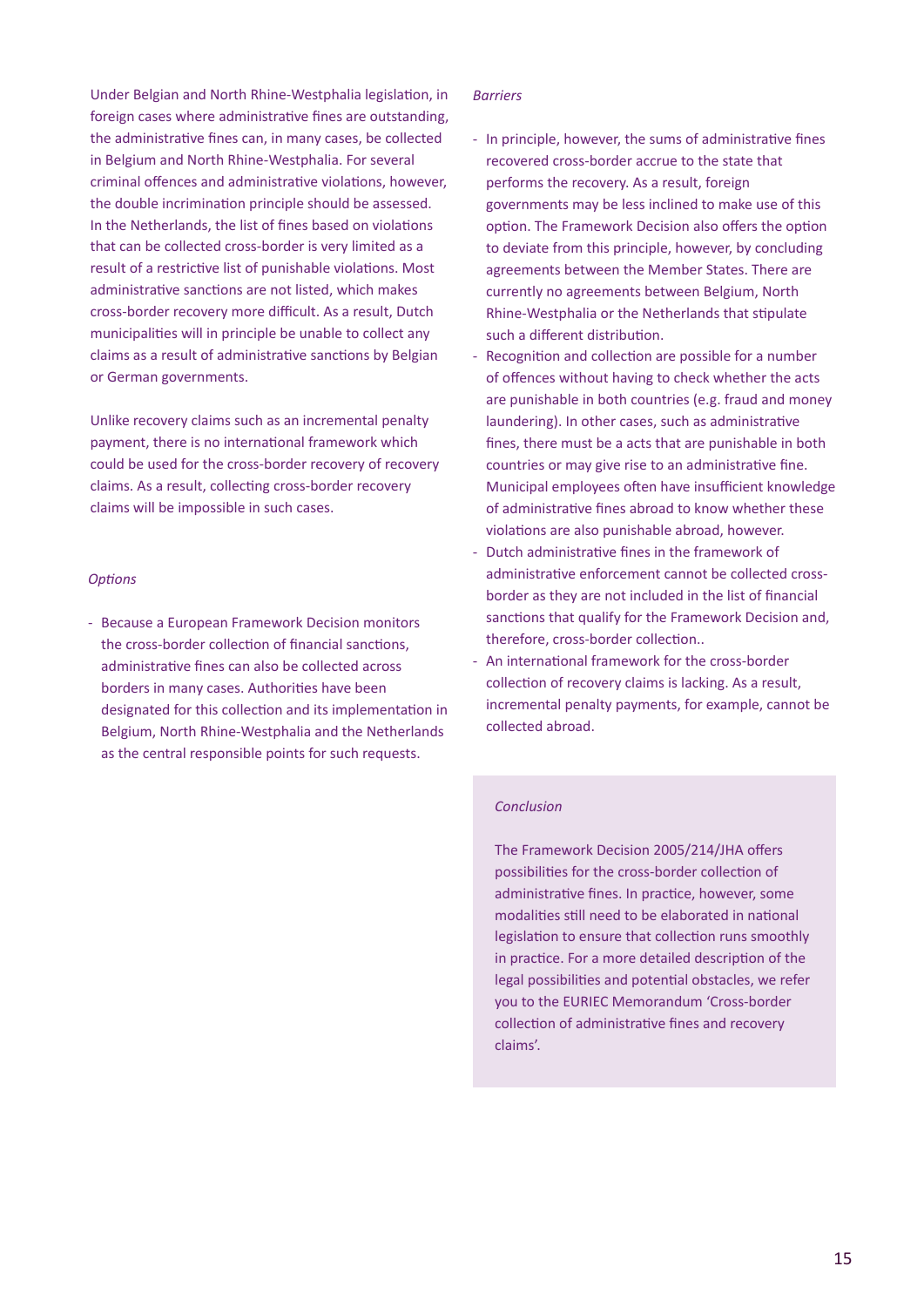## **5. Cross-border exchange of data from the population register for administrative purposes**

#### General description and problem

Information about residents' names and places of residence is often considered essential basic information that an authority must have in order to perform its tasks effectively. As a result, the data collected by the civil registry constitutes an important basis for measures to combat organised crime in the framework of the administrative approach.

The population registers generally collect the following information: name and address of a person, date of birth, place of residence, nationality and marital status. Municipalities usually hold this data about their citizens, but information about foreign citizens is generally not included in population registers. This is why it is useful for local authorities to obtain information from foreign population registers as well in certain cases.

*Number of cases in which this problem occurred: 16 The building of a subject who lives abroad is administratively closed down after a drugs discovery. Following the drugs discovery, the subject moved abroad. The municipality now wants to notify the subject about the decision on the closure, but does not know the subject's new address.* 

#### European and international regulations

Unlike many other legal matters that are relevant to the exchange of information in the fight against organised crime, legislation on population registers has not yet been explicitly harmonised under European regulations. This means that particular attention will need to be paid to national legislation. Naturally, when providing data from the population register, the principles described in the GDPR must be taken into account.

#### Cross-border provision of administrative data

The legal options for transferring registration data by the registration authorities to foreign municipalities vary greatly from country to country.

In North Rhine-Westphalia, for example, foreign municipalities may request access to information from the population register. In most cases, such an application will be approved, allowing foreign municipalities to access information from the German population register.

This is in contrast to Belgium and the Netherlands, where certain obstacles exist to the provision of information from the population register.

In Belgium, foreign authorities are currently unable to access the National Register or the municipal population registers since there are no legal provisions governing access by foreign authorities. As a result, the exchange of data from the population registers is not possible. In the Netherlands, data from the municipal civil status registers may only be provided to foreign authorities if the municipalities designate foreign authorities as permitted addressees in their own regulations. Since many Dutch municipalities have not (yet) done this in practice, data transmission is not yet possible in such cases.

#### *Options*

- In Belgium, any person can request their personal copy from the population register. By requesting such copies from e.g. permit applicants, foreign municipalities are nevertheless able to obtain information.
- In North Rhine-Westphalia, data provision from the population register is possible under the same conditions as for private third parties, and in many cases also under the same conditions as for domestic authorities.
- In the Netherlands, the provision is possible if foreign authorities are included in the municipal ordinances as permitted addressees. This can differ from municipality to municipality, in other words.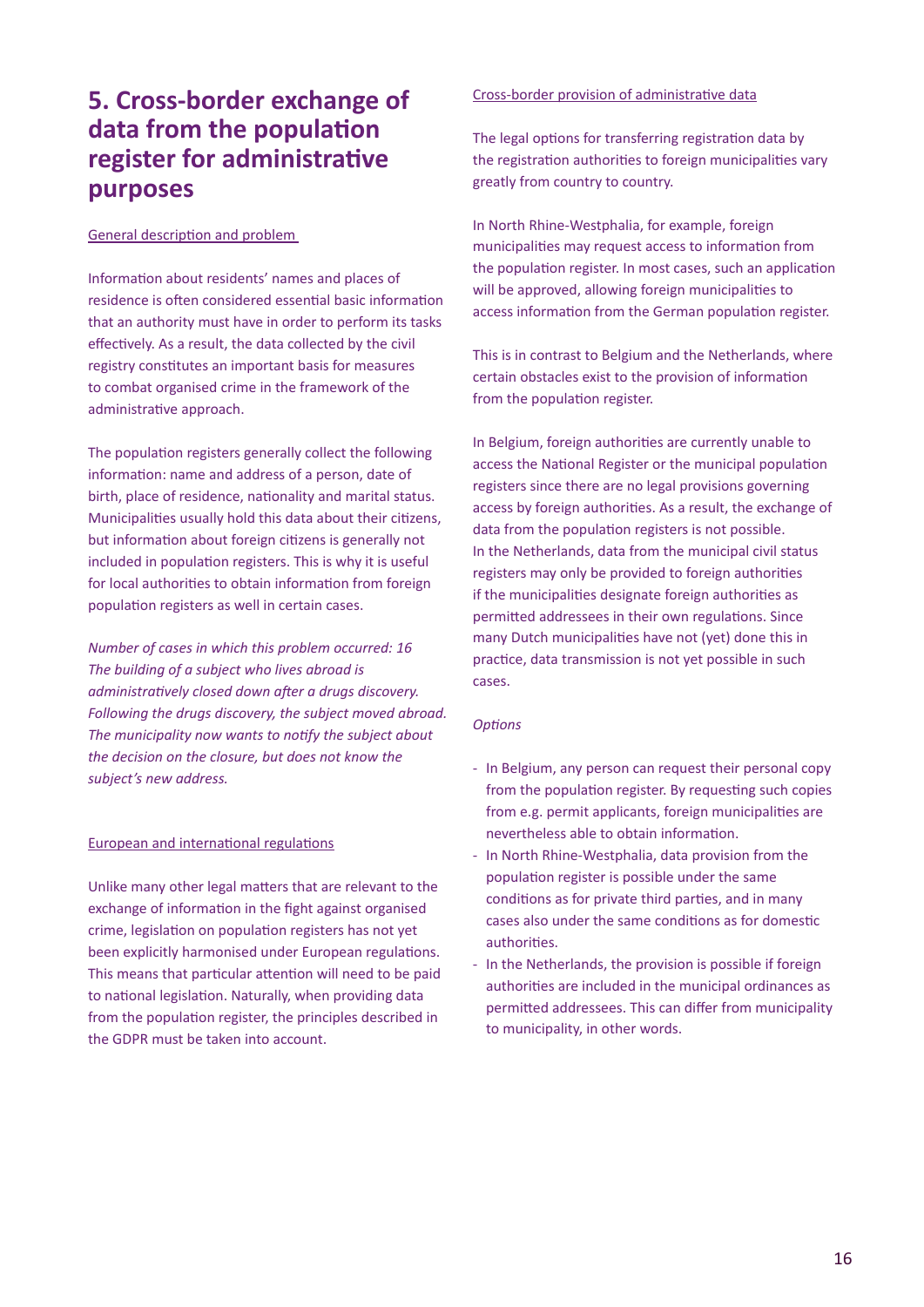#### *Barriers*

- In Belgium, direct exchange between municipalities is not possible due to a lack of provisions that allow access to foreign authorities as well.
- Many Dutch municipalities have not included foreign administrative bodies in their regulations as actors to whom access may be granted.
- In the three countries concerned, the information may only be provided by the competent Civil Affairs/ Population services, and not the services that are responsible for public order.
- In all the legal systems examined, passing on information from the population register is only possible if the addressee would also be able to gain access to the information in the population register of the providing country.

#### *Conclusion*

There are significant differences in the ability to provide cross-border information from the population registers. In North Rhine-Westphalia, information from the population registers can be shared cross-border. In Belgium and the Netherlands, cross-border exchange is currently still impossible.

For a more detailed description of the legal possibilities and potential bottlenecks, we refer you to the EURIEC Memorandum 'Cross-border exchange of data from the population register'.

## **6. Cross-border exchange of police data for administrative purposes**

#### General description and problem

In the context of the administrative approach, local authorities will often base their decisions on specific police information. However, if the person against whom the administrative body wants to enforce is a foreign citizen, the question is whether it is possible to obtain information from foreign police services in the context of the administrative approach against organised crime.

*Number of cases in which this problem occurred: 28 During a house search, a cannabis plantation is discovered. At the time of that police raid, the subject had moved their goods abroad. The police now wishes to inform the foreign municipality.* 

#### European and international regulations

With the exception of the renewed, but not yet entered into force, Benelux Police Convention, none of these conventions or regulations of the EU or other international institutions contain a provision that explicitly provides for the exchange of police data for administrative purposes. Nevertheless, almost all of these conventions provide for the possibility of providing police data for purposes other than those (criminal law) purposes specified in the convention, provided that there is permission from the providing authority and this is in accordance with the national legislation of the providing and receiving Member States. In other words, the cross-border exchange of police data for administrative purposes is possible if the national authorities give permission and the exchange is regulated in national legislation.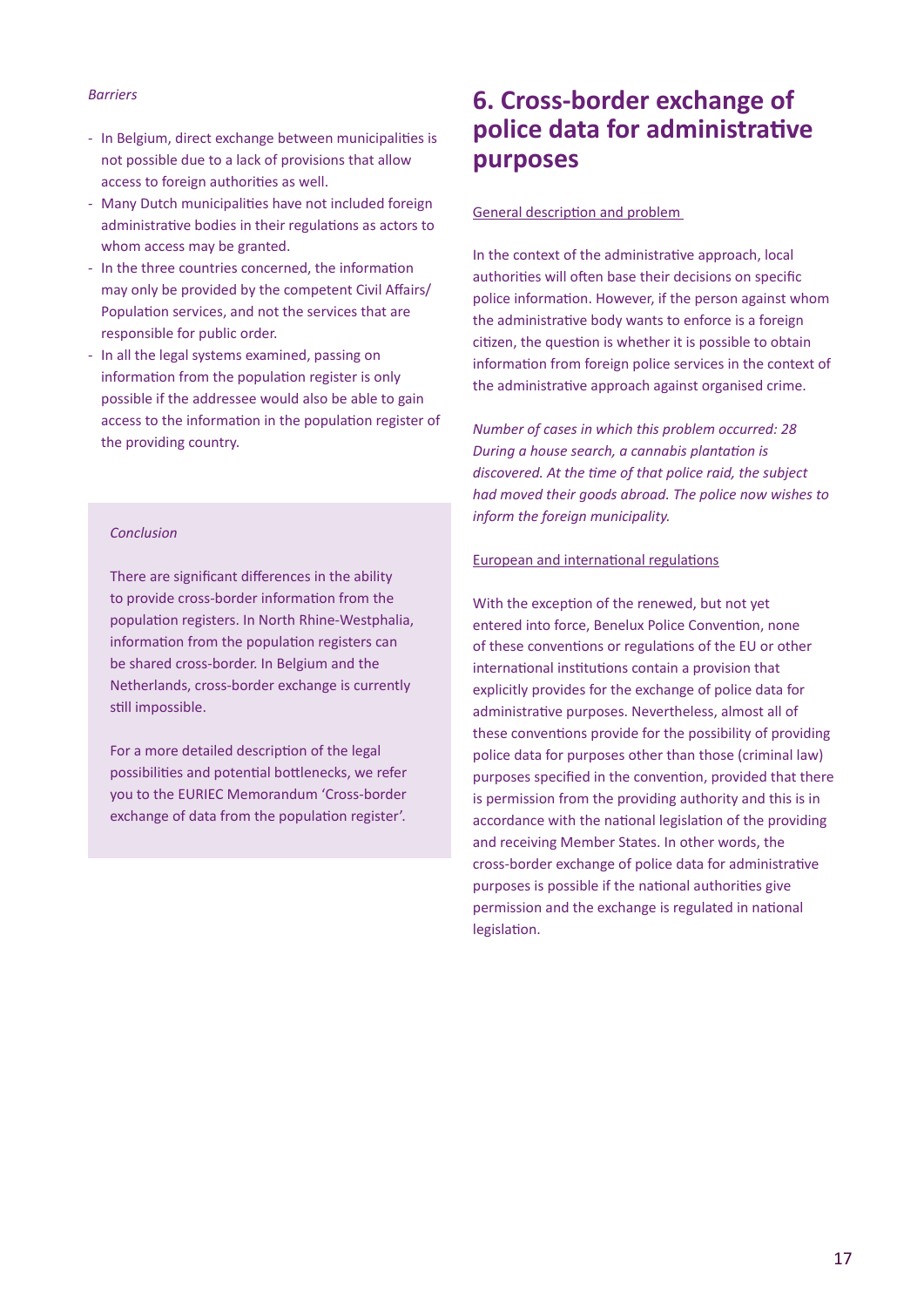#### Cross-border provision of police data

Directly passing on police data that a municipality receives in the context of the administrative approach to another foreign municipality is not possible due to a lack of legal regulations in this regard.

The provision by the police to a foreign municipality in the context of the administrative approach will not be possible either in most cases. In addition, there is the question of whether such provision is desirable. After all, in this way it could happen that the foreign municipality has more information than the foreign police service. Therefore, the provision by the police service to the foreign police service, which in turn provides the information to the foreign municipality, appears the most appropriate solution. As described above, various conventions state that for this type of passing on of data it must be stipulated, among other things, that the national authorities can give permission for it. However, such national regulations are lacking in the three countries studied. In North Rhine-Westphalia, the German police could give permission to pass on information to a foreign municipality, but only in the context of maintaining public safety. It is doubtful whether the German police believe that this definition could cover the administrative approach.

#### *Options*

- Although national legislation often prevents provision of police data for administrative purposes, international police conventions do offer opportunities. This option can be used by amending the relevant national legislation.
- German national legislation offers a certain albeit limited – scope to provide German police data to or for the benefit of Belgian and Dutch administrative authorities.

#### *Barriers*

• In order to enable cross-border exchange of police data for administrative purposes, amendments to national legislation in Belgium, North Rhine-Westphalia and the Netherlands will be required.

#### *Conclusion*

Providing or passing on police data for purposes other than criminal law purposes is possible under certain conventions. However, there must be a national legal ground to be able to give permission for such provision or passing on of data. Such a legal ground is, however, lacking in most cases. As a result, the provision of police data in the context of the administrative approach will often be impossible.

For a more detailed description of the legal possibilities and potential obstacles, we refer you to the EURIEC Memorandum 'Cross-border exchange of police data'.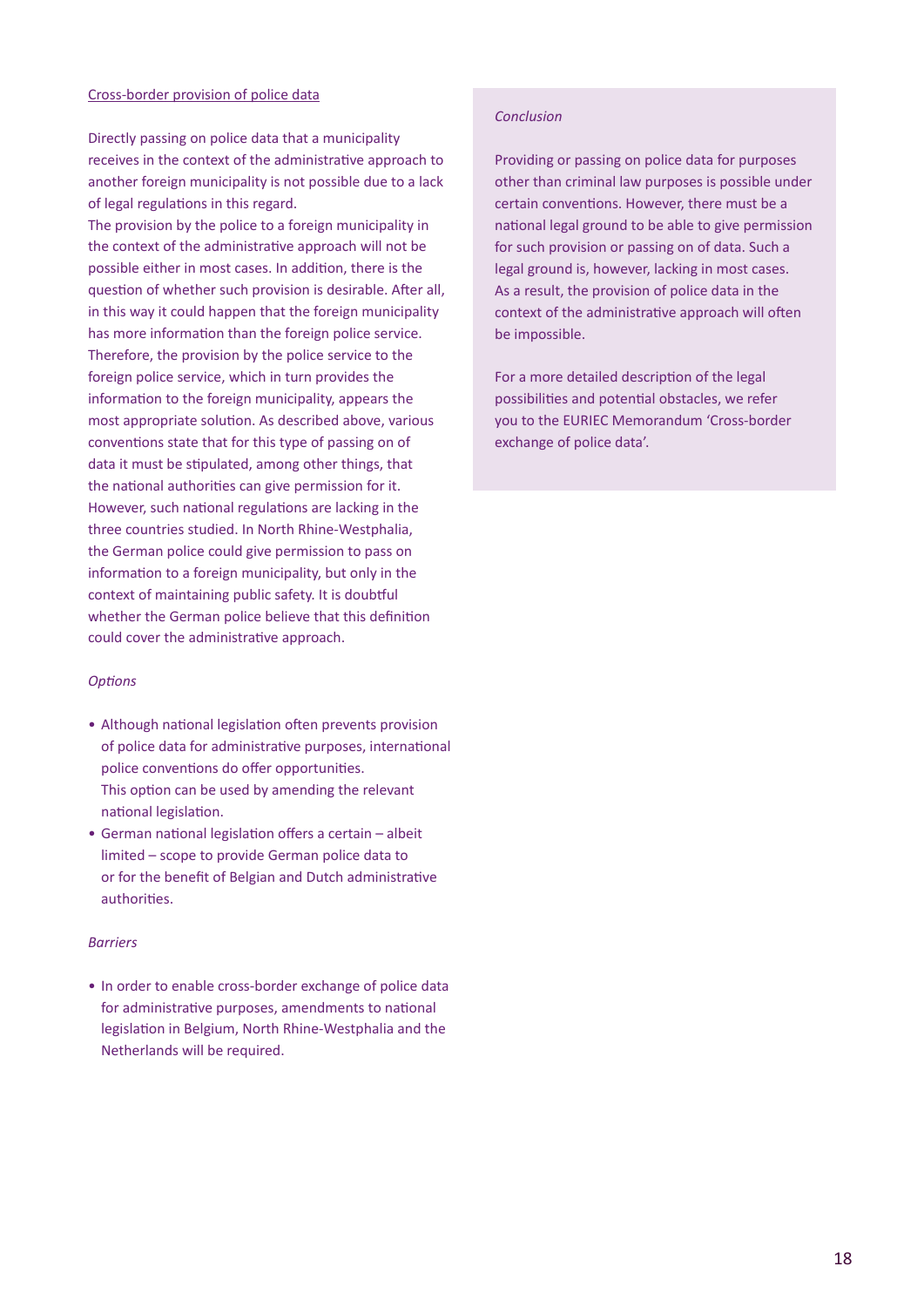## **7. Cross-border exchange of other criminal record data and other judicial information for administrative purposes.**

#### General description and problem

Data such as information on criminal records or data about ongoing investigations can be very useful for the administrative approach to organised crime by the municipalities. In domestic situations, such data is exchanged with municipalities in certain cases. It is often unclear, however, whether this information can also be exchanged with foreign municipalities in cross-border cases.

*Number of cases in which this problem occurred: 15 A subject who resides abroad wants to open a shisha bar and requests a license to this end. Since it concerns a foreign subject, the local authorities do not know whether they will be able to obtain information about the criminal history of a subject.* 

*As part of an ongoing investigation abroad, investigations are underway in a municipality. The municipality would now like to find out the results of that investigation in order to be able to take administrative action if necessary.*

#### European and international regulations

Since 2009, European laws and regulations regarding the exchange of information from the criminal records between Member States have been vastly improved. Member States can mutually exchange criminal convictions via the European Criminal Records Information System (ECRIS). Each Member State had to designate a central authority to this end. These central authorities do not have direct access to each other's criminal records, but can, through ECRIS, send information requests to the central authority of the other Member State. This system can also be used in the context of the administrative approach to organised crime. After all, an attempt can be made to request the cross-border provision of criminal records data for a purpose other than criminal proceedings. For such requests, national law determines whether the data can be provided.

The central authorities are:

- Belgium: Central Criminal Register Service
- North Rhine-Westphalia: Bundesamt für Justiz
- The Netherlands: Judicial Information Service (Justid)

In addition, the General Data Protection Regulation and the Data Protection Directive by the police and judicial authorities also apply to the exchange of personal data such as criminal records data.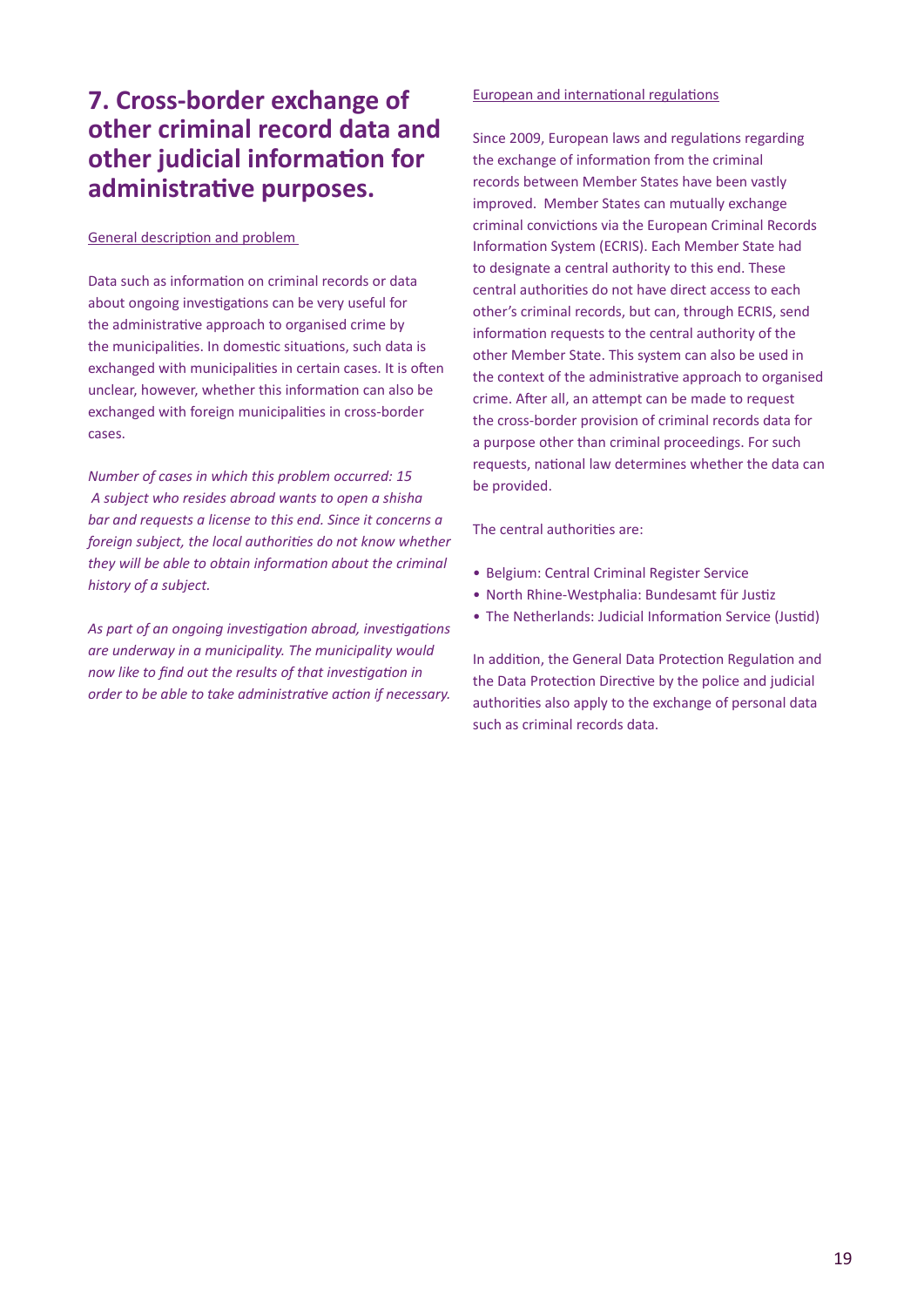#### Cross-border exchange of criminal records information

In Belgium, local authorities generally do not have direct access to criminal records data. As a result, foreign municipalities cannot access Belgian criminal records data. However, foreign municipalities may, in the context of a license, ask the relevant person to provide an extract from the criminal records. Another possibility is exchange via the police services, who can ask the foreign police service, in turn, to transfer the information to the foreign municipality. However, the "Cross-border exchange of police data" memorandum shows that this is currently often impossible.

In North Rhine-Westphalia, criminal records data can be communicated to foreign municipalities via ECRIS, in very exceptional cases. In principle, such data should always be requested from the data subject themselves. If the data subject does not request a copy themselves or if it seems inappropriate to request the copy from the data subject, criminal records information can be provided cross-border.

In the Netherlands, the provision for purposes other than criminal law is possible in cases in which the data may also be provided within the Netherlands, e.g. taking administrative decisions or applying for a Certificate of Good Conduct.

#### Cross-border exchange of other judicial data

#### **Judicial decisions**

Several international and European law instruments exist that set conditions regarding the transparency of court rulings, including the International Covenant on Civil and Political Rights (ICCPR) and the European Convention on Human Rights (ECHR). It follows from these conventions that a decision must be made in public, or that the decision must be made public in a publicly accessible register. Most of these instruments do not set rules regarding the manner in which disclosure should take place. There is no clear line, for example, regarding the anonymisation of the (personal) data of parties to the proceedings. How the provision of judicial decisions to parties not involved in the proceedings is handled and to what extent the decisions are anonymised therefore depends largely on national legislation.

The principle of public access to judgments may conflict with the principle of the right to respect for private life. As a result, in most cases in Belgium, North Rhine-Westphalia and the Netherlands it is not possible for a third party who is not directly involved in the legal dispute to obtain a copy of the judgment that has not been anonymised.

#### **Information about ongoing investigations**

According to the EURIEC, information about ongoing investigations could, in certain situations, be shared by Belgian, German and Dutch public ministries with the foreign municipalities. In addition, one could argue that a U-turn could also be used via the foreign prosecutor's office.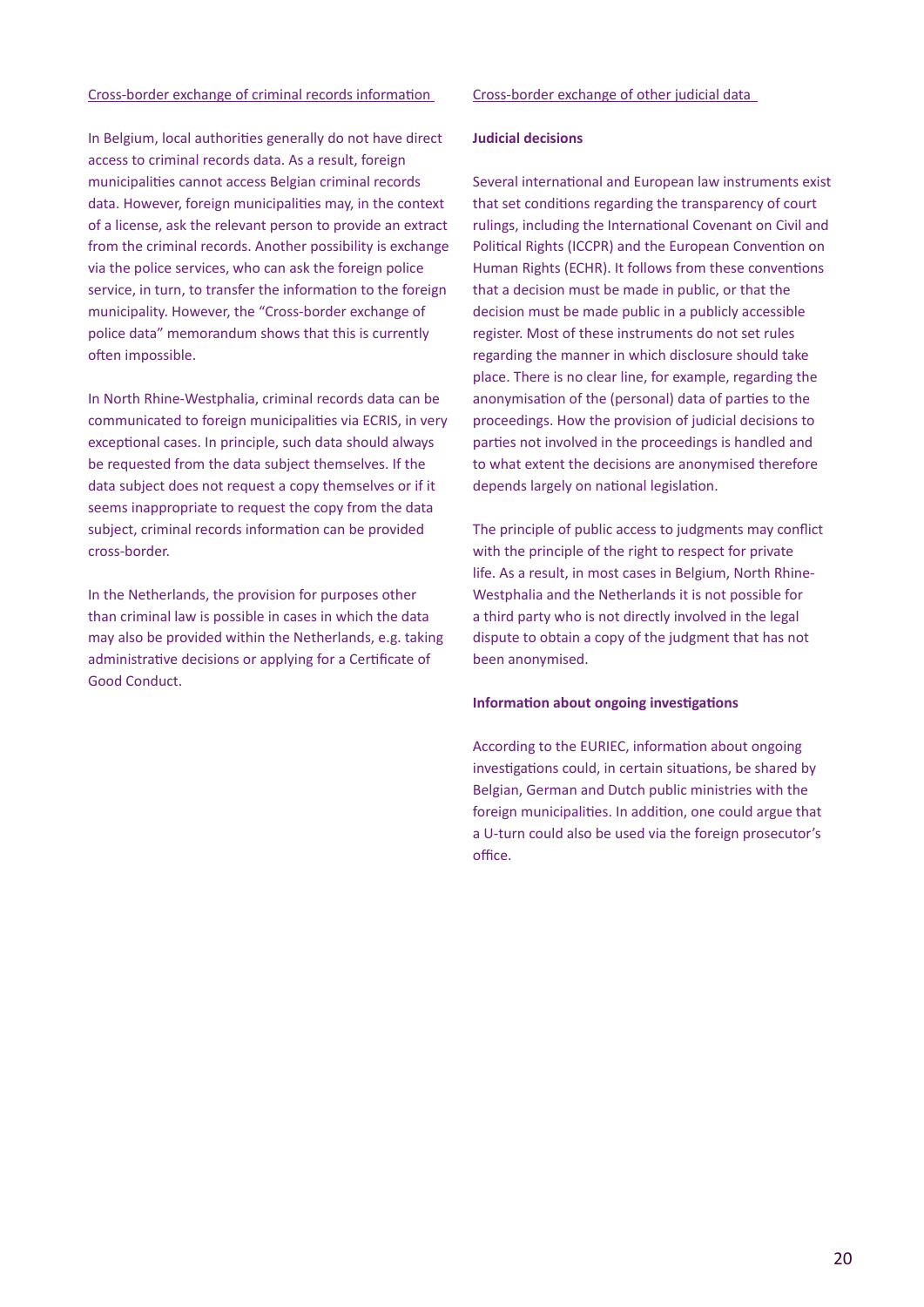#### *Options*

- In certain cases, international and national laws and regulations offer scope for the provision of criminal record information for administrative purposes.
- Other judicial data, e.g. information about ongoing investigations and judgments, may also be shared with foreign governments in certain cases.

#### *Barriers*

- Discussions with central authorities show that requests to use criminal record data for administrative purposes often receive a negative response. This is due to the considerable differences in the options for administrative approach in the national legislation of the three countries. As a result of these obstacles, foreign municipalities are not always able to obtain information about a subject's criminal history.
- Since municipalities currently make little use of the available options, a clear picture of the options and possible response from foreign central authorities is not available. Given that provision of judgments is mainly anonymised, the usefulness/added value for a municipality is limited.

#### *Conclusion*

In theory, certain international instruments such as the ECRIS offer possibilities to provide criminal records information cross-border. In practice, however, it often appears that national regulations make it difficult or impossible to exchange such data for the purpose of the administrative approach to crime. In addition, data about ongoing investigations can also be shared with a foreign municipality in certain cases. For a more detailed description of the legal possibilities and potential bottlenecks, we refer you to the EURIEC Memorandum 'Cross-border exchange of criminal records data another other judicial data'.

### **8. Cross-border exchange of financial data for administrative purposes.**

General description and problem

Tax administrations have a wealth of information about the financial situation of individuals and companies at their disposal. This information can also be very useful for administrative bodies in the framework of the approach to organised crime. However, since financial data is often subject to a certain duty of confidentiality, the (crossborder) provision of financial data is not self-evident.

*Number of cases in which this problem occurred: 19 A company owned by suspicious subjects may potentially be laundering money by transferring money to and from foreign accounts. There is little activity on the business premises proper, so it appears possible that the foreign accounts are also used to launder money. Therefore, information from abroad about the money flows to and from the company and those involved in it would be useful in order to create a clearer picture and to prevent the company from being used to launder money.* 

#### European and international regulations

The use of tax data for the administrative approach to organised crime is not regulated in the most important international legal texts related to the exchange of tax information. However, based on some conventions and agreements, information provided for tax proceedings can be used for other purposes as well, provided that the original providing authority gives permission for further provision and that the national legislation of the transmitting as well as the receiving State permits such further use.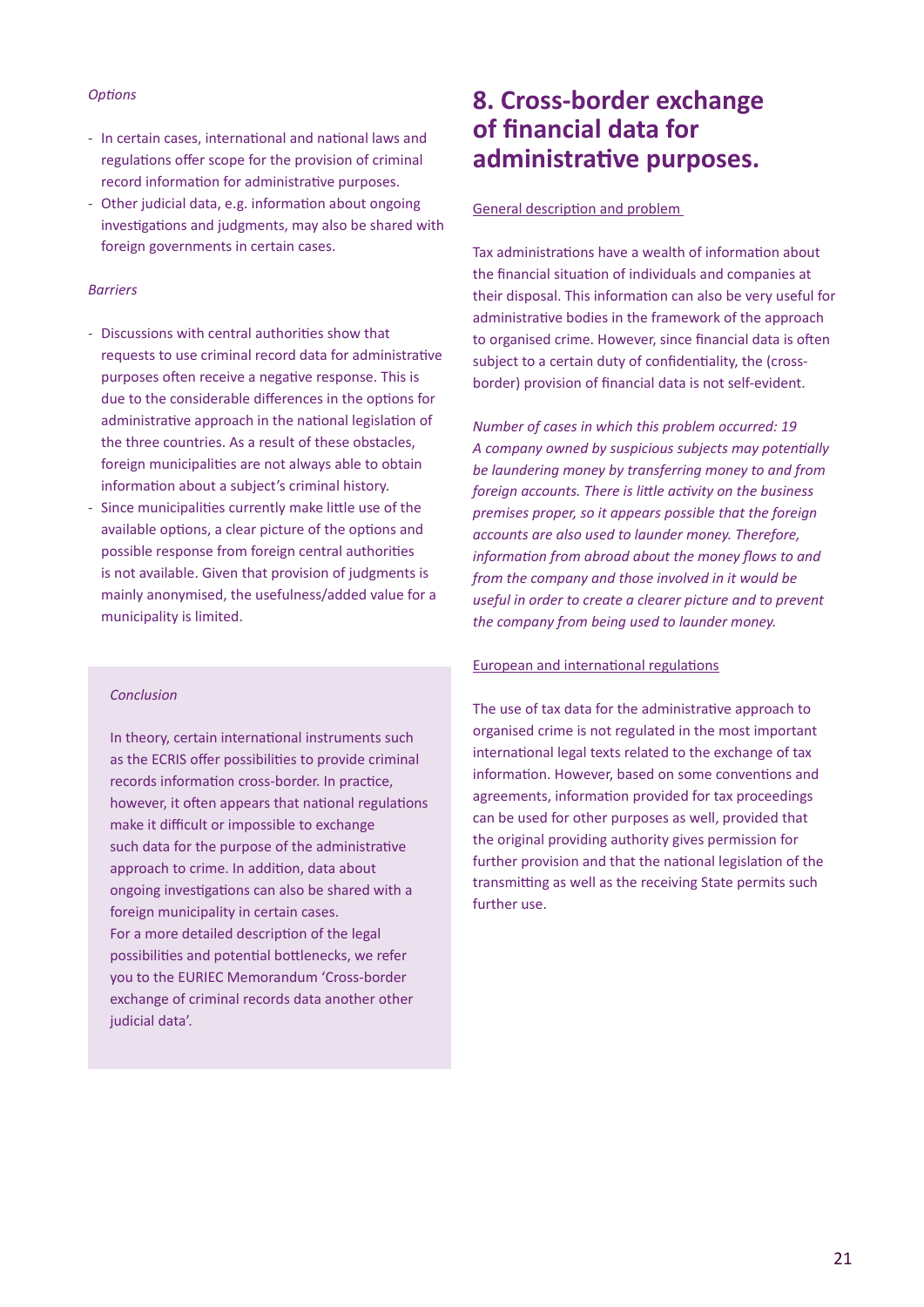#### Cross-border provision of of financial data

In some countries, municipalities can access financial data. However, the provision of this financial data to foreign municipalities is not possible in Belgium, North Rhine-Westphalia and the Netherlands. There is either no legal ground for provision, or provision would conflict with the purpose limitation principle of the GDPR.

Provision of tax information by a tax authority to a foreign tax authority, which subsequently provides the information to a foreign municipality, is possible in certain cases. International regulations stipulate that passing on tax data that was provided to foreign tax administrations, is also permitted for purposes other than those of the tax procedure. In this regard, the principles have been harmonised between the three countries. As a minimum, the law of the country that originally provided the information should allow its use for non-tax purposes and the authority that provided the information originally should agree to its further use.

The latter conditions often present a problem for passing on information in the context of the administrative approach, since the regulations in Belgium, North Rhine-Westphalia and the Netherlands only allow such use for their own administrative authorities in rare cases. An example of this is in the Netherlands, where the forwarding of financial data may be permitted in the context of environmental protection or safety at work. In the context of an overriding public interest, tax data may be passed on, for example, if there are concrete facts to indicate the untrustworthiness of a trader.

Lastly, in most cases, it is possible to obtain information about the immovable property of specific persons via (semi) public databases in the three countries. This possibility is discussed in the chapter on consultation of public sources.

#### *Options*

- Under EU and international law, tax data provided to other tax authorities may, in principle, also be used for purposes other than tax procedures.
- In the Netherlands, administrative decisions may stipulate that an administrative decision is based on, or has been taken in connection with, tax data. This means that, in highly exceptional cases, it is possible to transfer such decisions across borders, although the principles of GDPR must always be considered in doing so.

#### *Barriers*

- In the Netherlands, Belgium and North Rhine-Westphalia, there is no explicit legal ground for domestic municipalities to provide tax data to foreign municipalities or for tax authorities to provide tax data directly to foreign municipalities.
- In Belgium, a lack of regulations prevents the provision or passing on of tax information.
- In the Netherlands and North Rhine-Westphalia, tax data may only be exchanged in a handful of narrowly defined cases. Consequently, virtually no options are available to use tax data for administrative purposes after a transfer from the domestic to the foreign tax authorities.

#### *Conclusion*

With the exception of a few very rare cases, cross-border provision of financial data for the administrative approach is not yet possible because the legal ground for such provision or passing on of data is lacking in the national legal systems. For a more detailed description of the legal possibilities and potential bottlenecks, we refer you to the EURIEC Memorandum 'Crossborder exchange of financial data'.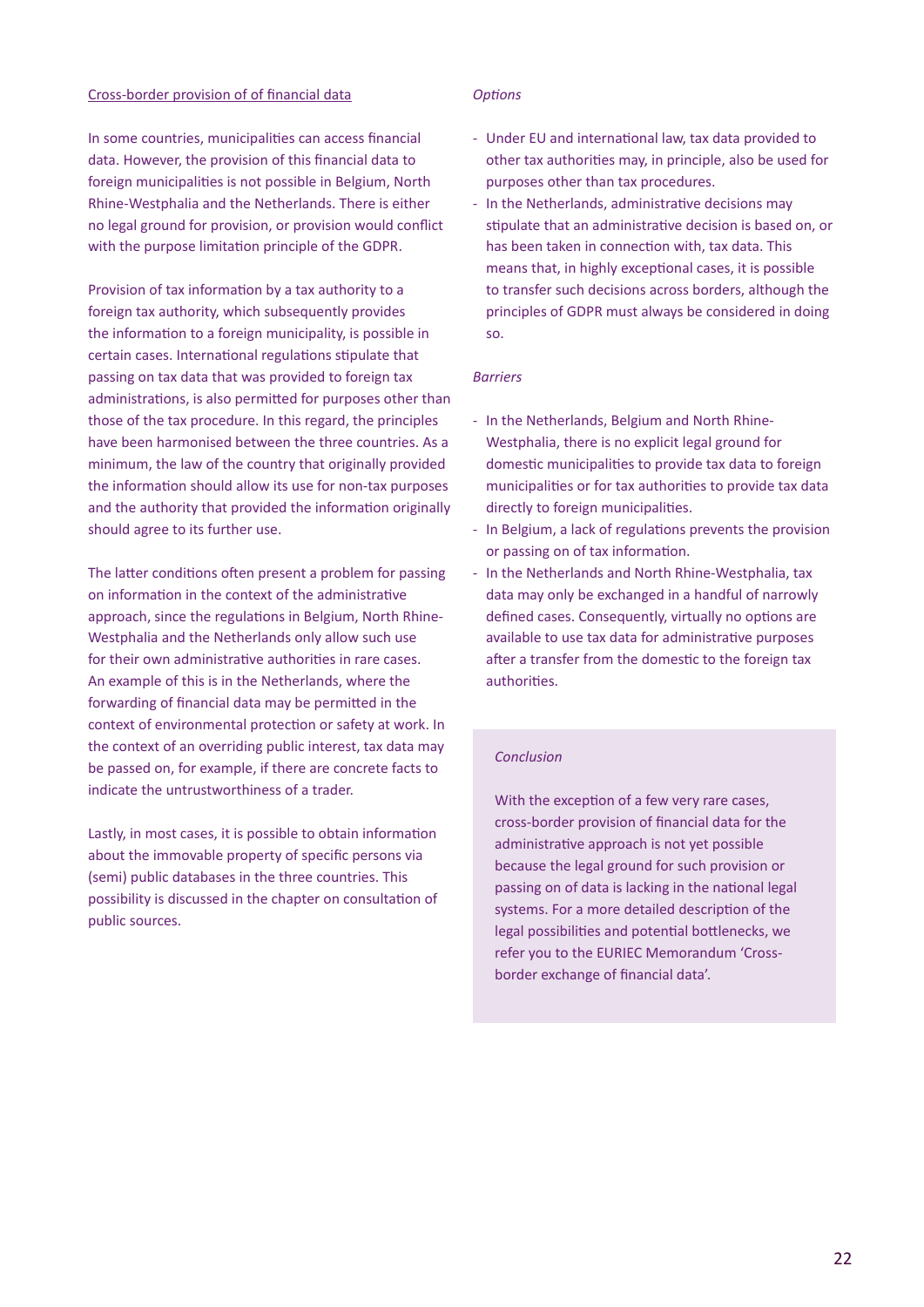## **9. Cross-border exchange of social security data for administrative purposes**

#### General description and problem

*The citizens of Belgium, North Rhine-Westphalia and the Netherlands can make use of social security. One of the objectives of social security is to provide benefits for certain risks such as illness, unemployment and pensions. However, criminals also make use of these social security systems and sometimes abuse the current systems. In some cases, this is not a purely domestic situation. In many cases, criminals who are involved in organised crime use the dismantling of national borders to commit benefit fraud. For example, unemployment benefits are wrongfully obtained, or social contributions owed are evaded through undeclared work. Therefore, the administrative approach to combating organised crime should also consider the possibilities for cross-border exchanges with a view to combating organised crime.*

*Number of cases in which this problem occurred: 11 The social inspection service checks the living and working conditions of migrant workers in collaboration with a municipality. This shows that the migrant workers live in appalling conditions and will need to relocate. There are indications that the persons have been transported to a building just across the border where they may also be living in poor conditions. This information would be passed on to the municipality to which the migrant workers were relocated.* 

#### European and international regulations

Various European or bilateral agreements improve the coordination of social security systems between the Member States of the European Union. The provisions of Union law and international law relating to the exchange of social security information can broadly be divided into two groups. On the one hand, certain regulations harmonise the exchange of data between social security institutions within the European Union. These regulations aim to improve the coordination of social security systems in response to the free movement of workers and the growing importance of this freedom. On the other hand, there are also bilateral treaties that address specific issues such as undeclared work, fraud or the misuse of social security benefits.

The exchange of social security data for the administrative approach to organised crime is not explicitly regulated in these legal frameworks. A provision explicitly regulating this use is currently not available. To pass on data under the social security data regulations, the national data protection law determines the data protection and thus also the possibility of further passing it on to other public authorities in the same Member State. It follows that if the respective legislation also provides for the possibility of use for the purpose of the administrative approach, the data provided may also be used for this purpose.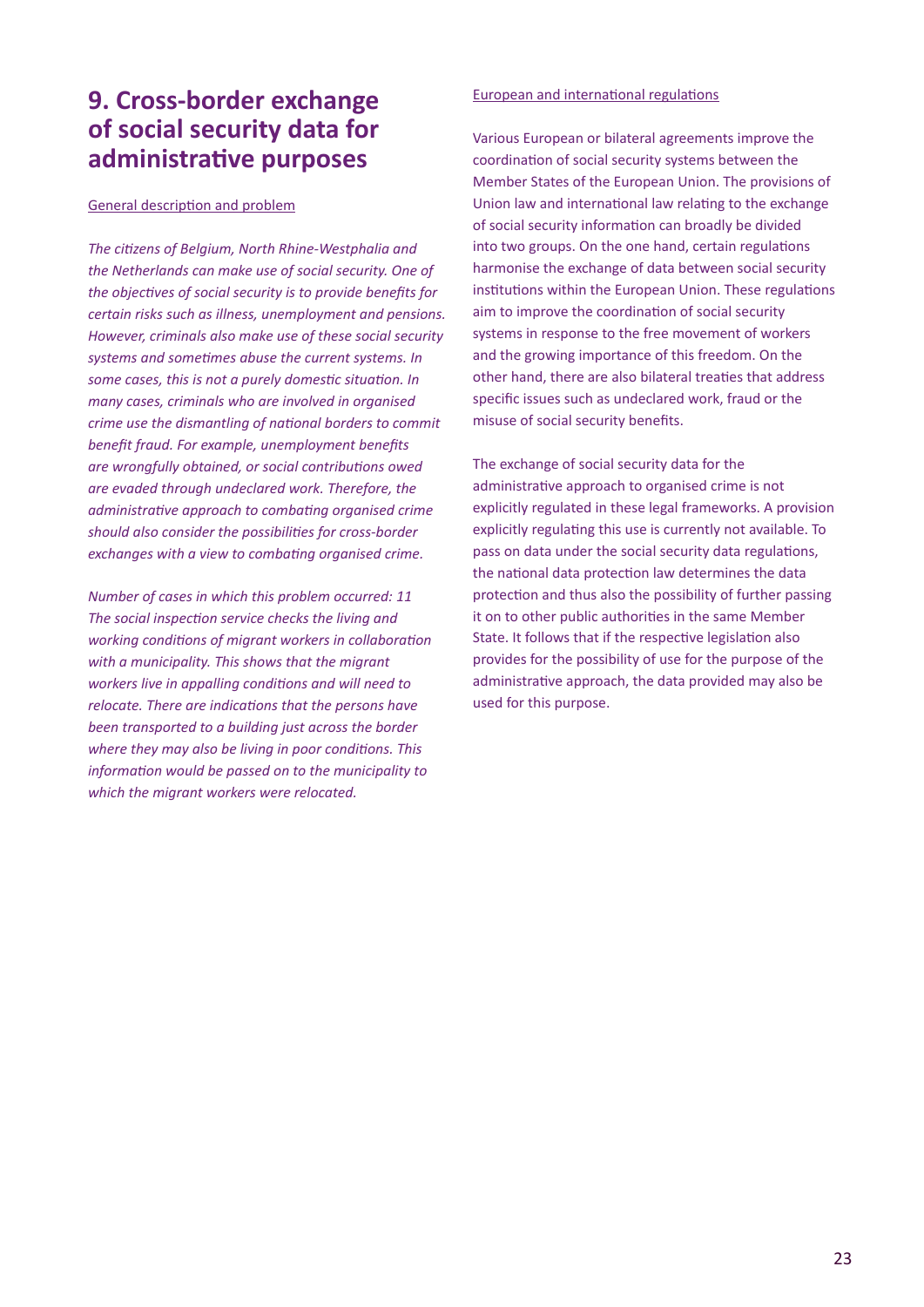#### Cross-border exchange of social security data

In Belgium, much data related to social security is collected in the Crossroads Bank for Social Security. Public authorities can access the Crossroads Bank if they need the data for the performance of tasks of public interest assigned to them by law or if they need the data for the performance of their tasks assigned to them by law. Social security data can be provided or passed on after concluding an agreement. In addition, in the first instance it must also be ensured that foreign municipalities have access to data from the National Register, since the data from the Crossroads Bank for Social Data can be requested by means of the national register number.

In principle, German social security data fall under the Sozialgeheimnis, which means that social services are, in principle, not allowed to process personal data without permission. Passing on social security data as a form of processing can, therefore, only be considered if a legal provision allows for it. Such a legal ground exists, for instance, in cases where social benefits fraud is suspected. An additional condition is that the foreign authorities must have a function that is similar to German authorities to whom such data is provided.

In the Netherlands, social security data may be provided to other services if there is a compelling public interest. However, the law does not provide an explicit definition of the term 'compelling public interest'. According to the EURIEC, it can be argued that a provision to foreign government services and the fight against organised crime may fall under this concept. The EURIEC therefore holds the opinion that, in individual cases, data may also be exchanged with a view to the administrative approach. The provision of data should, however, always be weighed up against the data subject's interests.

#### *Options*

- For cases where social security data is provided to German courts, public prosecutors, police and security services, it can be argued that this information may also be provided to Belgian and Dutch municipalities. One condition here is that their task in a particular case must be similar to that of the German courts, public prosecutors, police or security services.
- In limited cases, social security institutions in the Netherlands and North Rhine-Westphalia may provide information to foreign municipalities in the framework of the administrative approach. This could also be possible in Belgium if the law is amended.
- Joint control operations between Belgium and the Netherlands are possible and have already been deployed.

#### *Barriers*

- There is no explicit legal ground for providing or passing on data for the administrative approach in the three countries.
- Social data is often specifically protected by, inter alia, professional secrecy.

#### *Conclusion*

Cross-border provision of social security data is possible in limited cases in North Rhine-Westphalia and the Netherlands, according to the EURIEC. The EURIEC is still on the lookout for additional cases to test the findings in more detail in practice.

For a more detailed description of the legal possibilities and potential bottlenecks, we refer you to the EURIEC Memorandum 'Cross-border exchange of social security data'.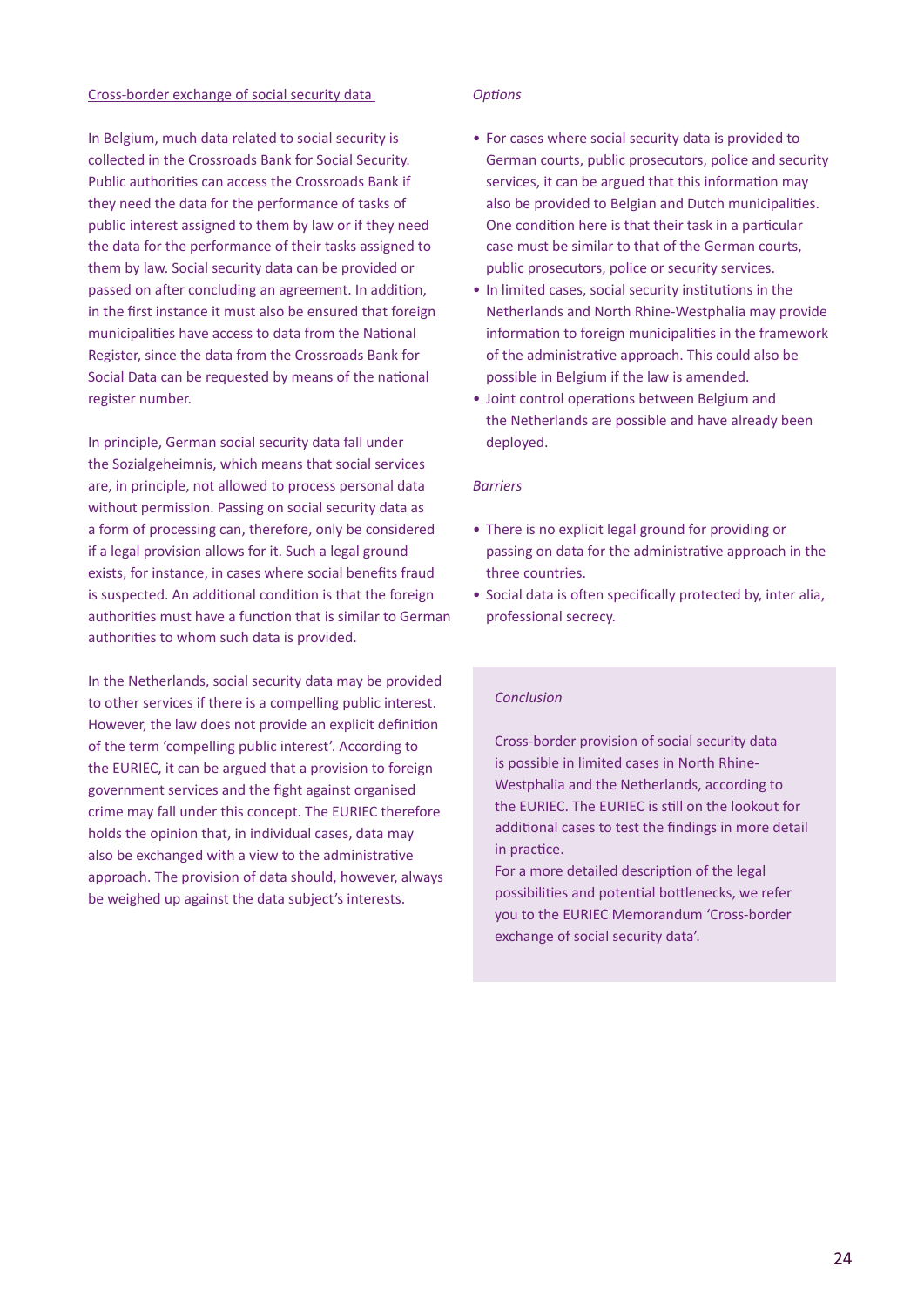## **10. Cross-border consultation of public sources**

#### General description and problem

The previous chapters show that cross-border information exchange of data is not self-evident. That is why the EURIEC also studies which information can be obtained by foreign governments by consulting (semi) public sources. This information may also be useful for foreign governments, for example, to obtain an overview of the companies or properties a subject has abroad. The information that can be consulted in such (semi) public sources and the conditions for access often differ from country to country. Below is a brief overview of the various (semi) public sources and the possibilities for foreign governments to consult these databases. The EURIEC website has leaflets that go into more detail for specific databases and the information that can be requested via these databases.

*Number of cases in which this problem occurred: 32 In the context of creating an overview, a municipality wants to find out more information about a foreign subject who seeks to open an establishment in the municipality. It concerns a project with a significant price tag. The municipality wants to have more background information on the subject to check that this project is not used to launder criminal money. This may involve information about real estate, company data and insolvency data.*

#### Insolvency data

Data about a foreign citizen's bankruptcies can be useful for municipalities in order to prevent possible subversion. Belgium currently has no official national central insolvency register. An attempt can be made, however, to collect information about the financial situation of companies and private individuals through several public and private databases. For example, bankruptcies of legal entities are published in the Belgian State Gazette, with the disadvantage, however, that it is not possible to search for natural persons in order to obtain an overview of all bankruptcies of a particular subject.

Bankruptcies in North Rhine-Westphalia are pronounced by the competent local court. These pronouncements can be consulted on a central website. In North Rhine-Westphalia and Belgium alike, it is not possible to obtain an overview of all the bankruptcies of a specific person.

In the Netherlands, insolvency data can be requested via a Central Insolvency Register. Insolvency data can be consulted in this Register for up to six months after the successful conclusion of an insolvency. Afterwards, an extract from the Central Insolvency Register can be requested for a fee. In the Netherlands, it is not possible either to obtain an overview of all declared bankruptcies of a specific person via the Central Insolvency Register.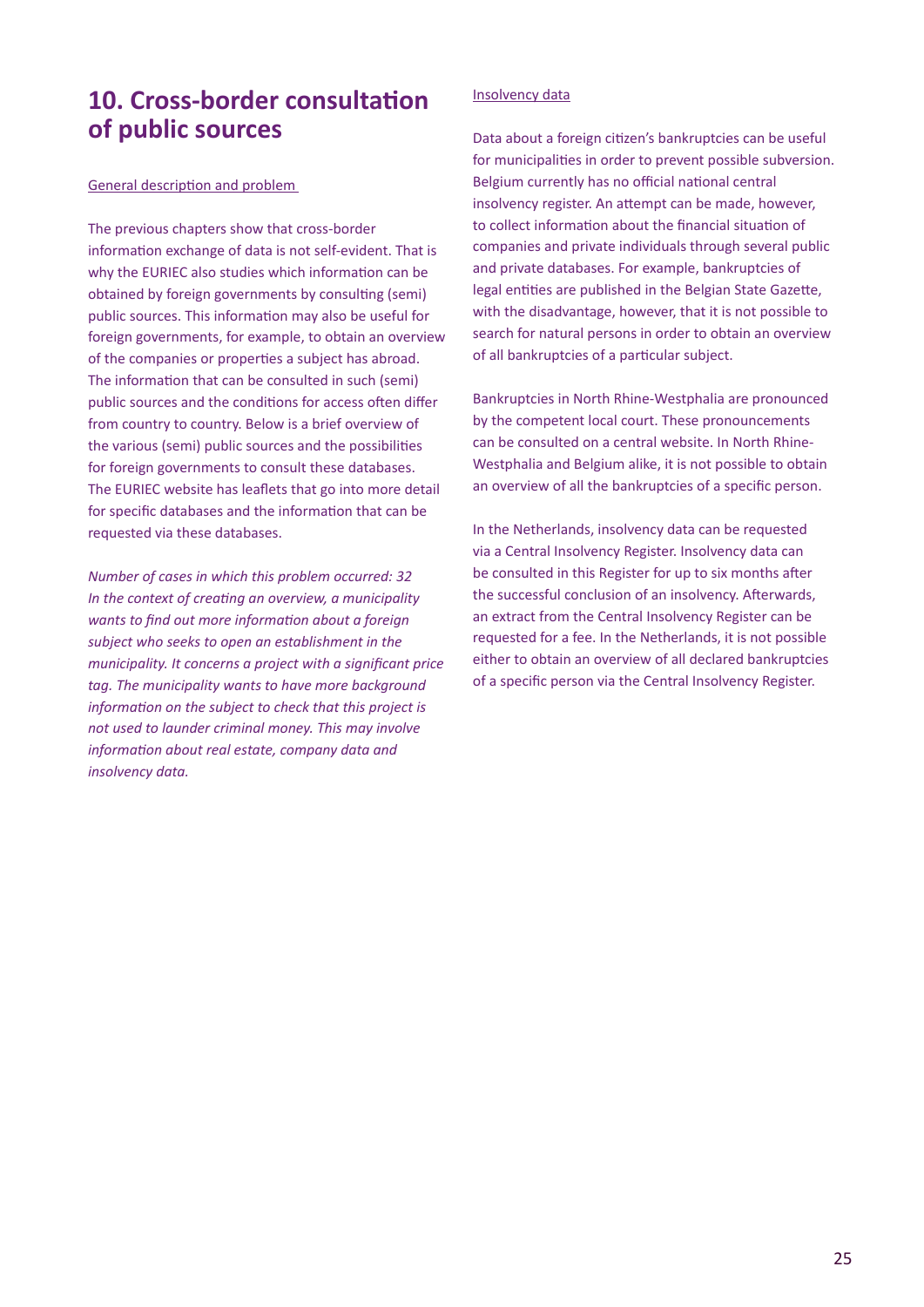#### Land registry data

In general, land registry data is understood to mean: data relating to the immovable property of persons.

Foreign municipalities can request Belgian land registry data after submitting an application to a federal public service. Based on a person's name, a list of all immovable properties of that person in Belgium can be obtained, or more information about the owner of a particular address. In addition, data about the purchase price and mortgage data can also be requested (for a fee).

North Rhine-Westphalia has no central service that keeps land registry data. This data is kept decentrally at the Amtsgerichte (court for a specific judicial district) of the federal states. In addition, access can only be requested for a specific immovable property and it is therefore impossible to apply for an overview of all immovable property of a person.

Dutch land registry data can be consulted straight away via a website. In other words, this does not require an application. To consult more underlying information, however, it will be necessary to create a (paying) account on the website. In addition, an account must also be created in order to obtain an overview of all immovable property that a specific person owns.

#### Company details

Criminals will attempt to launder the money they earn from criminal activities. Companies are used for money laundering, inter alia. Therefore, municipalities may find it useful to obtain a more complete background on, for example, a license applicant.

In Belgium, the Crossroads Bank for Enterprises collects all basic data about companies and their establishments. Foreign governments may be given access to a public search function that has the option to enter the company name and provide information about it. The private search function can be used to obtain an overview of all companies for which the person is the manager. However, the foreign municipalities must submit an application to this end and must have the subject's national register number.

In North Rhine-Westphalia, the Unternehmensregister has a similar function. In principle, searching and consulting the business register does not require a registration. Registration is only required to access the annual accounts of small businesses. However, unlike the Belgian register, it is not possible to search for a specific person by name.

The Netherlands also has a central trade register: the Chamber of Commerce. This contains data on all companies, legal entities and other organisations in the Netherlands. Foreign government authorities can request certain basic data about a company for free via the Chamber of Commerce, but a paying account is required for more detailed information. Nevertheless, it is not possible to search for a specific person by name with a paying account.

#### *Conclusion*

It is difficult to make general statements regarding the consultation of foreign public sources by governments since the rules differ between the three countries. Nevertheless, it can be concluded that a foreign government authority can obtain a reasonable overview of the background after consulting public sources. More information about consulting public sources can be obtained at the EURIEC website: www.euriec.eu.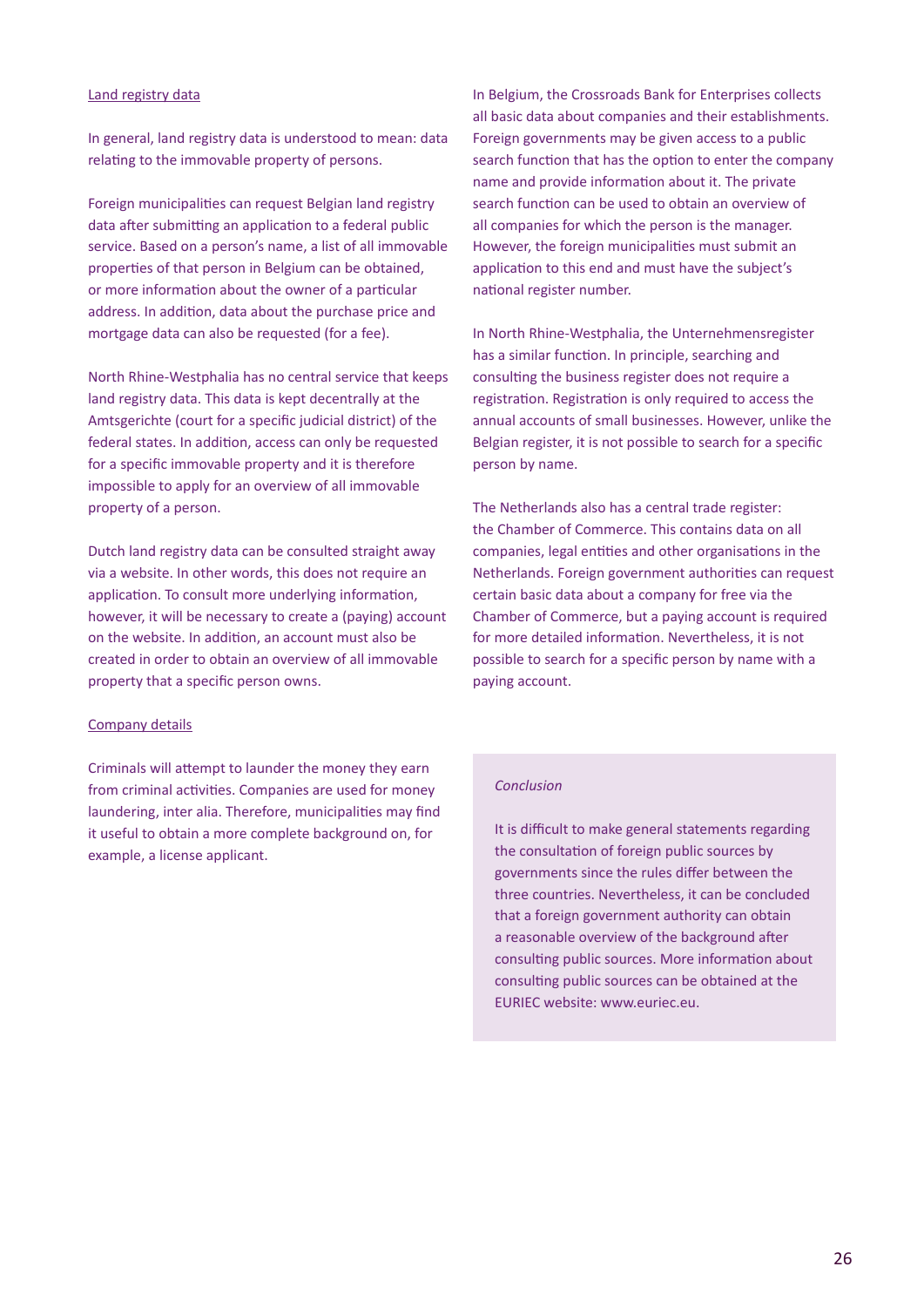## **11. Overview of 'good practices' in practice**

Below, please find an overview of findings from practical situations that may contribute to successful crossborder exchange of information for the administrative approach to organised crime. These possibilities can be applied by various competent authorities in North Rhine-Westphalia, Belgium and the Netherlands in order to create barriers against the abuse of legal structures for illegal activities. Various options are explained for each country.

#### **- Further development of Incidental expert platforms into a structural consultation platform**

The border municipalities of Belgium, North Rhine-Westphalia and the Netherlands know all too well that crime does not stop at the border. In their daily practice, the municipalities are faced with residents who work across the border, move to a neighbouring country, residents who start a business just across the border or residents of a neighbouring country who apply for a license from the municipality. In principle, the examples listed above do not necessarily pose a problem. After all, we live in the European Union, where living and working across borders is a significant advantage and has become a matter of course. The challenge arises when the border is used by criminals to stay out of sight of the administration: registering at a German address to avoid an outstanding debt with a Dutch municipality, setting up a business across the border because one's license has been revoked in the other municipality, applying for a license in a foreign municipality to escape insight into one's finances in the country of origin or accommodating labour migrants across the border under appalling conditions in order to circumvent regulations.

This issue has been discussed by various international expert platforms with Belgian, German and Dutch municipalities. As a result, the neighbouring municipalities have gained more insight into the mutual competences and underlying challenges. Where possible, they exchange information and put each other in the right information position with a view to using administrative powers to prevent or end abuse of legal structures.

These incidental expert platforms based on case studies are continuing to develop into structural international administrative consultation platforms between different border municipalities. To this end, the EURIEC has drawn up a memorandum as a guideline for the consultations. This memorandum is available on the EURIEC website: www.euriec.eu.

#### **- Access to the Belgian Crossroads Bank for Social Security**

The law establishing and organising a social security crossroads bank stipulates that authorities and other bodies may be granted access to the social security crossroads bank. In principle, foreign governments may also be granted access to this crossroads bank in which various social security data are collected. It is important to note here that organisations wishing to join the crossroads bank must do so on the grounds of social policy.

As a result, foreign governments, when acting in the context of social policy (after submitting a request), are allowed to obtain data from the Belgian Crossroads Bank. Another important additional condition, however, is that the authorities that gain access to the crossroads bank are also allowed access to the National Register. This is not yet the case, however, which means that the existing option cannot be (sufficiently) used.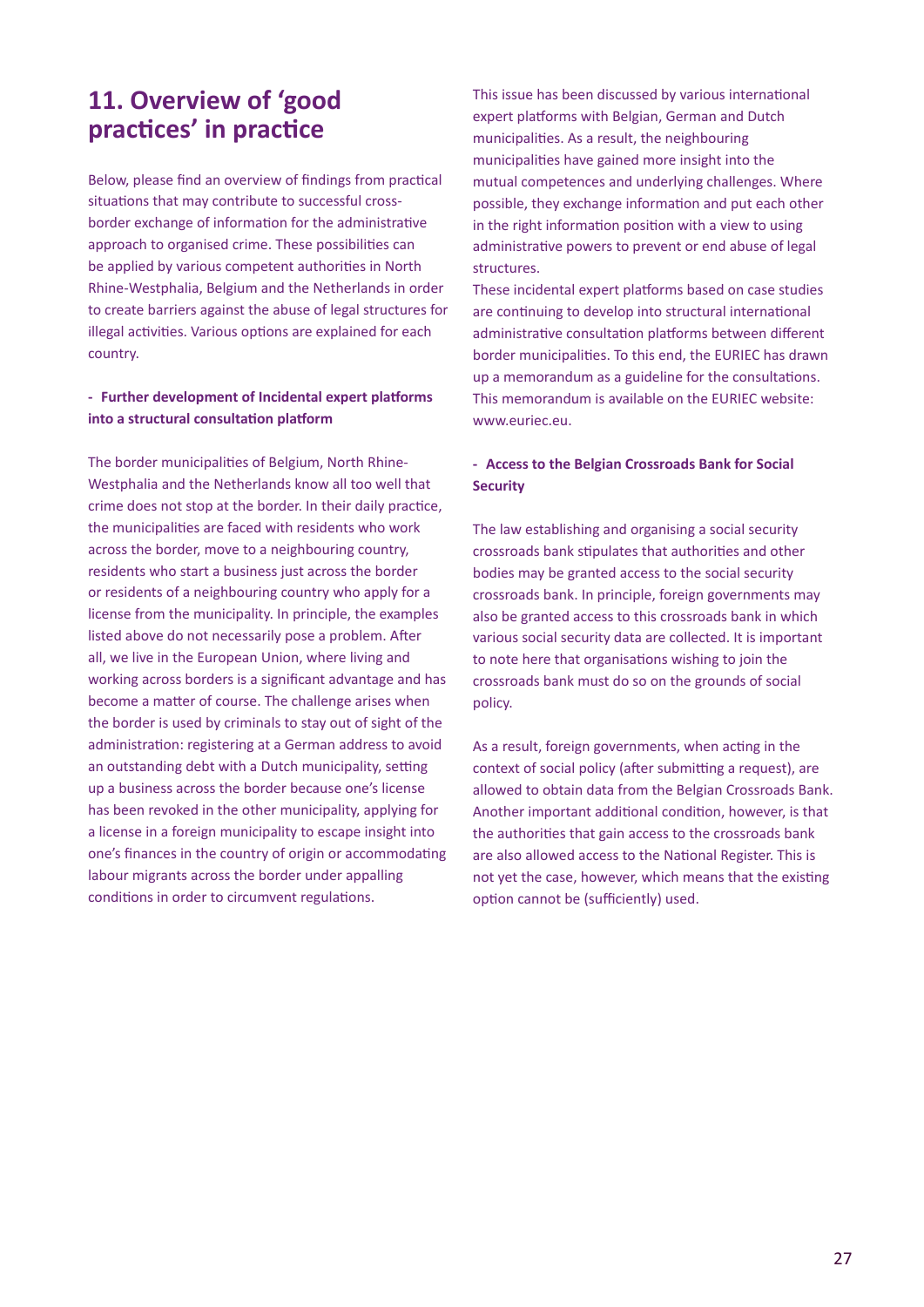#### **- Owning real estate in a German municipality**

Under certain conditions, Belgian or Dutch municipalities may submit a request for information from the German 'Grundbuchamt'. The 'Grundbuchamt' is responsible for keeping the land registry data up to date. For an application to be successful, the relevant requesting municipality must have a legitimate interest. In the context of the administrative approach, a legitimate interest may exist if the applicant, in this case a Belgian or Dutch municipality, has an outstanding claim against a person. The application is only intended for requesting information about a specific immovable property, to verify whether a relevant person is the owner. It is not possible to request an overview of a person's real estate in a German municipality, nor in all of NRW. The application must be addressed to the Amtsgericht in which the property is located.

#### **- Participation of the Dutch ISZW in flex campaigns in Belgium**

Dutch social services were asked to help with a number of inspections in caravan parks in Belgium, where they expected to find many Dutch nationals. After all, it was possible that, since they permanently resided in Belgium, these people were no longer entitled to certain social benefits.

In order to check this in practice, ISZW employees assisted with the inspection campaigns. Subsequently, they shared the results of their investigations with their Belgian counterpart, the RVA (the Belgian National Employment Office), to help them get an overview of the issue as well.

#### **- Cross-border exchange of company data**

Since, based on the findings, there appears to be no legal ground for exchanging personal data with (foreign) municipalities, exchanging company data may offer an alternative in certain cases. Exchanging company data may be possible under certain conditions. In a practical situation in which a hospitality business opened its doors on the other side of the national border following an administrative closure, thanks to company data exchange the mayor was able to inform his foreign counterpart of this by providing the company data and not personal data. This option needs to be assessed on a case-by-case basis since of conditions must be tested.

#### **- Administrative fines can be collected in Belgium.**

Thanks to the Framework Decision 2005/214/JHA, administrative fines can, in principle, be collected. A possible additional condition here is that, in certain cases, there must be double incrimination: the act for which the fine was issued must be punishable in Belgium as well as in the country where the fine was issued.

#### **- Information from the German municipal population register**

Dutch and Belgian (administrative) bodies can request data from the municipal population register of a German municipality through a digital or written request – known as a 'Melderegisterauszug'.

An example: A Dutch municipality has an outstanding claim against a person who resides in North Rhine-Westphalia. The person fails to respond to written requests for payment. The Dutch municipality wishes to check whether the person is, in fact, registered at the provided address.

In North Rhine-Westphalia, every municipality has its own population register. There is currently no overarching central register. As a result, every municipality can only consult information from the population register about its own registered inhabitants.

An application from the Melderegister can serve two purposes:

- Address verification: The foreign (administrative) body wants to verify a provided address. If a Belgian or Dutch (administrative) body has a German residential or postal address for which they wish to check whether the person is, in fact, registered, requesting an address verification may be a solution.
- Requesting the current registration address: The foreign administrative body has an outdated registration address and wants to find out the current registration address.

For more information in the form of a flyer and a standard application format, please visit the EURIEC website: www.euriec.eu.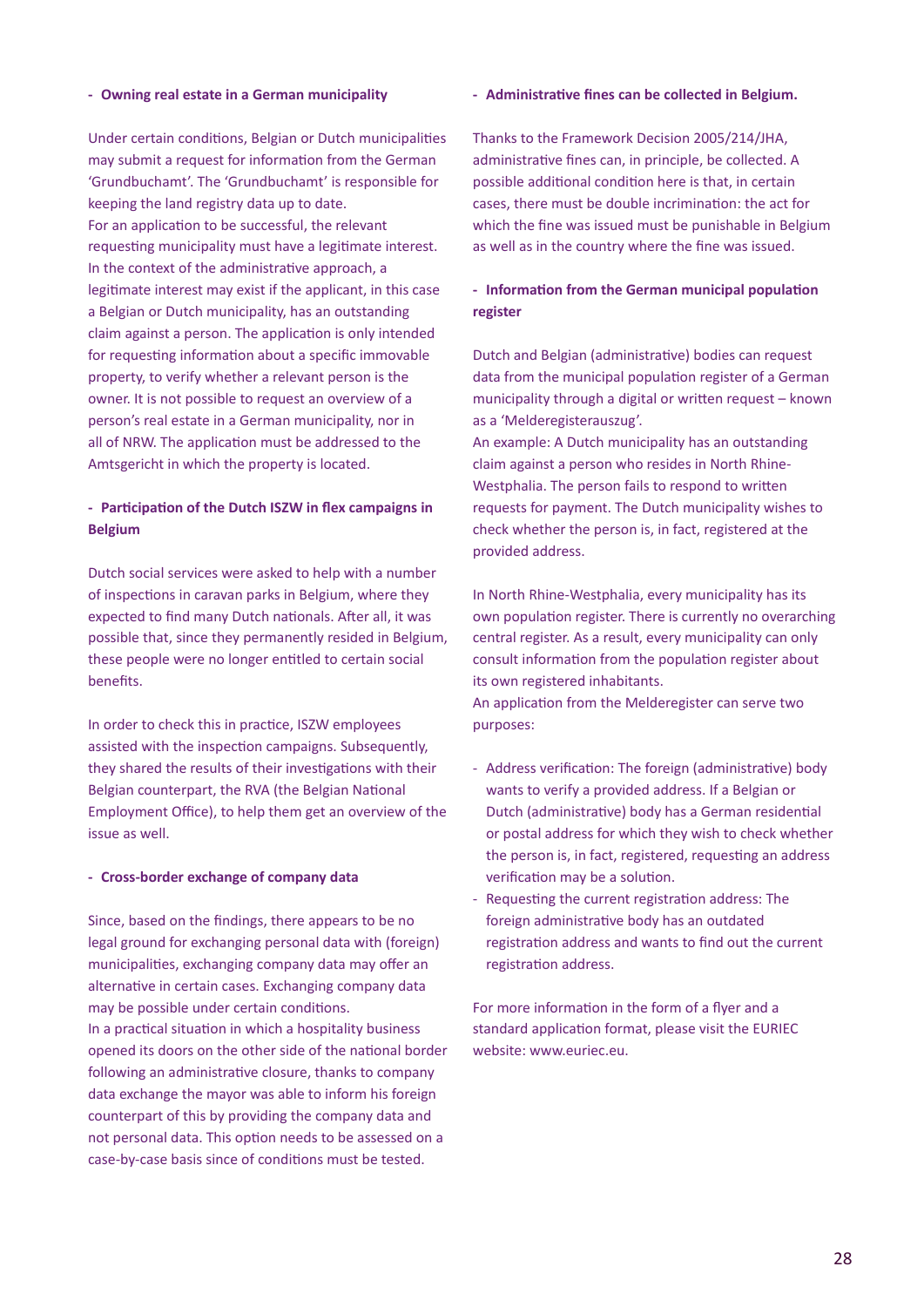#### **- Modification of the Dutch BRP Regulation**

EURIEC case histories show that foreign administrative bodies regularly deal with Dutch residents in the performance of their duties (e.g. granting licenses). These administrative bodies often need information about these persons, e.g. information from the Personal Records Database (BRP). The EURIEC has investigated whether a foreign EU government body (e.g. a Belgian or German municipality) is able to request BRP data from the Dutch municipality where a subject resides. In order to enable the provision of BRP data from the Netherlands, Dutch municipalities must implement an amendment to their municipal BRP Data Provision Regulation.

The EURIEC has made a manual available to Dutch municipalities for this amendment of their municipal Data Provision Regulation BRP. This manual is available on the EURIEC website: www.euriec.eu.

#### **- Extract from the Gewerbezentralregister**

Assessing a license (application) can be difficult for municipalities if the license applicant hails from abroad. If the license is applied for in Belgium or the Netherlands by a person from North Rhine-Westphalia, an extract from the 'Gewerbezentralregister' can provide useful information.

The 'Gewerbezentralregister' is maintained by the German Bundesamt für Justiz and collects information about German entrepreneurs. The register contains data on decisions by authorities to prohibit a company from continuing its activities due to the untrustworthiness or unsuitability of an entrepreneur. Foreign municipalities can request this information if the requesting foreign authority is similar to a German authority that would also be granted access for the same purpose under German law.

A practical case, in which such an extract was requested and received, showed that a German municipality has recently withdrawn a license of the relevant applicant due to a criminal conviction.

This information may be important for the Dutch municipality's assessment of the license application. For more information in the form of a flyer and a standard application format, please refer to the EURIEC website: www.euriec.eu

#### **- Obtaining an authorisation to inspect the file or to receive a copy of the file in Belgium**

According to the EURIEC, Article 21 bis of the Criminal Procedure Act may offer opportunities for foreign authorities to inspect or receive a copy of a criminal file. After all, this article stipulates that the Public Prosecution Service may, even during the course of a judicial investigation, give permission to provide third parties with a copy of the file.

It is important to note here that this does not constitute a right to a copy. Whether a foreign government can obtain a copy depends on the Public Prosecution Service's assessment.

#### **- Information from the German municipal population register**

Dutch and Belgian (administrative) bodies can request data from the municipal population register of a German municipality through a digital or written request – known as a 'Melderegisterauszug'.

An example: A Dutch municipality has an outstanding claim against a person who resides in North Rhine-Westphalia. The person fails to respond to written requests for payment. The Dutch municipality wishes to check whether the person is, in fact, registered at the provided address.

In North Rhine-Westphalia, every municipality has its own population register. There is currently no overarching central register. As a result, every municipality can only consult information from the population register about its own registered inhabitants.

An application from the Melderegister can serve two purposes:

- Address verification: The foreign (administrative) body wants to verify a provided address. If a Belgian or Dutch (administrative) body has a German residential or postal address for which they wish to check whether the person is, in fact, registered, requesting an address verification may be a solution.
- Requesting the current registration address: The foreign administrative body has an outdated registration address and wants to find out the current registration address.

For more information in the form of a flyer and a standard application format, please visit the EURIEC website: www.euriec.eu.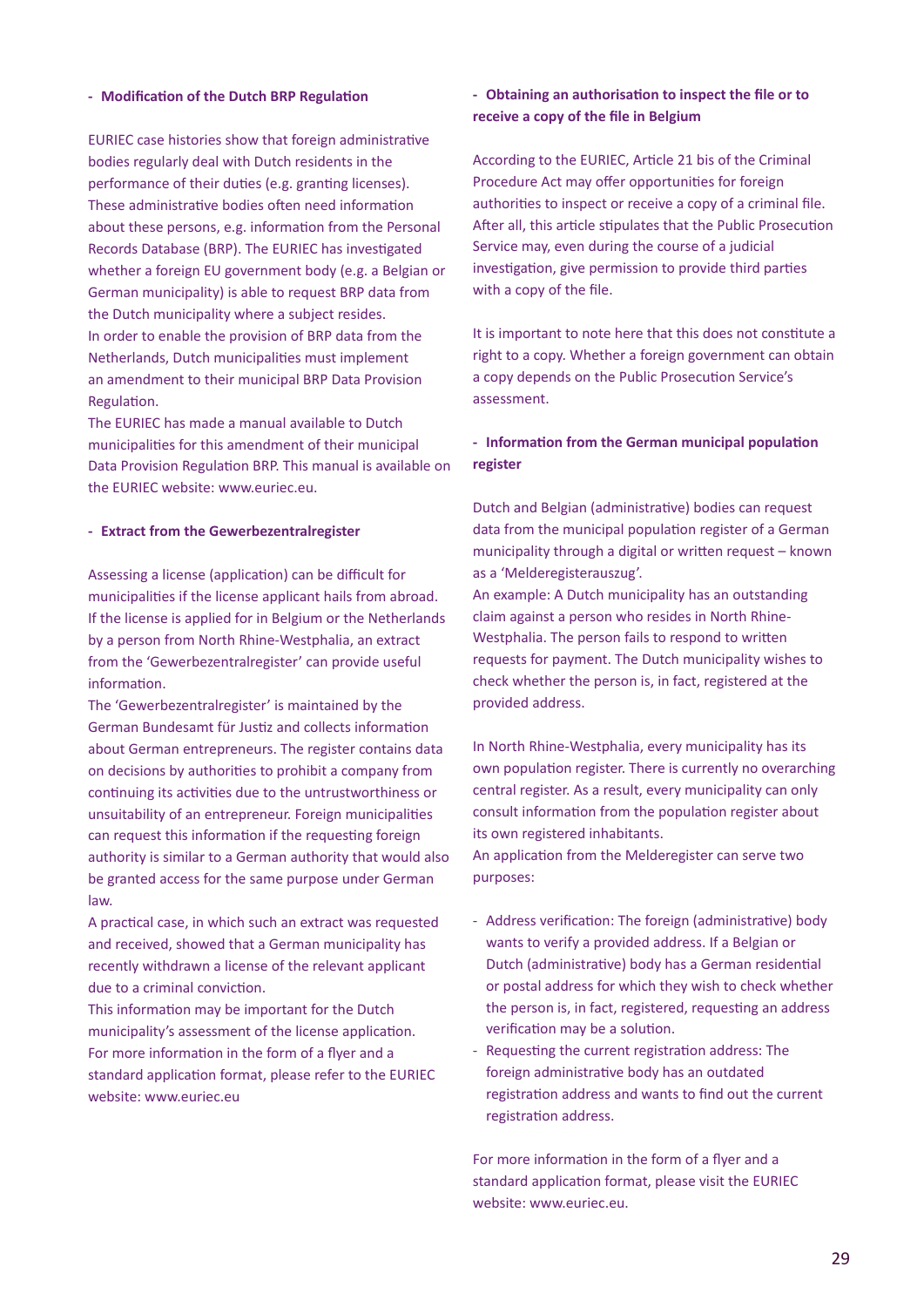#### **- Location/address check in a German municipality**

A Dutch or Belgian (administrative) body can also ask a German municipality to conduct a local investigation to find out whether the person does, in fact, live at the registered address. Municipalities will only do this if they have sufficient personnel resources available, however. A separate fee is charged for this.

In one practical case, a Belgian municipality had reason to believe that a company, established in North Rhine-Westphalia, did not actually exist. At the request of the Belgian municipality, the German municipality visited the company location, which revealed that the company was not located there in practice.

#### **- Deregistering from German municipal company register**

As a result of the practical case described above, the German municipality deregistered the company from the municipal company register based on its own observations on site. With this act, the municipality not only creates a barrier, but also sends a clear signal that the municipality does not tolerate abuse of legal structures.

In practice this barrier is unfortunately not watertight, however, since experience has shown that after deregistration of a company it cannot be ruled out that family members, friends or acquaintances will register the same company again.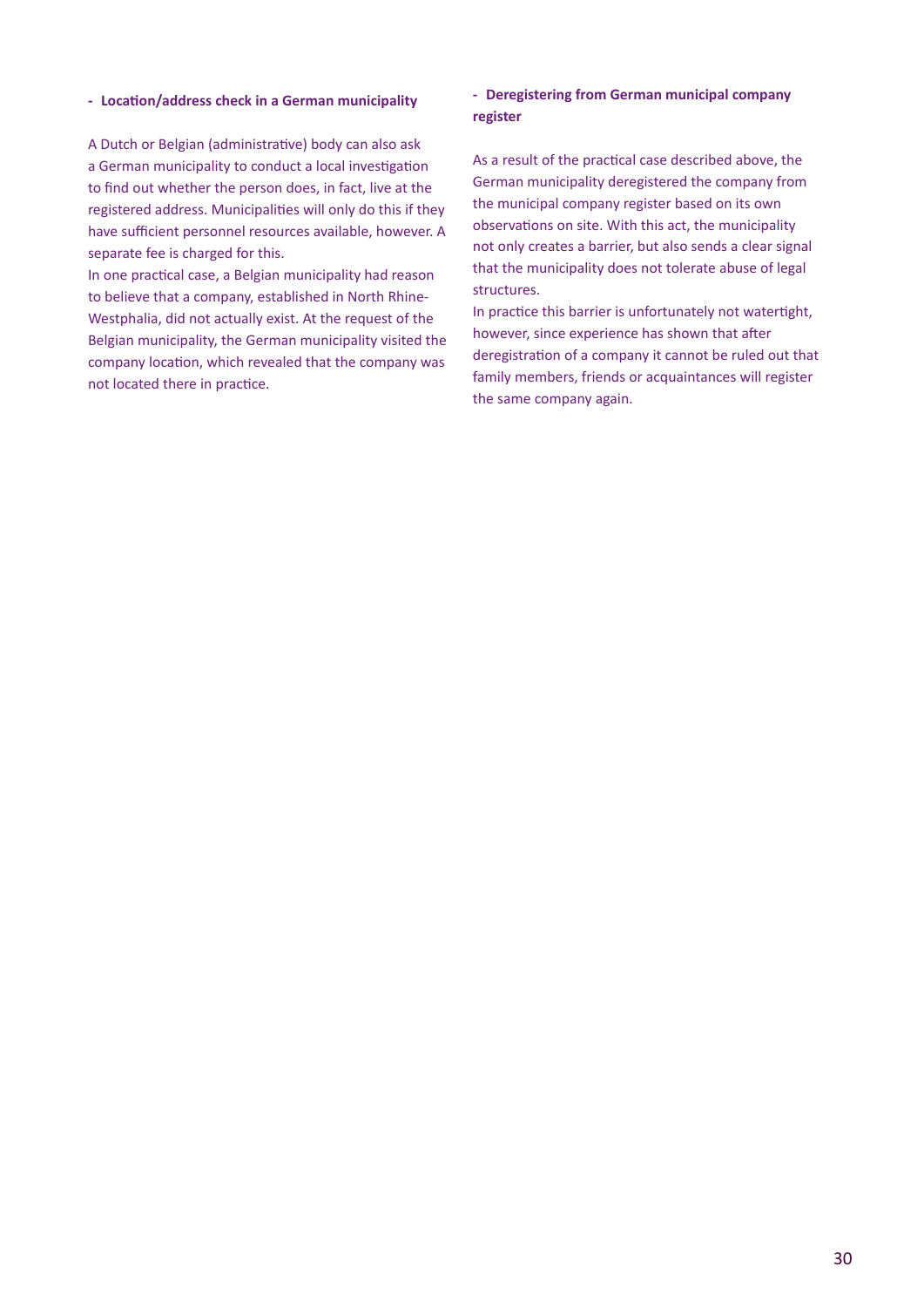# **Part II: Awareness development for an (international) administrative approach**

The three countries/regions involved in the EURIEC project are in different phases when it comes to developing the administrative approach and awareness about the (international) administrative approach. This is why the actions and developments in awareness, in the three countries/regions, varied

### **1. Belgium**

*Overview of EURIEC activities and awareness development in Belgium*

Regarding activities aimed at raising awareness, a distinction must be made between the different judicial districts. In three judicial districts (Antwerp, Limburg and Namur), municipalities can use the expertise and assistance of the District Information and Expertise Centres (ARIEC Antwerp, ARIEC Limburg and PAALCO Namur). No ARIEC has as yet been established in other districts.

In the districts where an ARIEC has been established, the EURIEC can use the network of partners already built up by the ARIECs. Furthermore, the ARIECs are always involved in cases that have a link with Belgium, and the possibilities for cross-border cases are examined in consultation. In general, awareness of what the administrative approach entails and what the administrative approach can mean for municipalities and other partners is greater in these districts than in other districts that have no ARIEC as yet.

This is why, with regard to activities that the EURIEC undertakes to raise awareness about the administrative approach and the need for international information exchange, a distinction is made between districts where an ARIEC is already in place and districts where this is not yet the case. In districts with an ARIEC, the crossborder components of the administrative approach can be emphasised straight away. After all, thanks to the ARIECs, there is already a degree of awareness among the municipalities regarding the administrative approach. In addition, most municipalities in districts with an ARIEC have also designated an employee who is responsible for the administrative approach, and can be addressed as a Single Point Of Contact. For these reasons, the activities aimed at raising awareness can already delve deeper into the cross-border aspects. Incidentally, most of the cases were submitted to the EURIEC by municipalities of districts where an ARIEC is established. This subsequently leads to expert platforms in which representatives of the relevant Belgian municipality and representatives of the competent ARIEC participate together with partners from across the country's borders, in order to arrive at a solution for cross-border cases.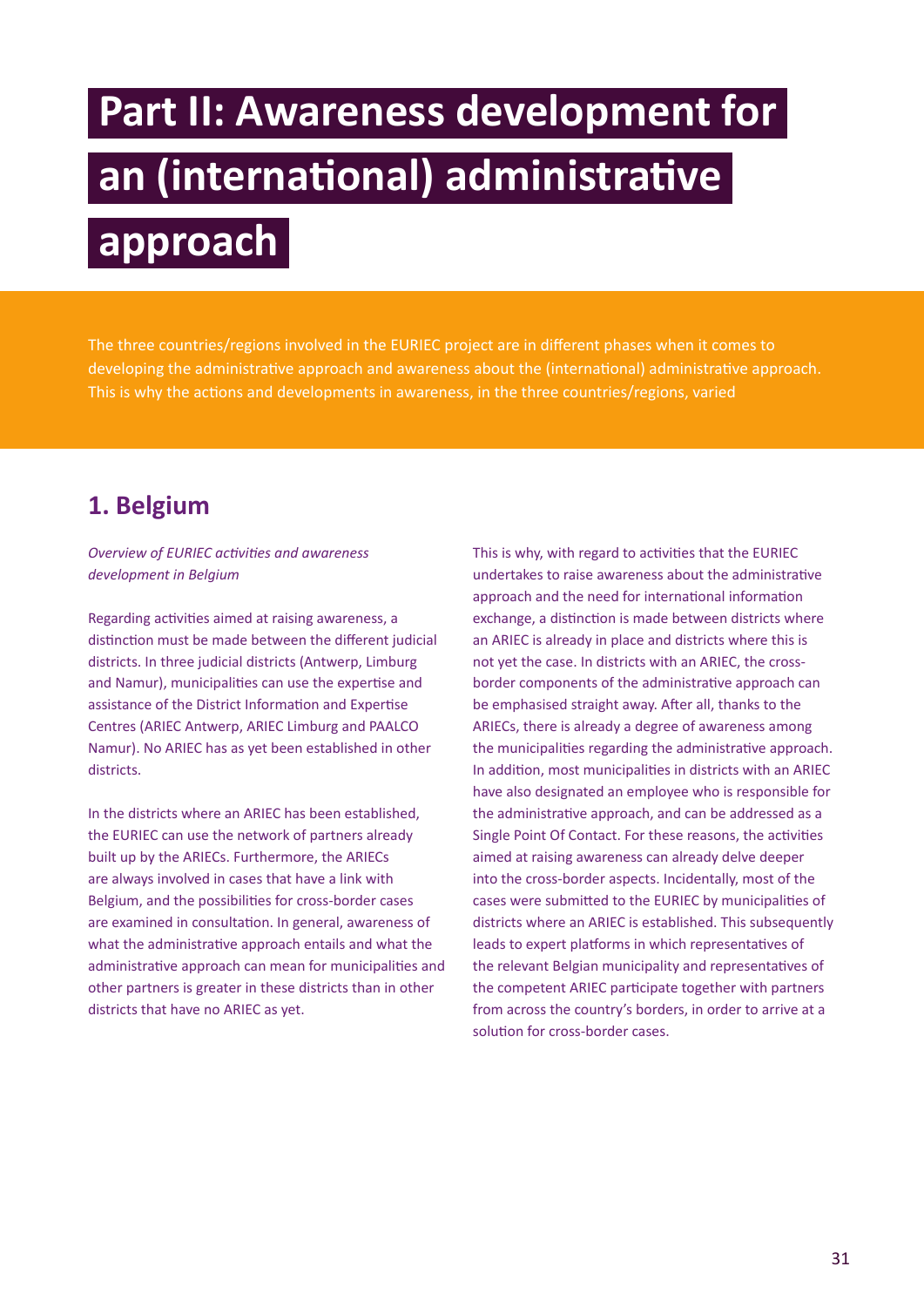In other judicial districts as well, activities aimed at raising awareness of the need for cross-border information exchange should also address what administrative enforcement is and how Belgian municipalities can use it. This awareness is still limited in several municipalities, which means that they first have to check internally within the municipality how they can shape the administrative approach in their own municipality. This may, in the long run, lead to cases being submitted to the EURIEC. In addition, there are also developments in other districts that further shape the administrative approach, for example, by appointing people at the province or the police who can serve as points of contact to support municipalities in the administrative approach or in the further elaboration of the administrative approach in their district.

Lastly, the EURIEC also raises awareness about the administrative approach and cross-border information exchange among future policymakers by regularly giving lectures at Belgian universities.

#### Influencing legislation

It also appears that, due to the lack of overarching legislation, exchange of information with a view to the administrative approach is often challenging or uncertain, even in entirely domestic situations in Belgium. Initiatives are underway at the Flemish as well as the federal level to remedy this situation. For example, plans are in place to set up a Directorate for Integrity Assessment for Public Administrations (DIOB) at the Flemish and federal levels, comparable to the Dutch BIBOB.

The EURIEC is in contact with the federal and Flemish authorities that are working on this type of policy proposals and always endeavours to include the international aspect. For example, the EURIEC emphasises international information exchange and the necessity of this information exchange for the most effective administrative approach. An exchange between DIOB and BIBOB, for example, would be very useful and necessary in the EURIEC's opinion.

The EURIEC also tries to influence certain initiatives at the municipal level and, together with the municipalities, to find ways to ensure that information can be shared across borders. For example, the EURIEC recommended that several municipalities in the province of Limburg include in their regulations for the introduction of a license for hand car wash businesses that if the persons hail from abroad, license applicants may be asked to submit certain documents.

### **2. North Rhine-Westphalia**

In North Rhine-Westphalia, the fight against organised crime is first and foremost the task of the police and the Public Prosecution Service. They are only responsible for criminal prosecution, however. Furthermore, the Ordnungsbehörden within the municipalities are also responsible for preventively averting danger. This also includes the preventive fight against criminal offences – in this case, organised crime. Municipalities often do not recognise the signs of organised crime, however, or are insufficiently aware of its consequences. This is why the emphasis is deliberately placed on informing municipalities about the powers they have and the role they can play in preventing (and unintentionally facilitating) organised crime.

The administrative approach to the fight against organised crime was presented to administrative authorities from all over North Rhine-Westphalia (NRW) during a meeting of the 'Hochschule für Polizei und Verwaltung NRW'. It was very well received, and the EURIEC was asked to write an article about it in the 'Kommunalpraxis Spezial' magazine.

An information meeting on the theme of "Optimising cross-border cooperation between authorities in the fight against organised crime" was held at the Cologne District Administration, for the authorities from the neighbouring areas of the districts of Düsseldorf, Cologne and Münster. To date, the project work has mainly been focused on the border area of the Cologne district.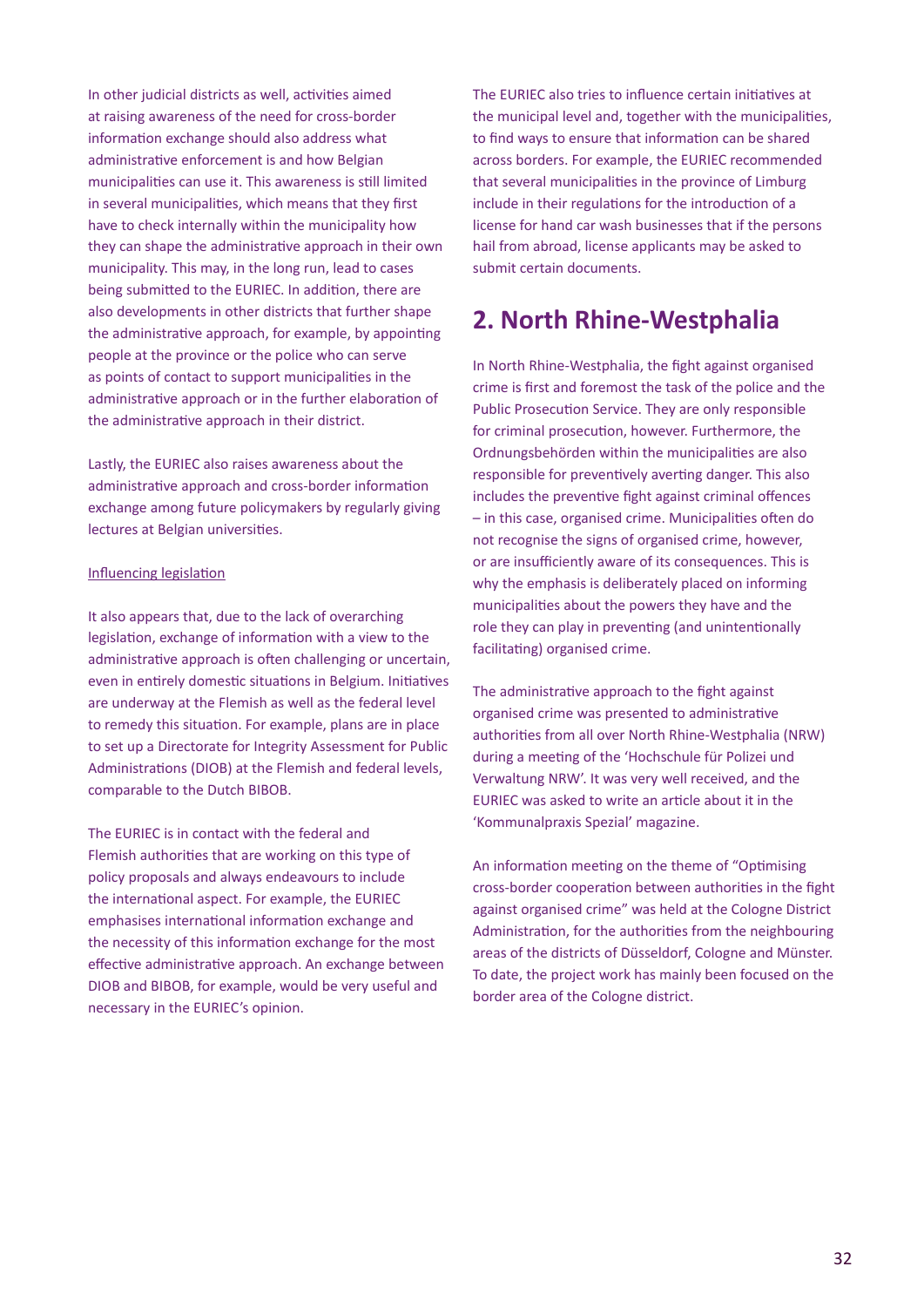The objective of this meeting was to raise awareness of the project throughout the border area of NRW in order to increase the effectiveness and success of the EURIEC's work. The municipalities were informed about the importance of the administrative approach. A representative of the 'Landeskriminalamt' [criminal investigation service for the individual Länder] provided information about the possibilities municipalities have to recognise structures related to organised crime. Professor Dr Röckinghausen of the 'Hochschule für Polizei und öffentliche Verwaltung NRW' held a talk about "Fighting organised crime – a task for the administrative authorities as well?" The discussion that followed once more supported the

impression that the signs of organised crime go virtually unnoticed by municipalities.

Furthermore, information meetings were organised for the municipalities in the Aachen city region and for employees of the Münster district immigration services.

Other physical meetings needed to be postponed due to the COVID-19 pandemic or were changed to virtual meetings.

Some municipalities that, as a result of concrete cases, have understood the need for

cross-border exchange were very much open to discussion. Although the exchange can be challenging in practice for a variety of reasons, there is always a willingness to communicate with one another and explore possibilities.

It was against this background that in the spring of 2021, the students of the HSPV NRW were asked to focus on the following topics as part of their project work.

- 1.To describe the reasons for the limited awareness of the municipalities in NRW
- 2.To develop a concept that is suitable for practical application, in order to develop or increase awareness.

In order to investigate this, experts from local and other authorities were interviewed. In addition, an online survey was sent to 427 local and other government services. This study showed that the main reasons for the lack of awareness among authorities in NRW result from a lack of awareness of the existence of organised crime and a lack of awareness of a potential contribution to the fight against organised crime.

Given that there are many different causes of this limited awareness, there is no instant miracle solution. Instead, the solution can be found in a varied approach with different possible measures, including: Focusing on changes to legislation with a view to creating legal clarity, raising awareness among municipalities, training municipal staff and politicising the subject/raising awareness among the population.

Consequently, according to the research, it must be concluded that the causes for the limited awareness are manifold and that there is no single solution to this problem. In order to solve this problem, more human and financial resources must be made available. This study fits in well with the findings that the EURIEC had based on the expertise gained during the first two years. Therefore, this study can be used as a basis for the activities of the EURIEC in NRW during the second phase of the EURIEC.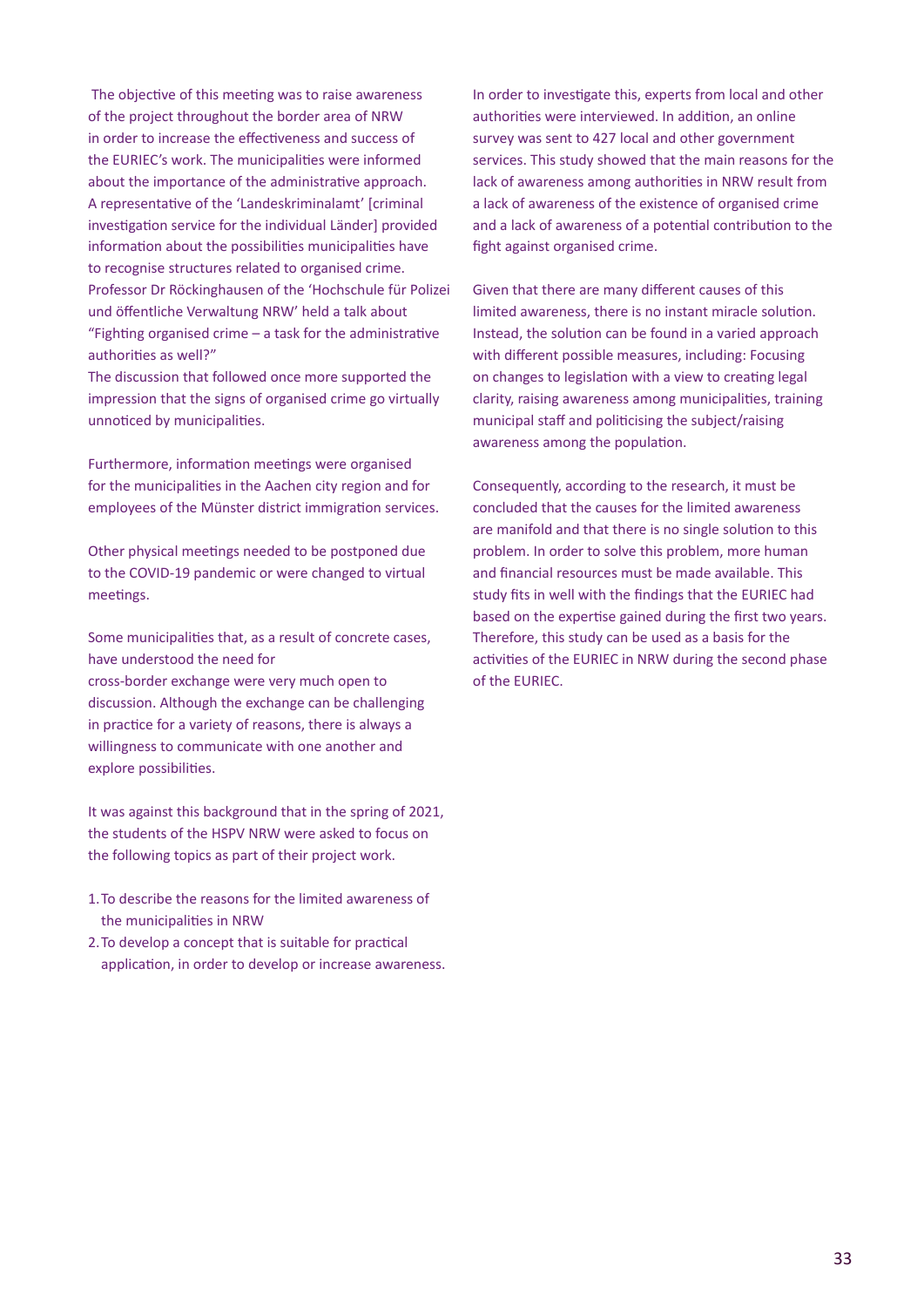The importance of an administrative approach and the awareness that not only the police and the judiciary have a role in tackling organised crime has become apparent in the Netherlands since the early 2000s. The 'Project office administrative approach' in South Limburg was one of the first experiments with the administrative approach in the Netherlands. It continued to develop into the creation of the current RIEC structure, the Regional Information and Expertise Centres. Together, the RIECs form a national network to support the administrative and integrated approach to organised crime. These so-called RIECs work based on a covenant and are supported by the National Information and Expertise Centre (LIEC). Thanks to this structure, all municipalities in the Netherlands are involved in the fight against organised crime. The covenant regulates exchange of information between the covenant partners/participating organisations (including the police, the judiciary, the tax administration, the Royal Netherlands Marechaussee and municipalities). Where possible, the EURIEC has joined the RIEC/LIEC structure while carrying out its activities.

It naturally follows that the EURIEC's role as regards raising awareness in the Netherlands has been given a different interpretation compared with Belgium and NRW. The focus was mainly on creating awareness for the importance of cross-border information exchange for administrative purposes and on informing about the cross-border possibilities for this purpose (sharing good practices). To this end, the EURIEC has drawn up guidelines and letter formats with a view to guiding municipalities regarding the possibilities of obtaining information from NRW and/or Belgium. An international perspective at the policy and executive level should be increased within municipalities. An international perspective is crucial, certainly for border municipalities, to promote effective and efficient working methods. Practice and case histories show that domestic municipalities also find themselves confronted with the need for international cooperation. This includes domestic municipalities with, for example, attractive international logistics options, such as air and sea ports. The EURIEC's work over the past two years has therefore not only been focused on border municipalities.

**3. The Netherlands** The Pilot among several Dutch municipalities for amendment of the BRP regulation is a concrete example of creating attention and opportunities at the municipal policy level for cross-border information exchange. The pilot aimed to enable the international exchange of BRP data under certain conditions. The EURIEC has produced a guideline for municipalities that can be rolled out nationally. Discussions with national organisations, including the Association of Dutch Municipalities (VNG), will follow in the third and fourth years.

> The EURIEC has built up a network of ten international contact officers within the Netherlands. Every RIEC and the LIEC (Regional and National Information and Expertise Centre) have made available one international contact officer who is affiliated with the EURIEC. The contact officer acts as the first point of contact for the EURIEC and is the link between the EURIEC and the relevant RIEC/LIEC. As a result, the EURIEC now has a nationwide network of contacts in every region of the Netherlands, creating a broad range of applications. In order to facilitate the exchange opportunities, challenges and good practices, the EURIEC organises meetings between these liaison officers.

Many of the cases submitted to the EURIEC come from Dutch municipalities, which can be explained by the existing RIEC/LIEC structure and the high degree of awareness of the administrative approach among Dutch municipalities.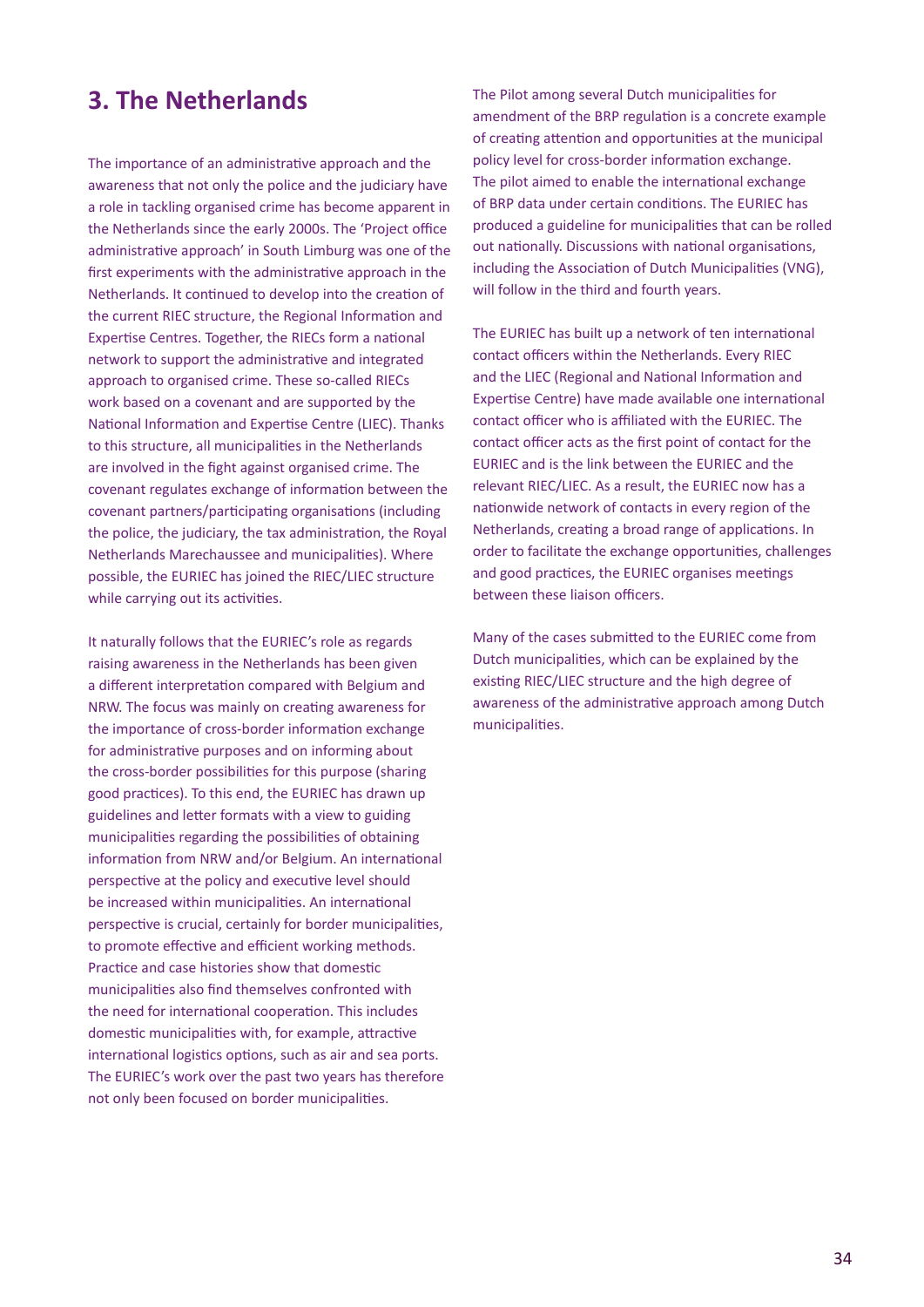The EURIEC's activities have focused on national and euregional organisations in addition to municipal and local organisations. The aim is to raise awareness within organisations, such as the police, the Public Prosecution Service and the tax administration, for the importance of international information exchange for administrative purposes. The EURIEC supports the National Bibob Bureau in case of requests for legal assistance that are addressed to Belgium and NRW via the National Public Prosecutor's Office. The EURIEC takes on a mediating role in this process, with the aim of receiving an answer to the request for mutual assistance through existing contacts on the one hand, and to clarify the reason for a possible rejection or not responding to the request on the other hand.

In collaboration with the relevant Euregional organisations, including the Euregio Maas-Rhine Foundation, the Rhine-Maas-North Rhine-Waal Euregion, the EURIEC offers awareness presentations for Euregio members, mayors of border regions and government partners, among others.

In view of the differences in the development of the administrative approach between the Netherlands, NRW and Belgium, the EURIEC's awareness activities have also been focused on informing the Belgian and German partners about the Dutch administrative approach. The Dutch account managers have worked closely with their German and Belgian counterparts with a view to informing Belgian and German local and national government organisations. This has resulted in many presentations to German and Belgian partners, as well as an article in the German magazine 'KommunalPraxis Spezial' that explains the Dutch administrative approach. Additionally the EURIEC, in collaboration with the RIEC Limburg, the National Bureau BIBOB and the LIEC, informs the Belgian government partners about the RIEC/LIEC structure and the BIBOB legislation, with a view to developing the (similar) Belgian DIOB legislation (Directorate for Integrity Assessments for Public Administrations). The aim is for partners to learn from each other in the development of new policy and seek connections where possible (for example, creating the possibility of international cooperation between the Dutch national BIBOB bureau and a future Belgian DIOB bureau).

These EURIEC awareness activities will be continued in the third and fourth years, whereby attention will be given to, inter alia, the further development of crossborder structural consultation platforms between boards, and encouraging the amendment of current and new legislation and regulations based on the case findings and raising awareness of the need for international information exchange for administrative purposes.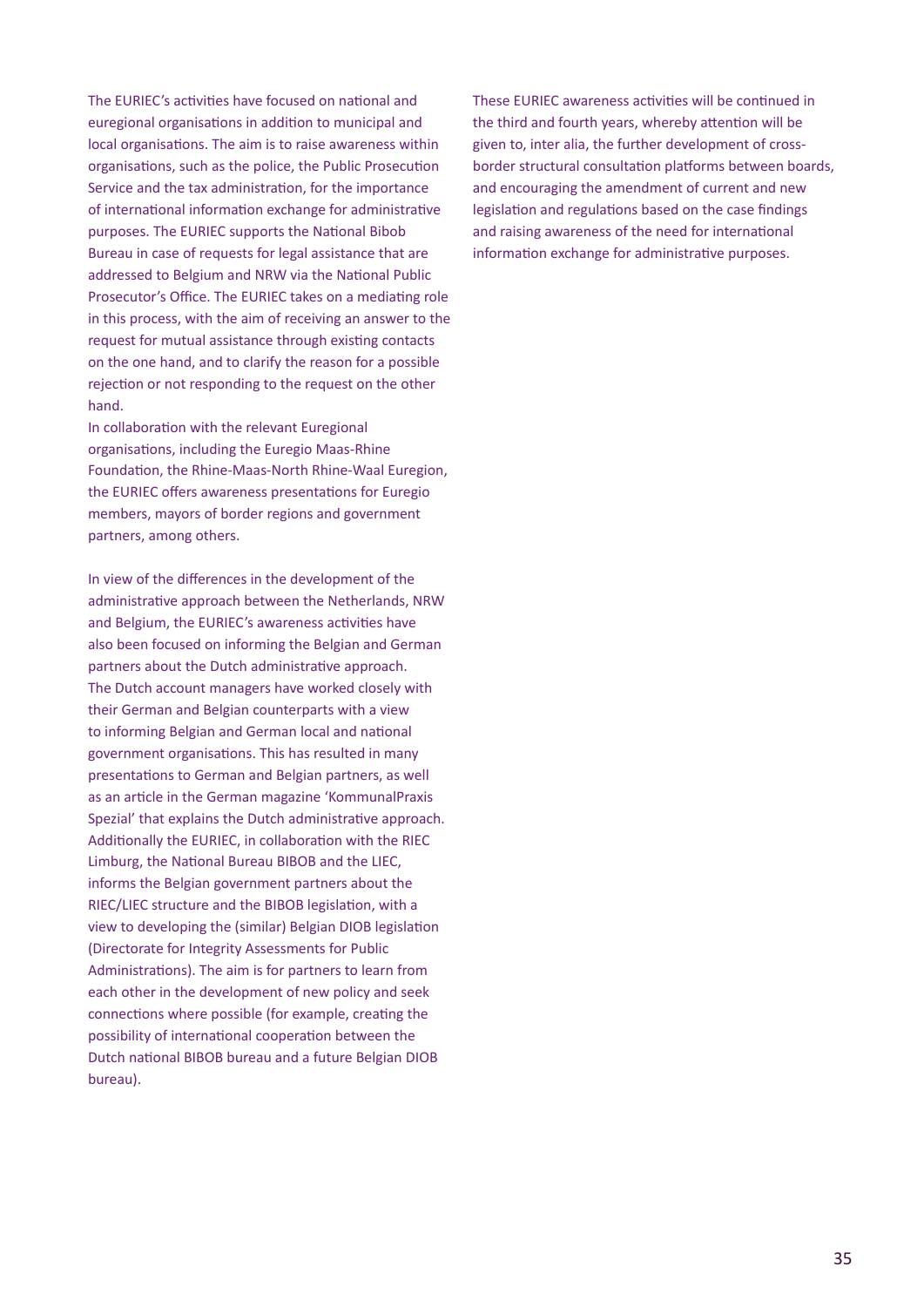## **Part III: Recommendations**

#### **General recommendation 1: international information exchange starts with national legislation**

Legislation in the three countries needs to be critically reconsidered in order to reflect the reality of the free movement of persons, goods and services. If municipalities are expected to play a role in tackling organised crime, they must have a solid information position in order to enable administrative enforcement. Legal options are insufficient in all participating countries. This position is compromised even more in the event that a municipality needs information from abroad. National legislation in the three participating countries is inadequate for this purpose. As a result, foreign municipalities become attractive ground for the development of criminal activities.

In various cases, international law and regulations offer the possibility of providing information cross-border. In order to be able to use this option, national legislation in the participating countries needs to be amended. This concerns all types of data that can affect the administrative enforcement of organised crime.

#### **General recommendation 2: international information exchange starts with tackling pigeon-holing**

All too often, international cooperation is subject to pigeon-holing. Police forces on either side of the border are allowed to work together. The same applies to the judiciary, tax administrations and other government services. An approach in which several services cooperate integrally and share information could be a more efficient option. There are currently several examples of structural cross-border consultations that examine cases together in an 'integrated' manner. It is recommended that such structural consultations be further expanded. Legal possibilities should be created as well, with a view to working together and sharing information in this way.

#### **Recommendation 3: Foreign information for the purpose of integrity assessments**

Existing and new legislation to be developed must pay attention to an international factor regarding data exchange. To this end, attention should be paid to this in the new DIOB legislation to be developed in Belgium and in future amendments to the existing BIBOB legislation in the Netherlands. It is also recommended to create a pilot project to examine a far-reaching collaboration between the national BIBOB office and the DIOB office that has yet to be set up.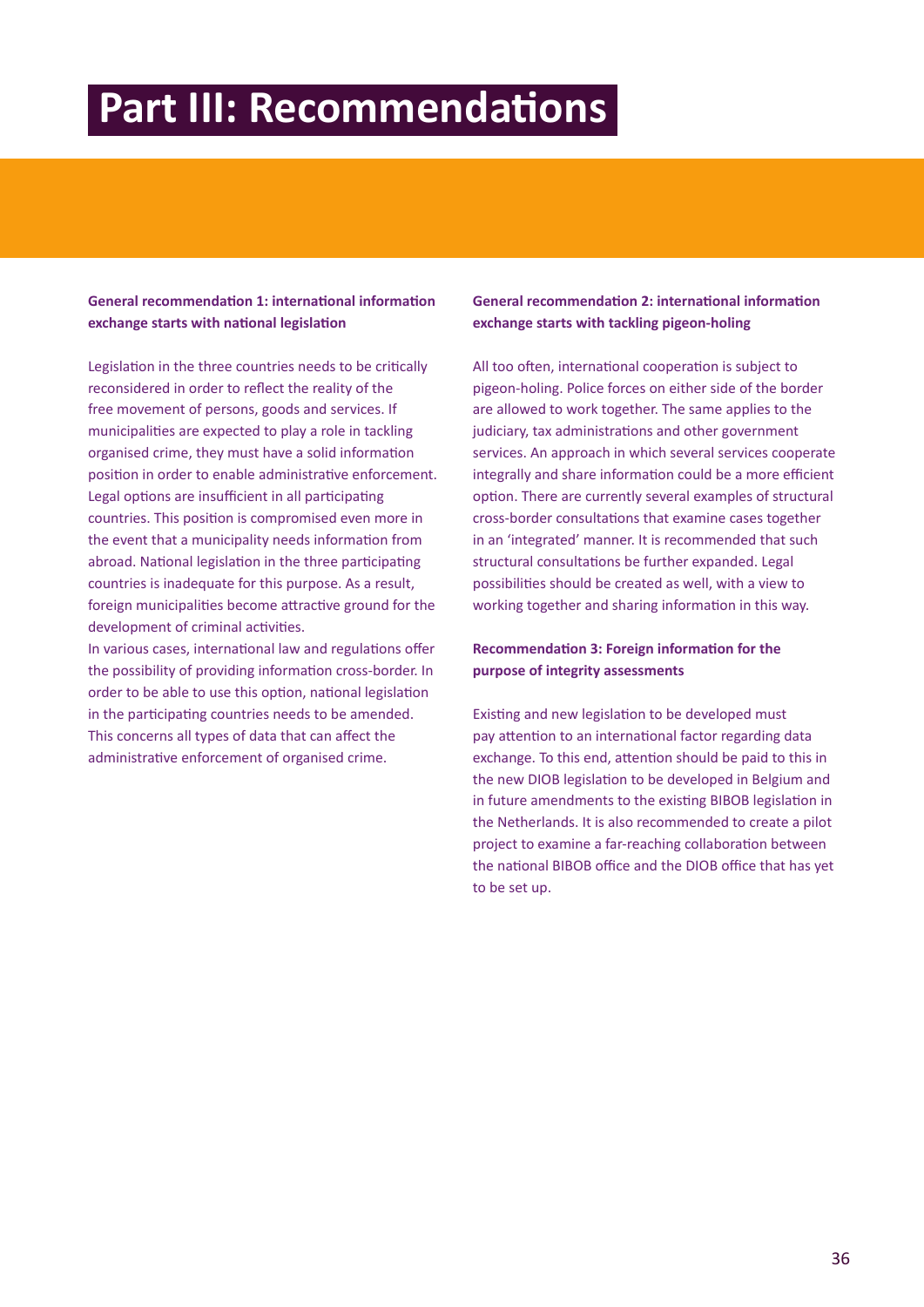#### **Recommendation 4: Extension of the powers of access to the population register**

In contrast to Germany (NRW), in Belgium and the Netherlands it is currently not possible to provide data from the population register to foreign governments. It is recommended that access to the national register in Belgium is also made possible for foreign municipalities. In Belgium, this would require authorisation from the Minister of the Interior. It is recommended that the Netherlands amend the municipal BRP regulation by including the option to provide BRP data to foreign (administrative) authorities.

#### **Recommendation 5: Benelux Police Treaty**

In principle, the Benelux Police Treaty creates the option to provide cross-border police information for administrative purposes. It is recommended that national legislation be amended so that this passage can, in fact, be used in practice..

#### **Recommendation 6: Security cooperation**

The project work results of the students at the HSPV NRW shows that a multifaceted approach with different measures contributes to raising awareness among the administrative authorities of organised crime and the fight against it. The 'Siko Ruhr' (Ruhr Security Cooperation), which was established in 2020 to intensify the cross-municipal fight against clan crime in the Ruhr region in NRW, is already successfully following this approach. The 'Siko Ruhr' is a close cooperation between representatives of the police, municipalities, customs and NCIS to make the fight against organised crime even more efficient and effective, in cooperation with the financial authorities. This is a first, important step towards close cooperation between different authorities, which can serve as a blueprint for further security cooperation.

#### **Recommendation 7: Cross-border recovery of administrative claims**

The NRW region, but also Belgium and the Netherlands, should open their respective legal systems to the enforcement of penalty payments from the other relevant partners.

Imposing a penalty payment plays a very significant role in all three legal systems that were examined. In the event of violations, compliance with the law is best enforced by threatening and imposing fines. However, this behavioural influencing functionality cannot deploy penalty payments if the addressees are able to avoid the penalty payment by moving to a neighbouring EU country. In fact, as a result, the penalty payment loses its meaning entirely as an instrument for behavioural management

in the border area, or at least its effect is considerably limited if, as has often been the case in practice, those involved are also willing to change their place of residence. By opening up the legislation of the federal state for enforcement under certain conditions in order to enforce claims for penalty payments from partner countries, the federal state of NRW contributes to promoting the effectiveness of one of the most important administrative instruments of law in the border area.

#### **Recommendation 8: Expanding the ARIEC structure in Belgium**

To arrive at sound national and international cooperation, it is crucial that the participating countries have a national network of collaborating government partners. For Belgium, this would imply making efforts to create an ARIEC in every province.